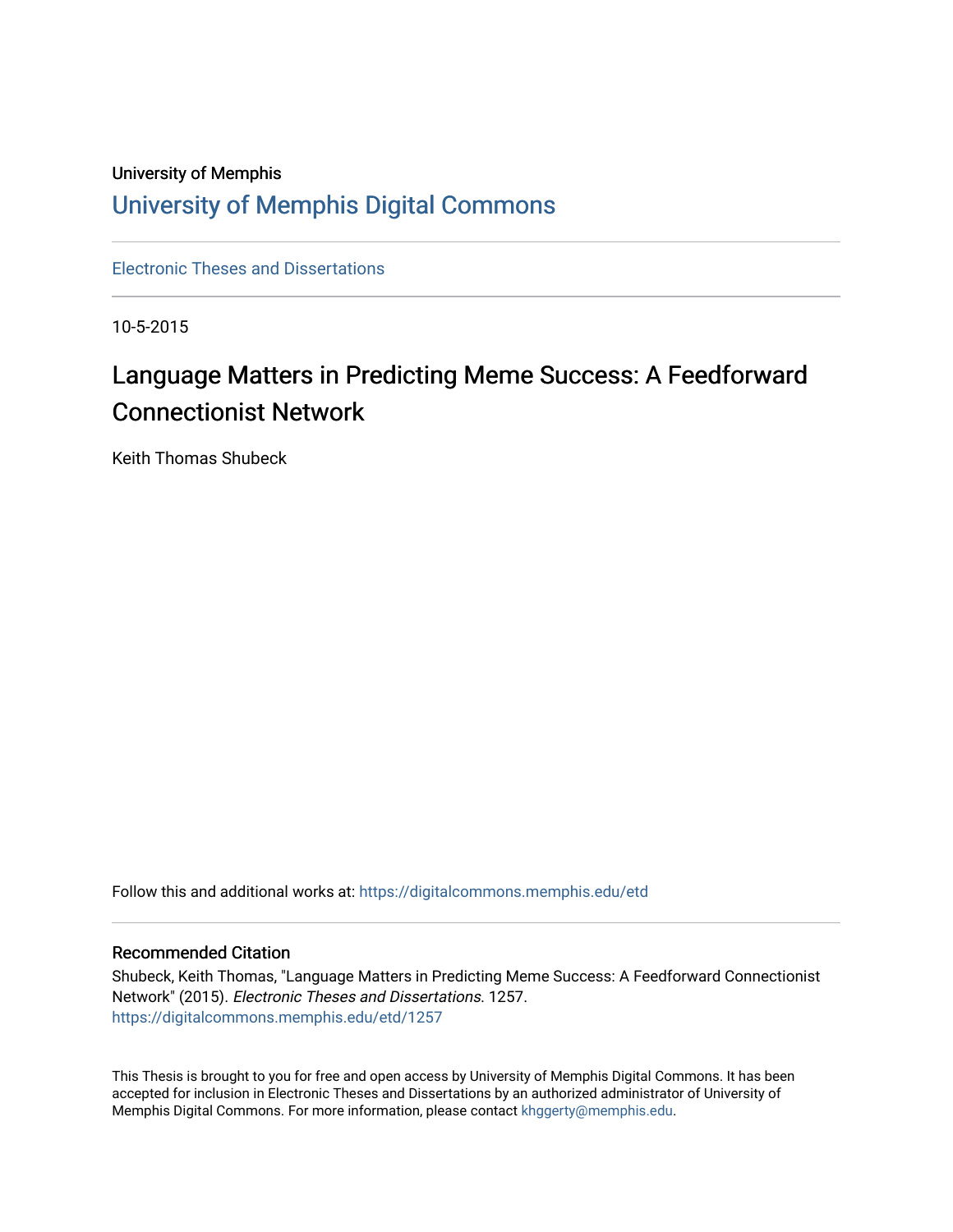## LANGUAGE MATTERS IN PREDICTING MEME SUCCESS: A FEEDFORWARD CONNECTIONIST NETWORK

by

Keith Thomas Shubeck

A Thesis

Submitted in Partial Fulfillment of the

Requirements for the Degree of

Master of Science

Major: Psychology

The University of Memphis

December 2015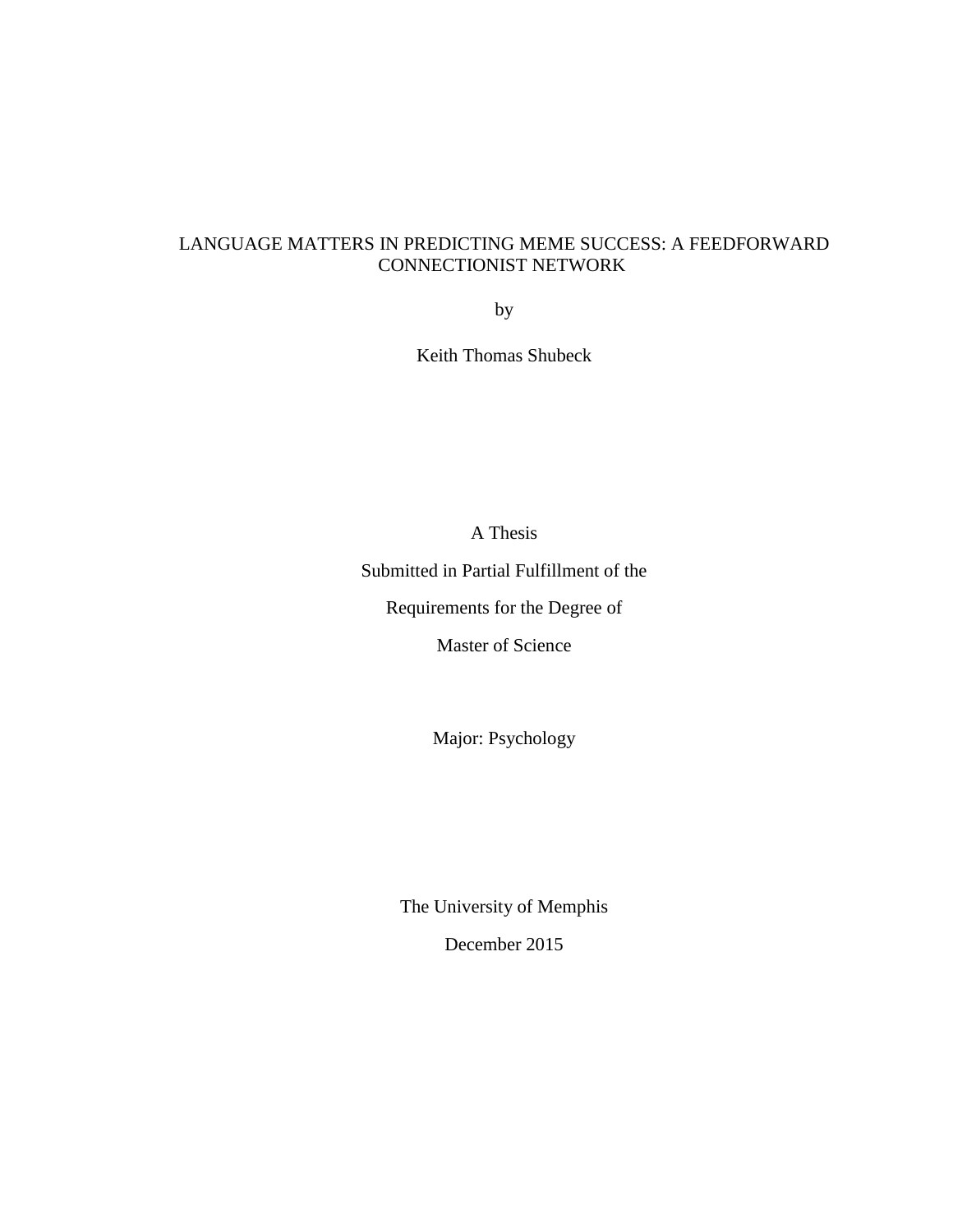Copyright © 2015 Keith Thomas Shubeck

All rights reserved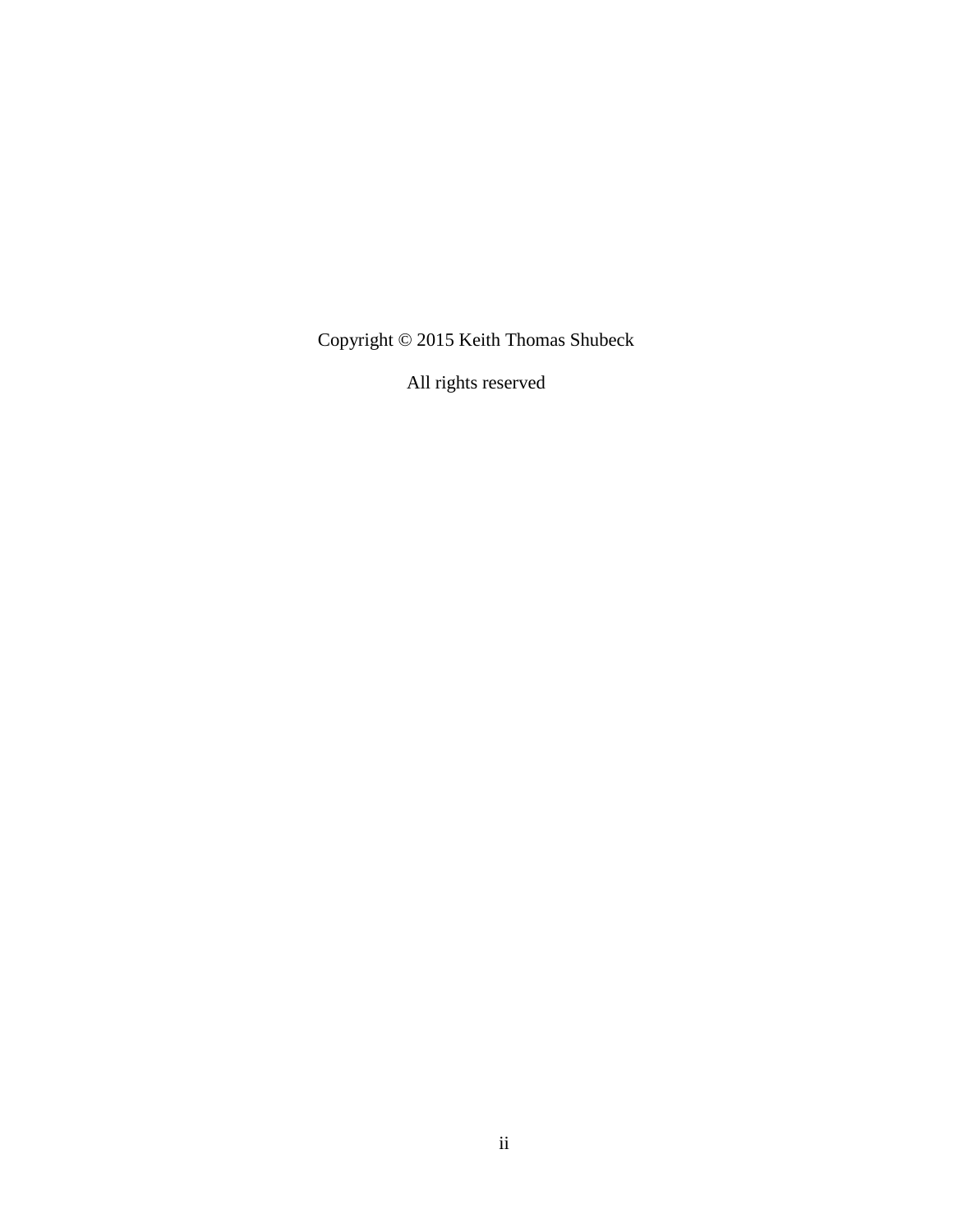### **Acknowledgements**

I would first like to thank my major professor and mentor, Dr. Xiangen Hu, for his continuous support and mindfulness. His support enabled me, and continues to enable me, to peruse my varied research interests. Dr. Hu has provided me many learning opportunities, from which I have acquired many skills that will prove to be invaluable in my future career. I would also like to thank my other committee members, Dr. Stephanie Huette and Dr. Benjamin Nye. Dr. Huette helped me to take a class project and turn it into a serious line of research that I am deeply passionate about. I would also like to thank Dr. Huette for her time and patience, for the many scheduled and last minute meetings, and for encouraging me to pursue this work. Dr. Nye provided wonderfully insightful feedback which will be used to further develop the work described in this thesis.

I would also like to thank Dr. Scotty Craig, my friend and mentor, who taught me what it means to be a professional and a scientist. Finally, I would like to acknowledge with gratitude the love and support of my loving and patient wife, Mae-Lynn, and of my family, Kay, Don, and Conner. Mae-Lynn's patience and understanding keeps me sane. Without their support none of my work would be possible.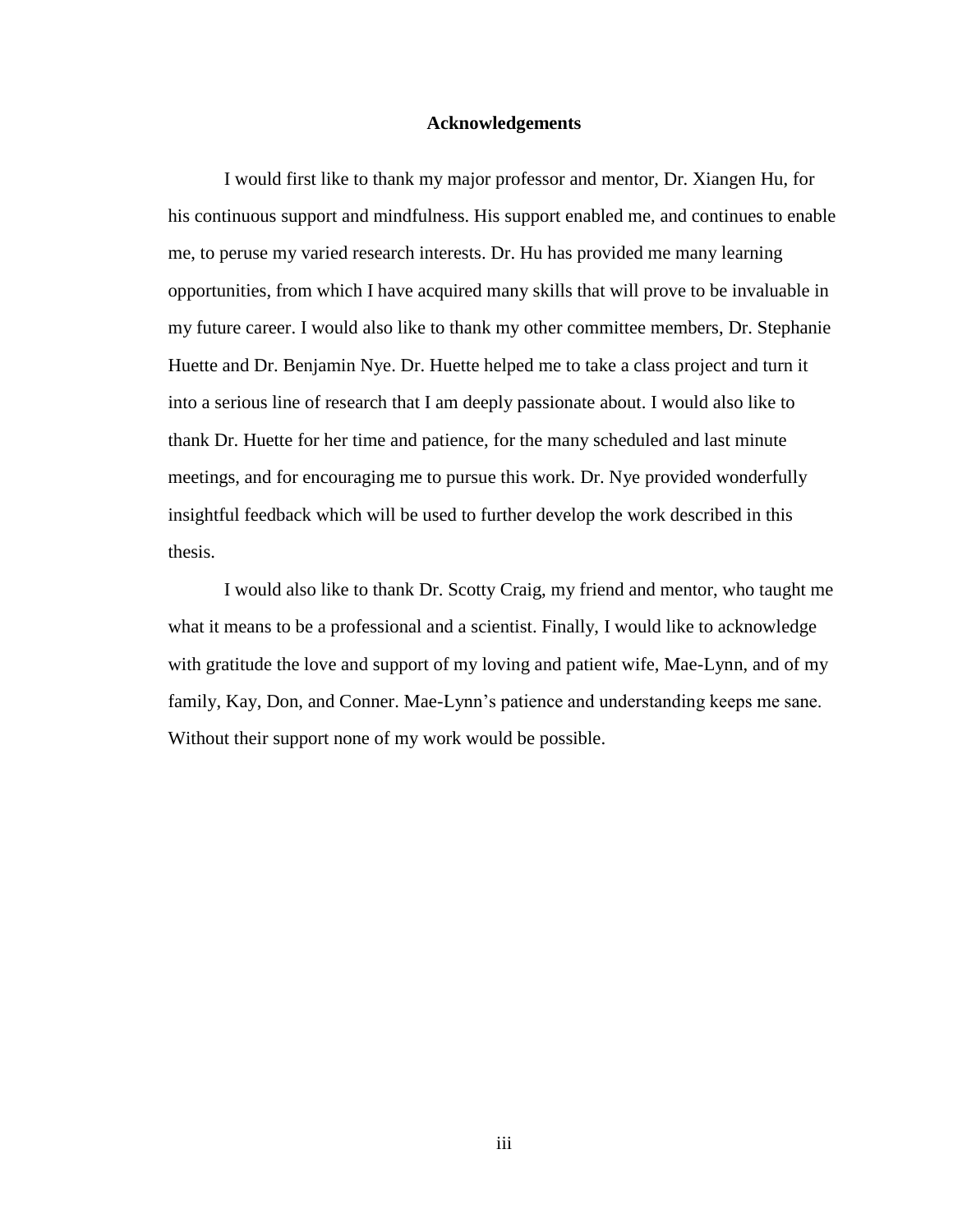### **Abstract**

Shubeck, Keith. M.S. The University of Memphis. December, 2015. Predicting Meme Success with Linguistic Features in a Multilayer Backpropagation Network. Major Professor: Xiangen Hu, PhD.

The challenge of predicting meme success has gained attention from researchers, largely due to the increased availability of social media data. Many models focus on structural features of online social networks as predictors of meme success. The current work takes a different approach, predicting meme success from linguistic features. We propose predictive power is gained by grounding memes in theories of working memory, emotion, memory, and psycholinguistics. The linguistic content of several memes were analyzed with linguistic analysis tools. These features were then trained with a multilayer supervised backpropagation network. A set of new memes was used to test the generalization of the network. Results indicated the network was able to generalize the linguistic features in order to predict success at greater than chance levels (80% accuracy). Linguistic features appear to be enough to predict meme transmission success without any information about social network structure.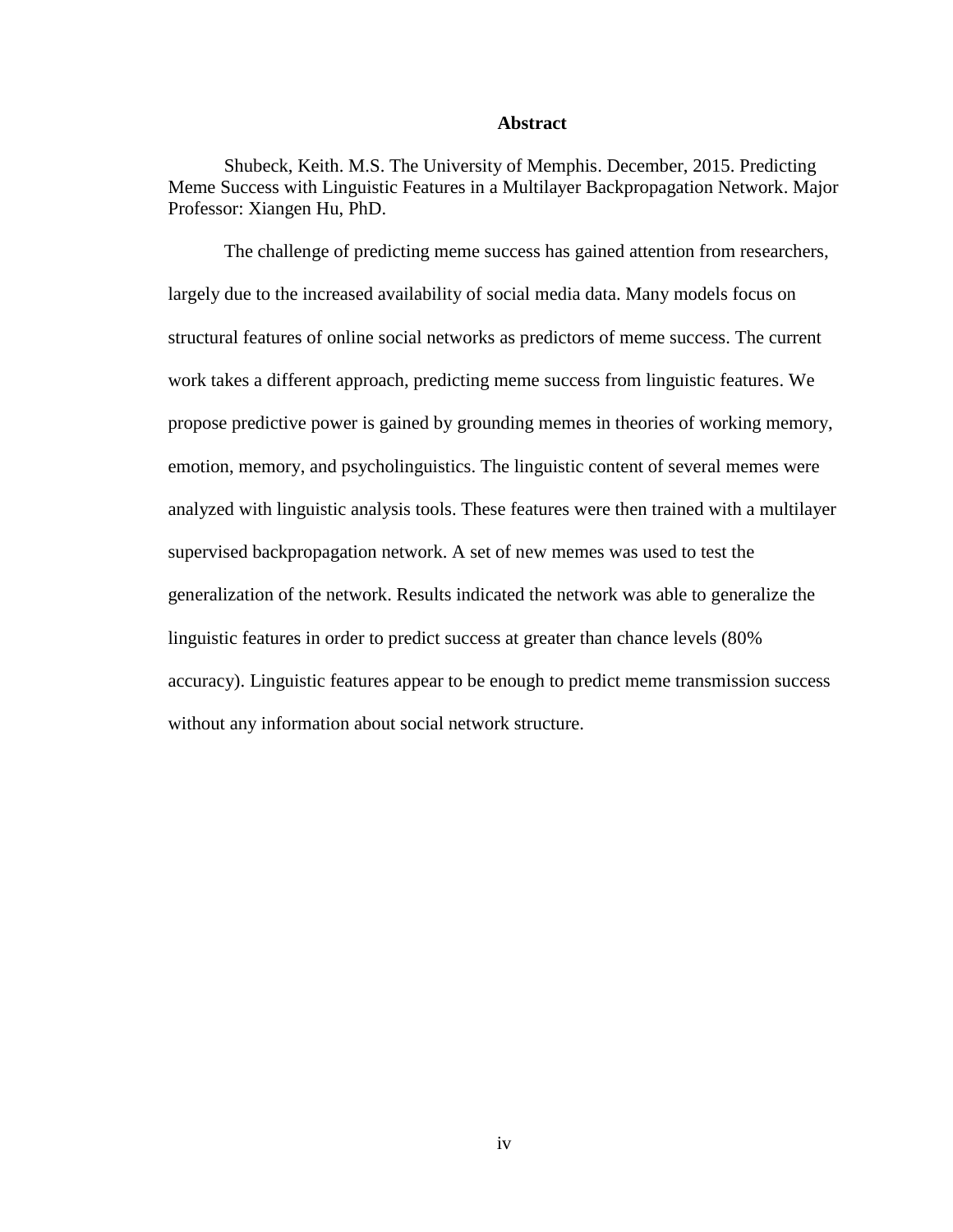## **Table of Contents**

|   | Chapter      |                                                         | Page   |
|---|--------------|---------------------------------------------------------|--------|
| 1 | Introduction |                                                         | 1      |
| 2 |              | <b>Literature Review</b>                                | 3      |
| 3 | Model        |                                                         | 7      |
|   |              | Meme Corpus                                             | $\tau$ |
|   |              | <b>Training Set</b>                                     | $8\,$  |
|   |              | <b>Psycholinguistic Features</b>                        | 8      |
|   |              | Physical & Orthographical Features                      | 11     |
|   |              | Meme Type                                               | 11     |
|   |              | <b>Network Structure</b>                                | 12     |
| 4 | Results      |                                                         | 14     |
|   |              | <b>Regression Analysis</b>                              | 14     |
|   |              | Discussion                                              | 15     |
| 5 | Conclusion   |                                                         | 17     |
| 6 |              | <b>Limitations and Future Directions</b>                | 18     |
|   |              | <b>Social Learning Framework</b>                        | 18     |
|   |              | Improving Understanding of the Current Model            | 19     |
|   |              | More Robust Testing of Model's Generalizability         | 20     |
|   |              | Adding to the Model                                     | 21     |
|   | References   |                                                         | 23     |
|   | Appendices   |                                                         |        |
|   | A.           | <b>Tables</b>                                           | 26     |
|   |              | Binary Logistic Regression Analysis of Meme Success     | 26     |
|   |              | Generalizability Accuracy of Test Set                   | 27     |
|   |              | <b>Confusion Matrix for Network Prediction Accuracy</b> | 28     |
|   |              | Meme Corpus: Raw Text with Google Search Results        |        |
|   |              | and Targets                                             | 29     |
|   | <b>B.</b>    | <b>Annotated MATLAB Code</b>                            | 36     |
|   |              |                                                         |        |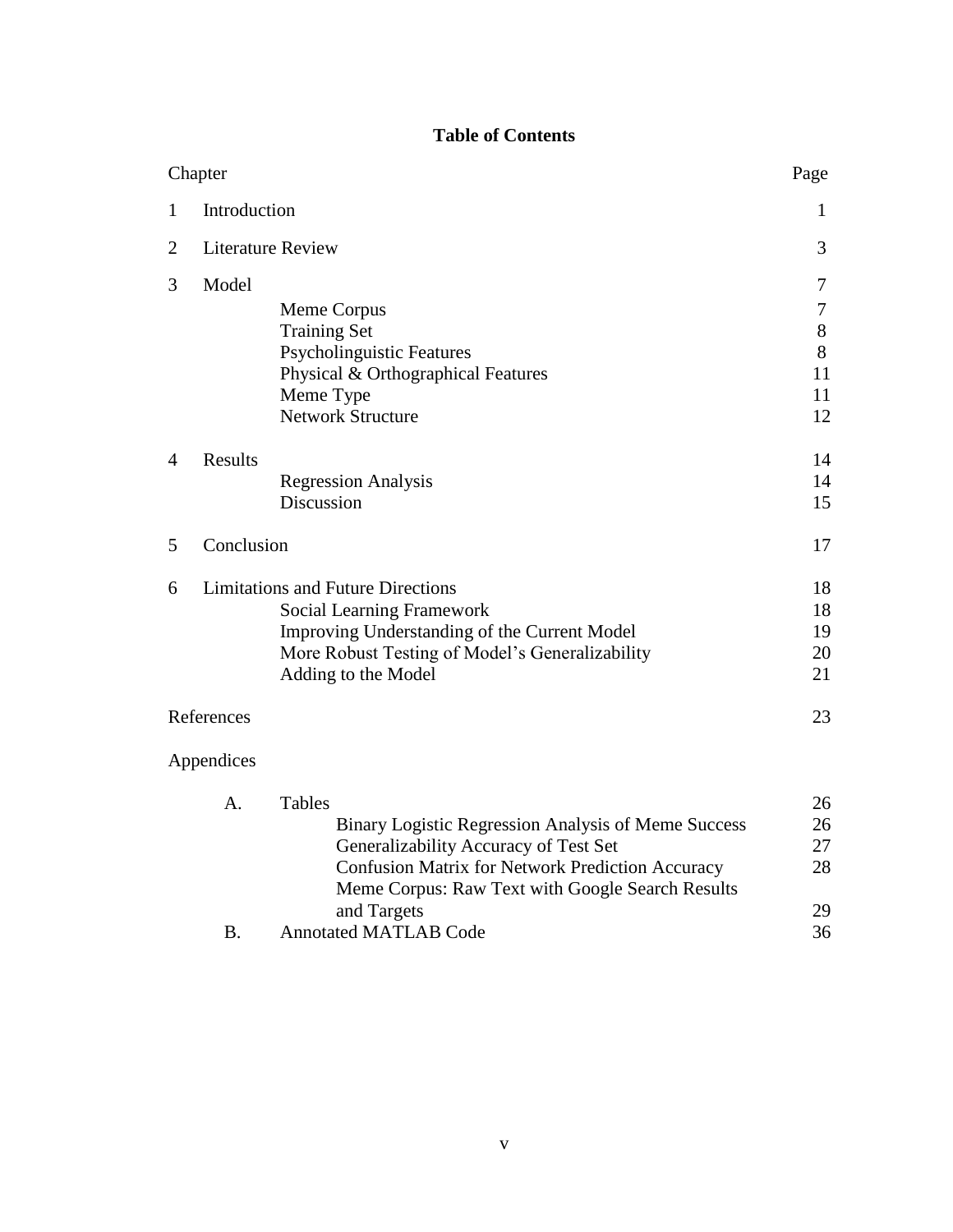### **Preface**

Chapters 1 through 5 of this manuscript were submitted to and accepted by the Cognitive Science Society. The manuscript was published in the non-archival proceedings of the  $37<sup>th</sup>$  Annual Cognitive Science Society meeting. The citation for the accepted work is as follows:

Shubeck, K. T., Huette S. (2015) Predicting Meme Success with Linguistic Features in a Multilayer Backpropagation Network. In D. C.Noelle, R. Dale, A. S. Warlaumont, J. Yoshimi, T. Matlock, C. D. Jennings, & P. P. Maglio (Eds.), *Proceedings of the 37th Annual Meeting of the Cognitive Science Society* (pp. 2182-2187). Austin, TX: Cognitive Science Society.

The content of the published manuscript details a predictive model of meme popularity (i.e., successful or unsuccessful) that takes into account cognitive and linguistic features of the meme. These features were included in the model because they have been shown in previous research to impact memory and recall of sentences and words. If memes, or cultural units of information, are competing with one another for replicators' limited cognitive resources, then those which are easier to remember or recall should tend to be more successful than those that are more difficult to remember. This model adds to the current research that aims to predict meme success by strengthening the argument that meme success is not solely determined by the network or community structure in which it resides. Instead, useful information for meme success prediction can be drawn from the features that make up the meme. Chapter 6 contains an expanded discussion on the limitations and future directions of the current model. Specifically, Chapter 6 of this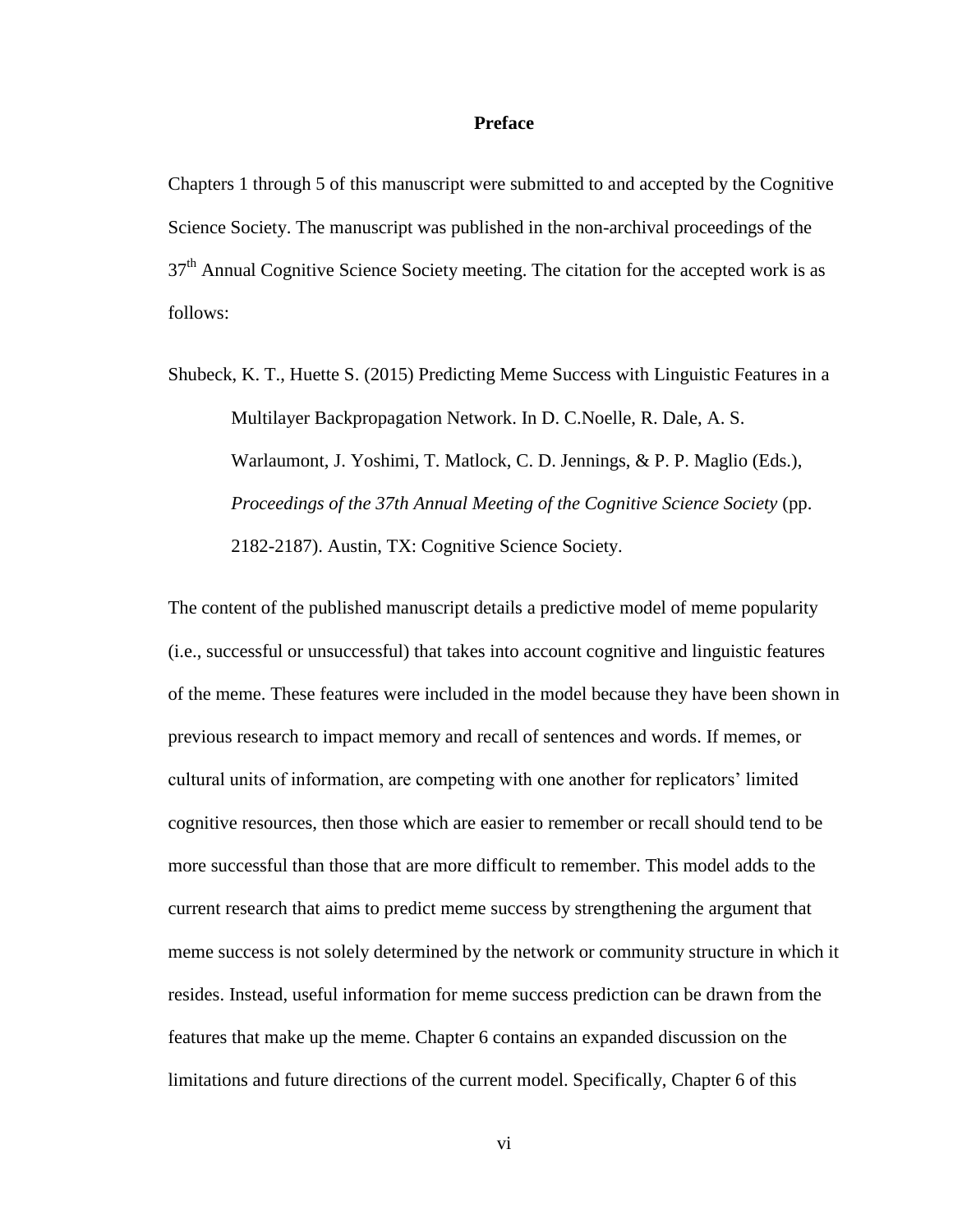manuscript describes steps that should be taken to improve the accuracy and robustness of the model by: expanding the corpus of memes and included features, reducing the effect of overfitting in the network, and introducing a more conservative evaluation of the network's accuracy.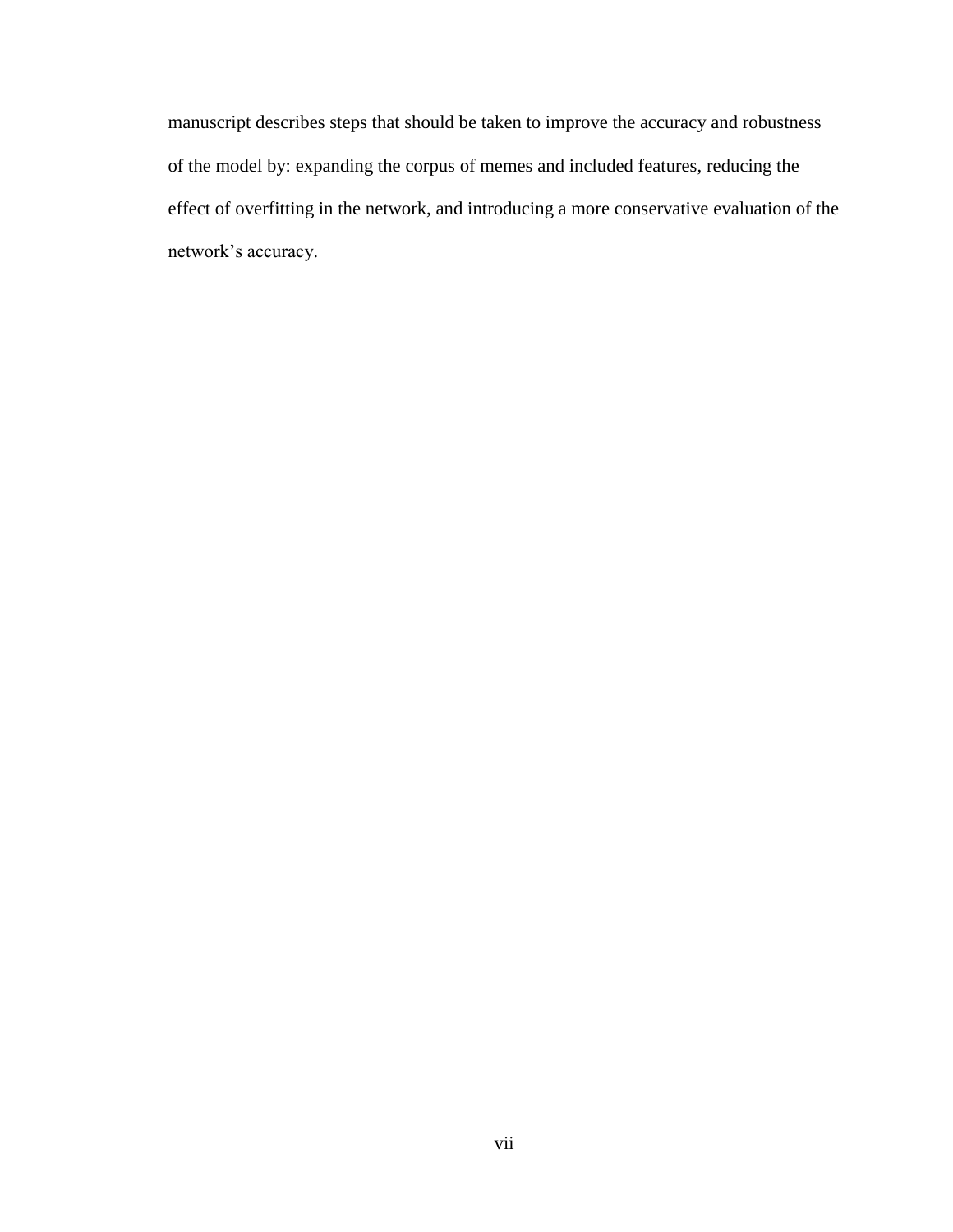#### **Chapter 1**

### **Introduction**

The term "meme" was originally coined by Richard Dawkins in his book, The Selfish Gene. Dawkins, an evolutionary biologist, describes "meme" as a unit for carrying cultural ideas or behavior, similar to how genes carry genetic information from one generation to the next. Just as genes propagate from organism to organism, memes propagate from mind to mind by way of communication and social learning (Dawkins, 1989). Under this lens, memes are also subject to mutations, where each mutation either strengthens or weakens the meme's fitness. Blackmore (1998) argues for maintaining the original definition of meme, one that emphasizes imitation as the means of meme transmission. Blackmore (1998) goes on to explain that a meme is first internalized in the receiver and can then be reproduced. Heintz and Claidière (2014) argue that memes, or replicators, compete with one another for an individual's limited cognitive resources for the chance to replicate again. Thus, some memes will fall into obscurity where others will flourish. With this in mind, successful memes should be those that are easily memorable. Analyzing the properties and features of memes that may influence their fitness has proven to be a challenging endeavor, especially prior to the establishment of various online social networks.

The internet, and more specifically social media, provides researchers interested in the study of information diffusion, meme propagation, and cultural transmission a means to observe these concepts in an ecologically valid setting and on a massive scale. Our understanding of meme propagation runs parallel with our understanding of human culture; the more we understand about memes and their mutations, their origins, and how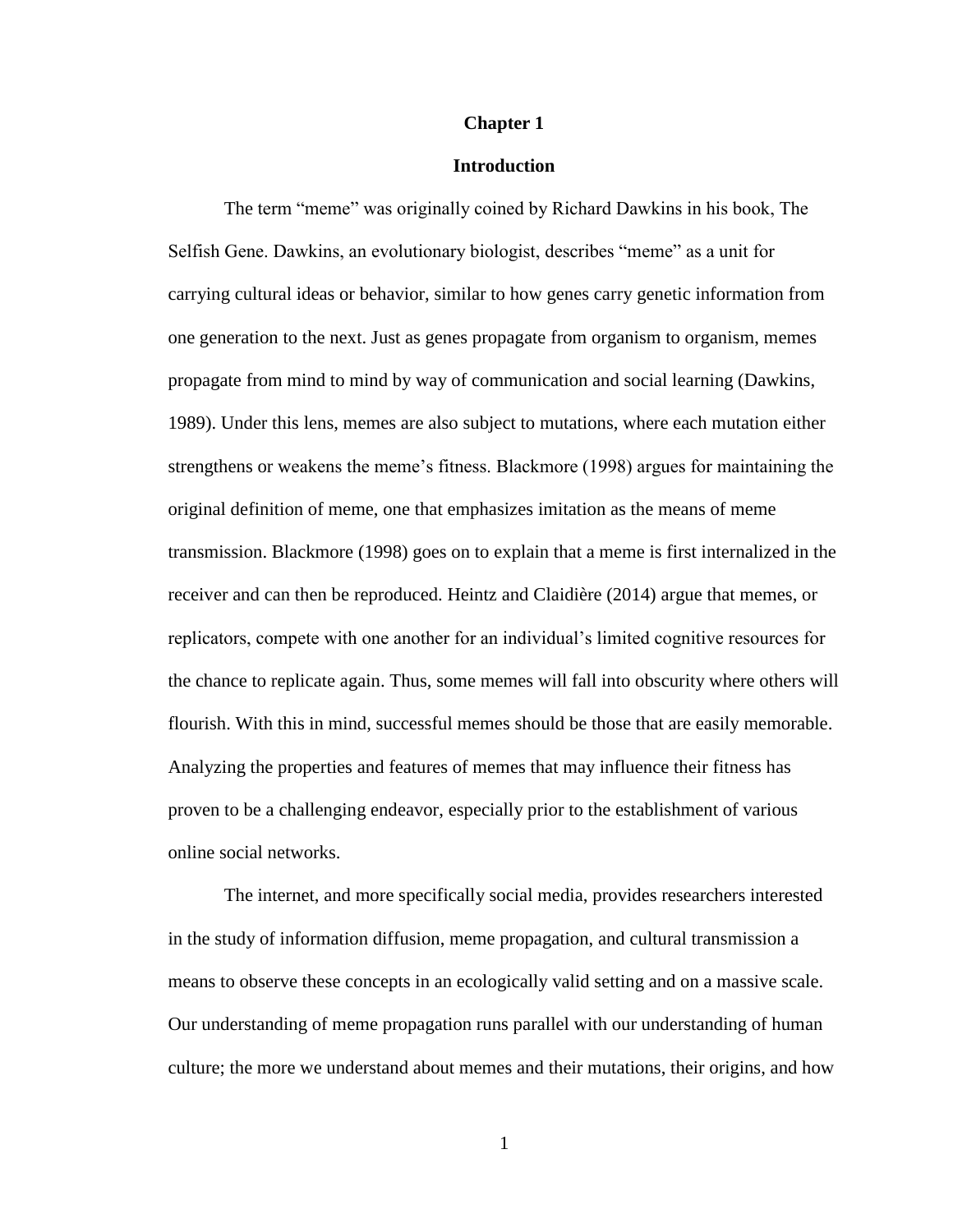quickly these are accepted by other individuals, the more we will understand cultural trends that may have been previously considered bewilderingly anomalous. The challenge then becomes for researchers to develop robust and valid methods for detecting memes, tracking their mutations, and predicting their success. The current model attempts to develop a method for predicting meme success by analyzing its linguistic and resultant features. Features such as length, concreteness, and orthographic features such as misspellings may all contribute to cognitive and emotional factors that would predict transmission of a meme to some degree.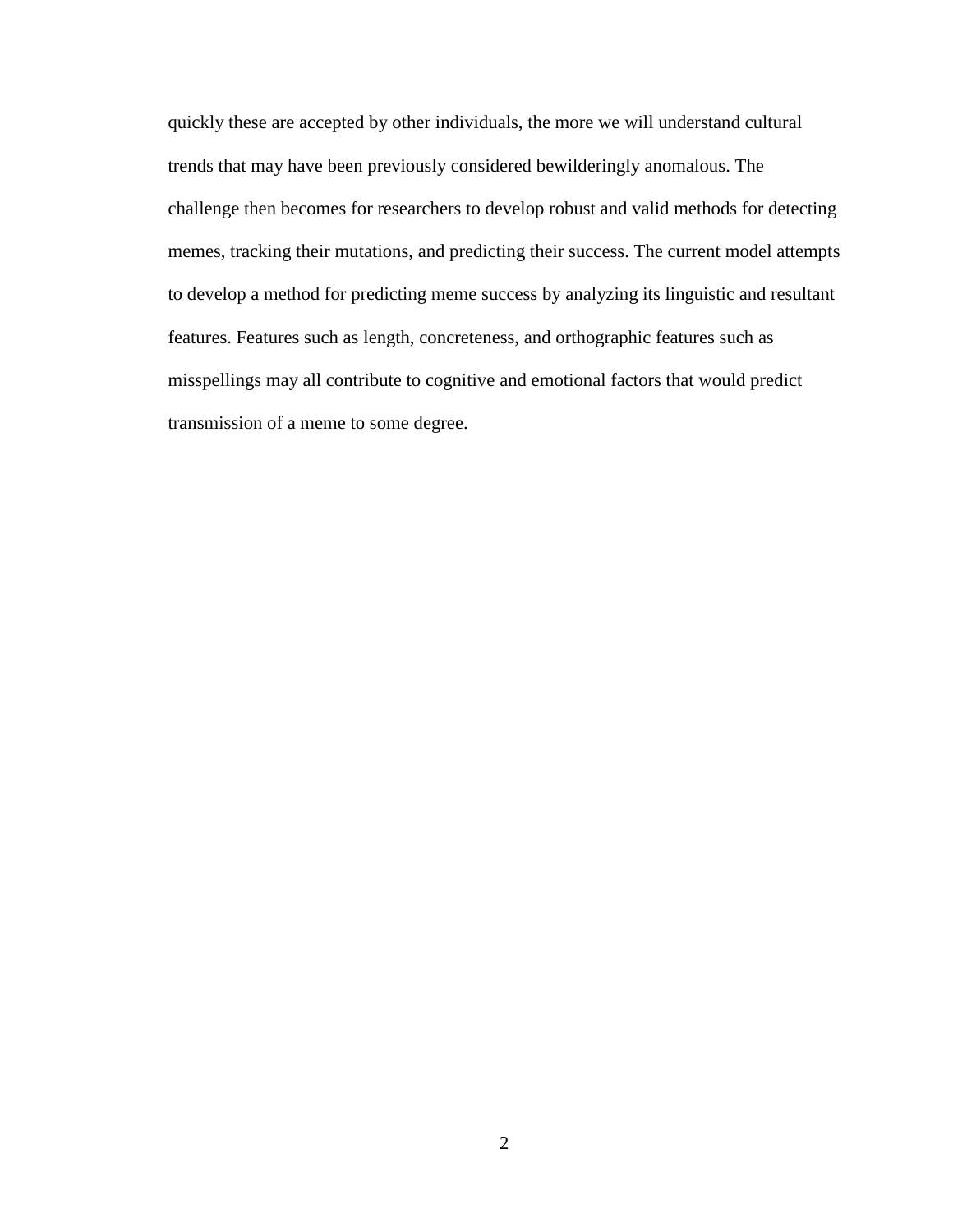#### **Chapter 2**

### **Literature Review**

The challenge of detecting and tracking memes has been approached in a variety of ways, with varying success. The broad and encompassing nature of the definition for meme has resulted in the term being operationalized differently from study to study. In addition to the changing operational definitions, the domains of meme studies also vary. For example, some studies focus on visual or video content such as YouTube memes (Shifman, 2012; Xie, Nastev, Kender, Hill, & Smith, 2011), and others on textual memes, like quoted text in the news cycle (Leskovec, Backstrom, & Kleinberg, 2009; Simmons, Adamic, & Adar, 2011). Other research has focused on microblogging memes in social networks such as Twitter or Yahoo! Meme (Adamic, Lento, Adar, & Ng, 2014; Ienco, Bonchi, & Castillo, 2010; Ratkiewicz et al., 2010; Tsur & Rappoport, 2012). For our purposes here, we will focus on popular text-based memes, of which some have visual components that were not included in the model, and others simply contain text.

Another recent study set out with the goal of predicting meme success by observing the meme's early spreading patterns within Twitter (Weng, Menczer, & Ahn, 2014). The authors chose to focus on the structure of the meme's environment because previous research has shown that the structure of underlying networks impacts the spreading process of information (Barrat, Barthelemy, & Vespignani, 2008; Daley & Kendall 1964). Design features of the website itself (i.e., user voting feature on Digg) can also be used to improve meme prediction (Hogg & Lerman, 2012). Weng et al. (2014) operationalize meme success by observing the meme's overall popularity, relative to the other memes in their dataset. They operationalize "meme" as any hashtag observed in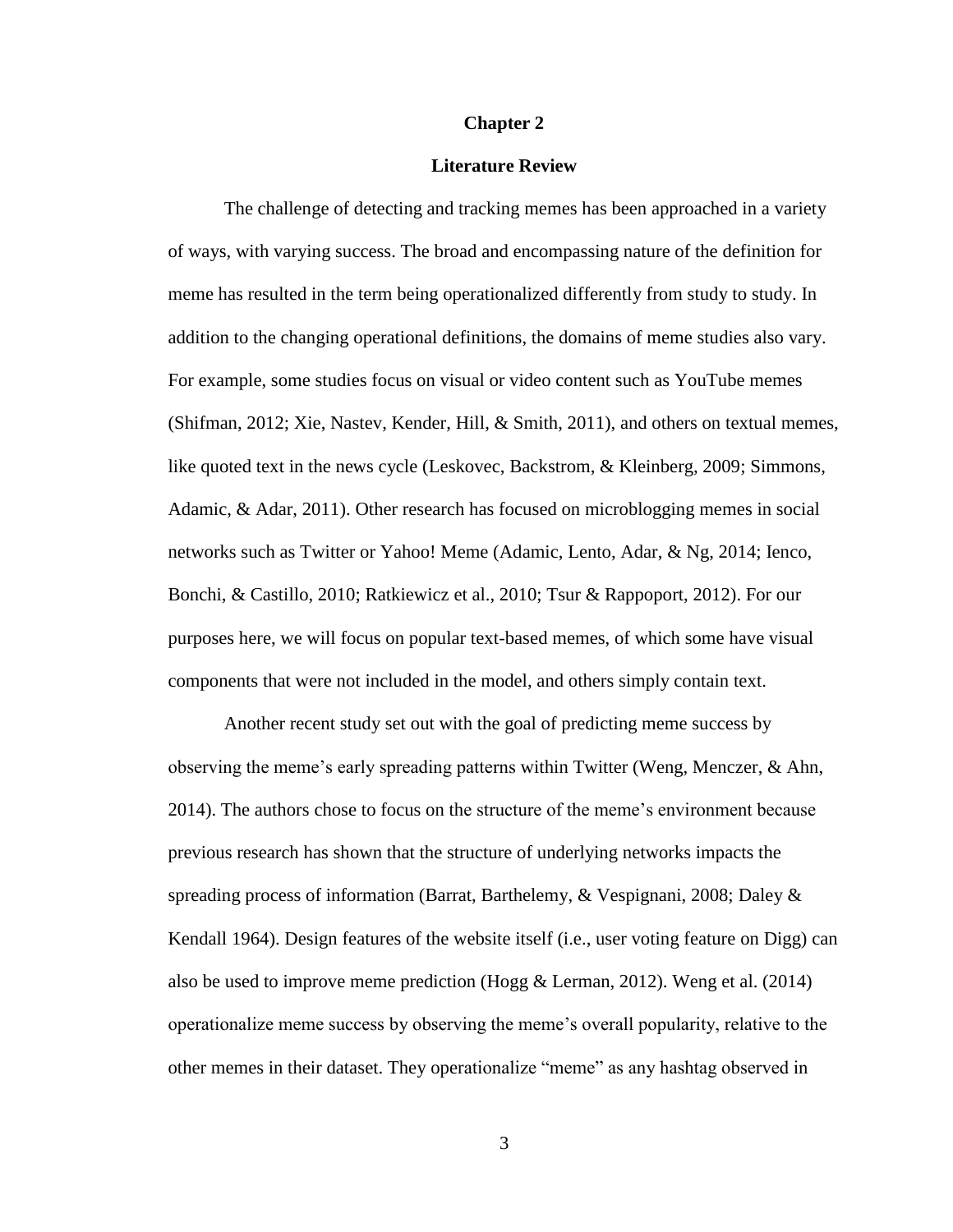their dataset. Hashtags are strings of text following a "#" users insert into their tweets (i.e., short user submitted posts within Twitter) for labeling purposes. Popular hashtags are tracked by Twitter and said to be "trending". Here, the definition of a successful meme is determined by the frequency of usage and overall popularity of that meme. Weng et al. (2014) found that using topographic, or structural, features of the network enabled their model to accurately predict a meme's popularity up to two months in advance. These topographical features included "community size", where a community is a set of nodes (i.e., individual users) who are followers of one another, and "network surface" (i.e., neighbors of the audience of users).The model used by Weng et al. (2014) is similar to other studies that include user influence in understanding information diffusion (see Romero, Meeder, & Kleinberg, 2011).

Unfortunately, studies that include user influence (i.e., number of followers a given user has, number of those followers' followers, etc.) as a key component of their meme predicting model add little to our understanding of why certain memes are selected and become popular, and why other memes are unsuccessful. We argue that an important question remains unanswered: are there linguistic features and aspects of cognition that can predict the ultimate success of a meme, outside of the characteristics of the social network?

Tsur and Rappoport (2012) attempt to answer that question by taking a closer look at the content of Twitter hashtags in order to predict their popularity. Their study places emphasis on the content features of a meme in determining its popularity, something that prior to their 2012 study, has been largely ignored. Secondly, by stepping away from the costly graph based algorithms, used in the studies mentioned above, Tsur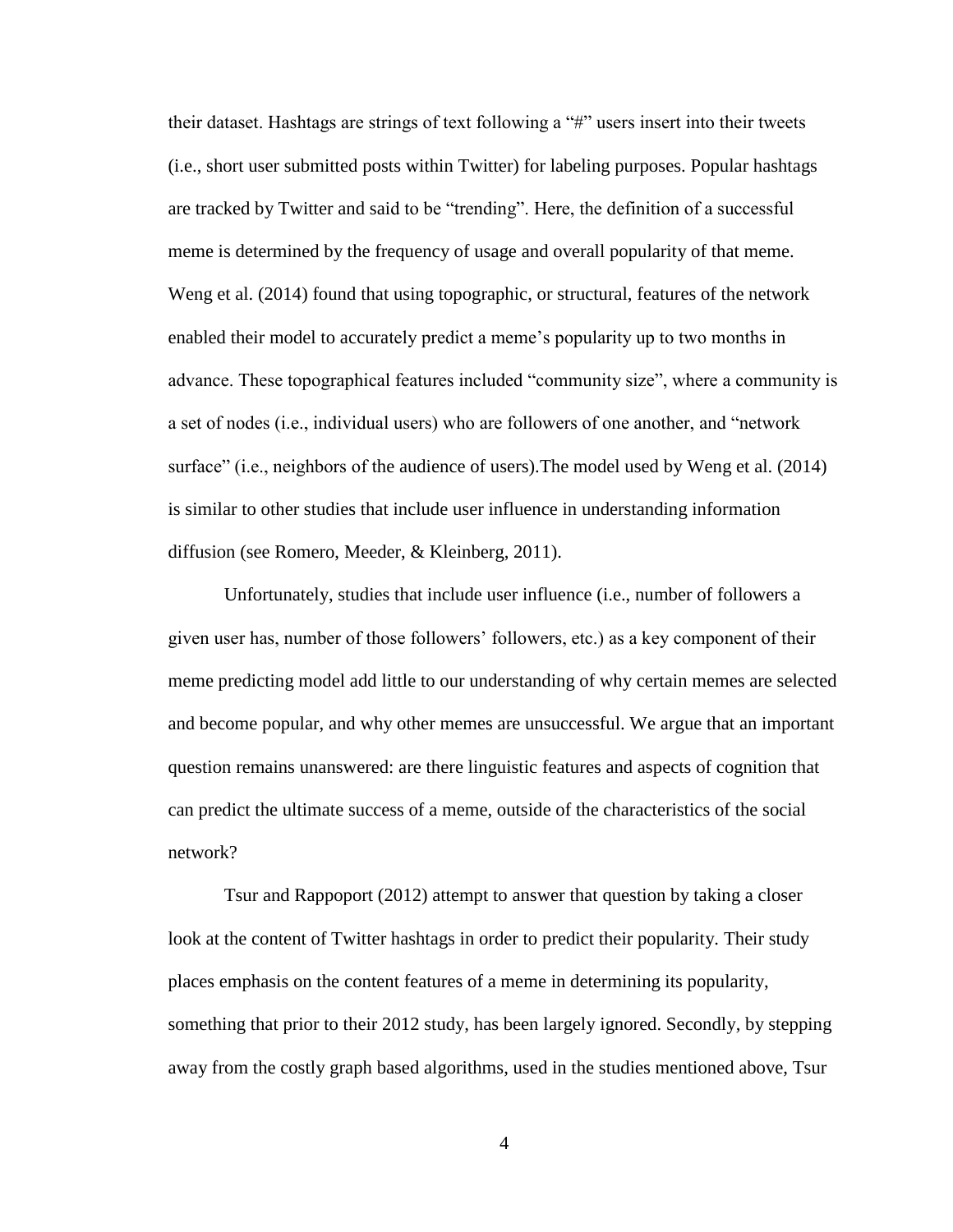and Rappoport (2012) provide a simple and more global approach for modeling meme acceptance and popularity. The content features that were examined included: hashtag length (number of characters and words), hashtag orthography, emotional content and linguistic cognitive features taken from the Linguistic Inquiry and Word Count Tool, or LIWC. LIWC (http://www.liwc.net/) is a linguistic tool that counts the number of words in various categories that have been built upon relevant communicative dimensions (Tausczik & Pennebaker, 2010). The categories of the program are the essential feature, as they contain a collection of words that fit into 80 validated word categories, ranging from emotion word categories to deception word categories. Using a regression model, with the above mentioned features, they found that the cognitive category of words from LIWC was positively correlated with the hashtag's popularity, when the hashtag's content was also taken into account. For example, the word "think", a cognitive process, would predict increased popularity compared to a non-cognitive word, like "ball". They also found that lengthier hashtags were not as popular as shorter hashtags. They attributed this finding to cognitive load theory and physical constraints for tweets (i.e., 140 character limit per tweet). Cognitive load theory posits that during an instance of complex learning, an individual may be underloaded or overloaded with information, due to the working memory limitations. While these findings are promising, Tsur and Rappoport (2012) point out that future studies using the content of memes to predict success should delve deeper into the psycholinguistic aspects of the content and the cognitive constraints of the receiver of the meme.

These models often posit the relevant connections of meme transmission are between people, but this neglects what happens within an individual's mind when a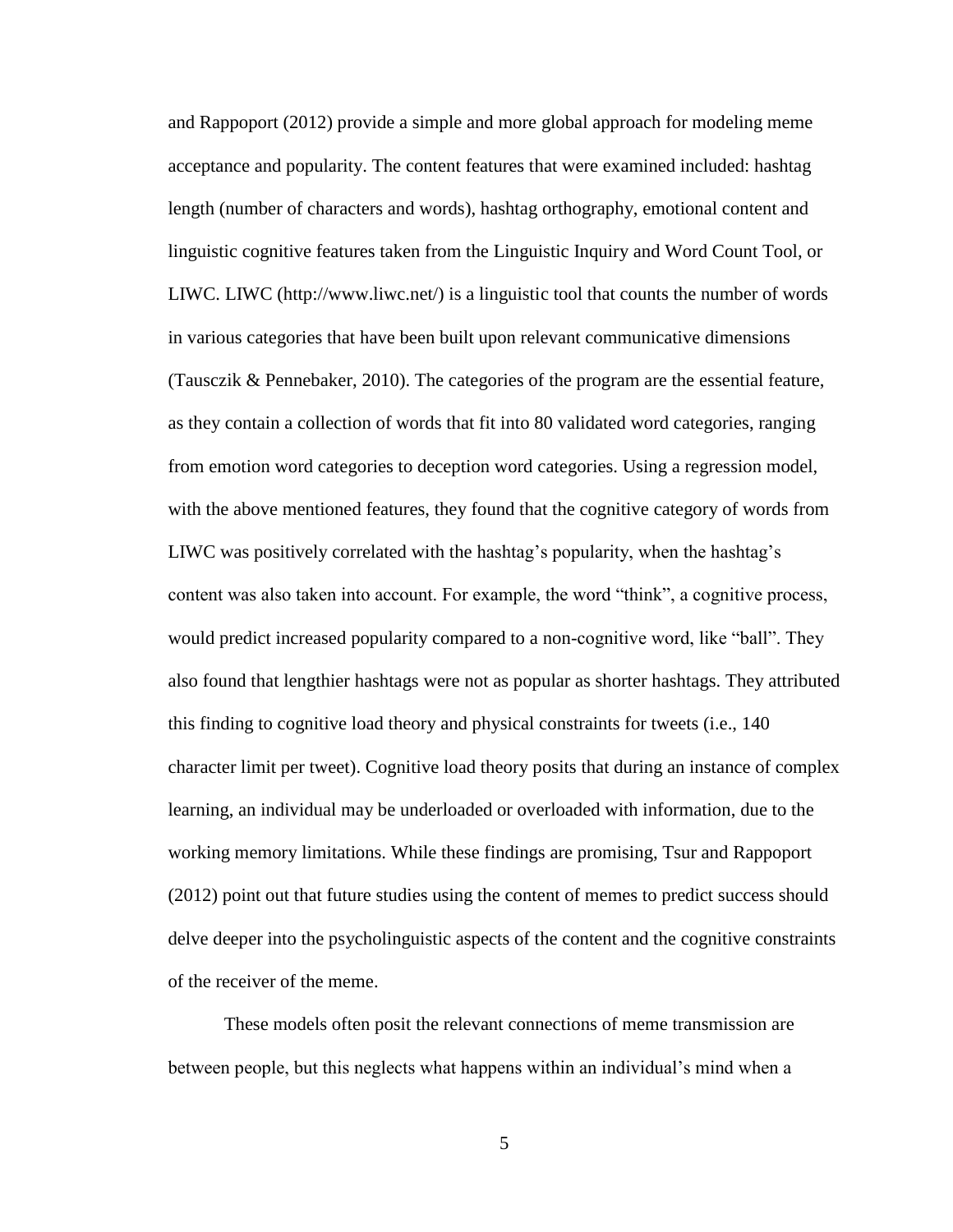meme is encountered. Further, language is context sensitive, and at least partially grounded in perceptual-motor features that enrich complex linguistic representations (Huette  $\&$  Anderson, 2012). The factors contributing to whether the meme is transmitted, or not transmitted, is most likely the product of an interaction of an individual with their environment, thus cognitive factors contribute as well as social factors. However, if the person decides to not transmit the meme further, the number of connections to the user no longer matter and thus are of primary concern to understanding meme transmission. The current work is at the cognitive level of analysis, where connections constitute an information space inside of an individual, and success is determined by whether or not the individual is likely to engage in further transmission of the meme.

The advantage of neural networks over rule-based systems is they are able to solve more complex problems and carve up the solution's space in unanticipated ways. For example, cognitive process words may somewhat predict meme success, but a combination of cognitive process words, emotion words, concreteness, etc. might be interacting in non-intuitive ways that contribute to transmission or non-transmission of the meme. To demonstrate this, we predicted a binary logistic regression would not yield as much predictive power as the neural network model. Neural networks are able to come up with solutions that do not rely on linear or singular relationships or causality, allowing for complex interactions which are well known to be commonplace in thinking, communication, and behavior. Performance of a binary logistic regression will be compared to neural network performance to test this prediction.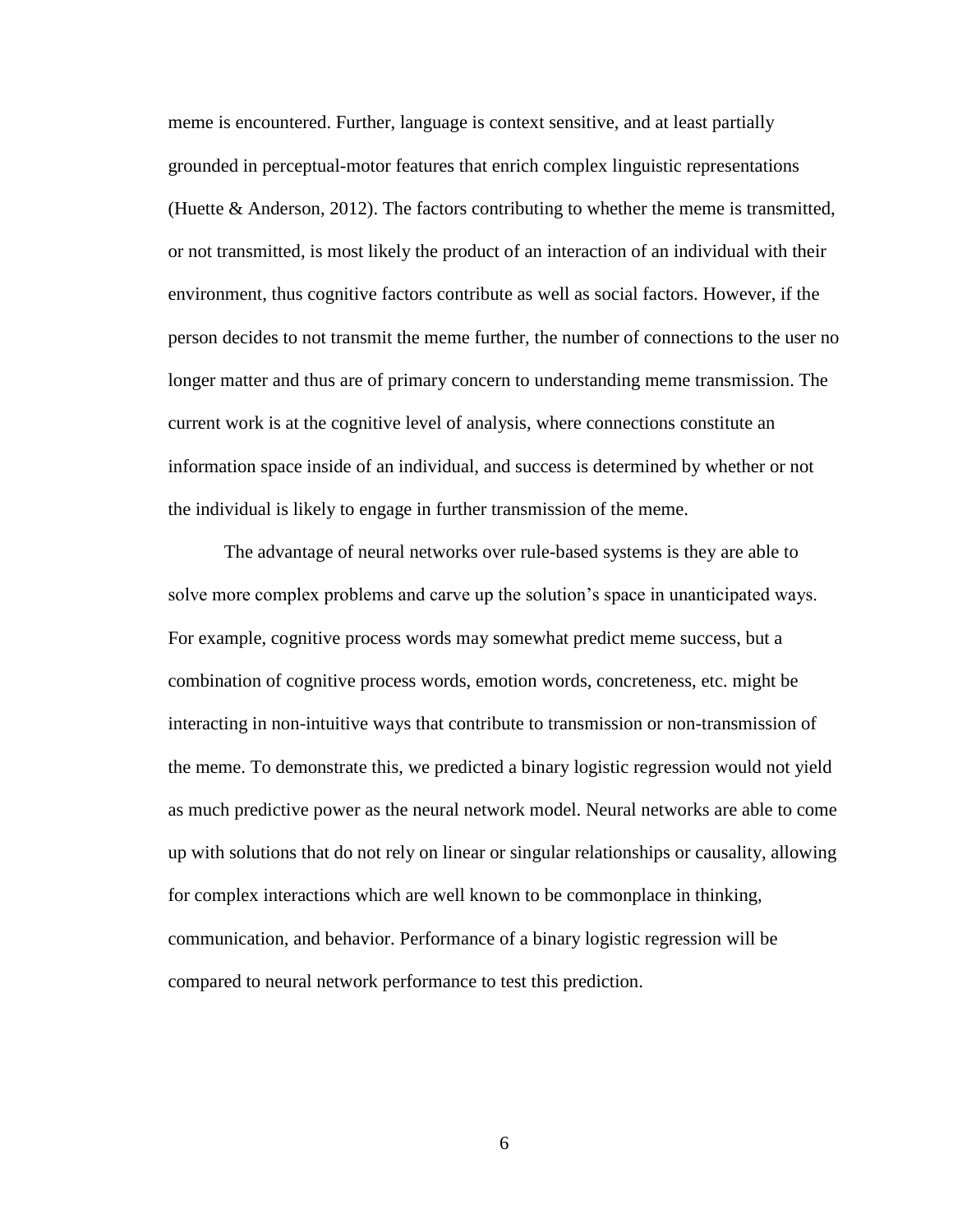### **Chapter 3**

## **Model**

## **Meme Corpus**

Memes were collected from the meme wiki-style website, knowyourmeme.com, and were represented as 15 input nodes with binary values. Each element of the input vector represented a linguistic or cognitive variable of the meme that was theoretically and empirically motivated to have an impact on the meme's popularity. The target outputs consisted of two binary winner-takes-all nodes, where one represented "successful" and the other represented "unsuccessful". Meme success was determined by using the number of Google search results of a meme phrase, verbatim. This was similar to the way that hashtag searches were used in the aforementioned Twitter meme studies.

In order to reduce noise in the number of inaccurate result hits, a time range filter was placed on each meme search, based on the month the meme search queries first spiked. This was determined by using Google Trends, which allows users to show how often a particular search term is entered in Google search, over time. If a meme's search queries first began to spike in October of 2009, then the search was limited to October 2009 to the present date. After determining the total number of search results provided for each individual meme, a median split was applied to the data to separate successful memes from unsuccessful memes. For this particular data set, memes that had 37,400 or more search results were considered successful, and any memes below that threshold were considered unsuccessful. Of course all memes were retransmitted to some degree, so this label might be something more akin to "more popular" and "less popular" when discussing memes as a whole. Importantly, the distribution of popularity was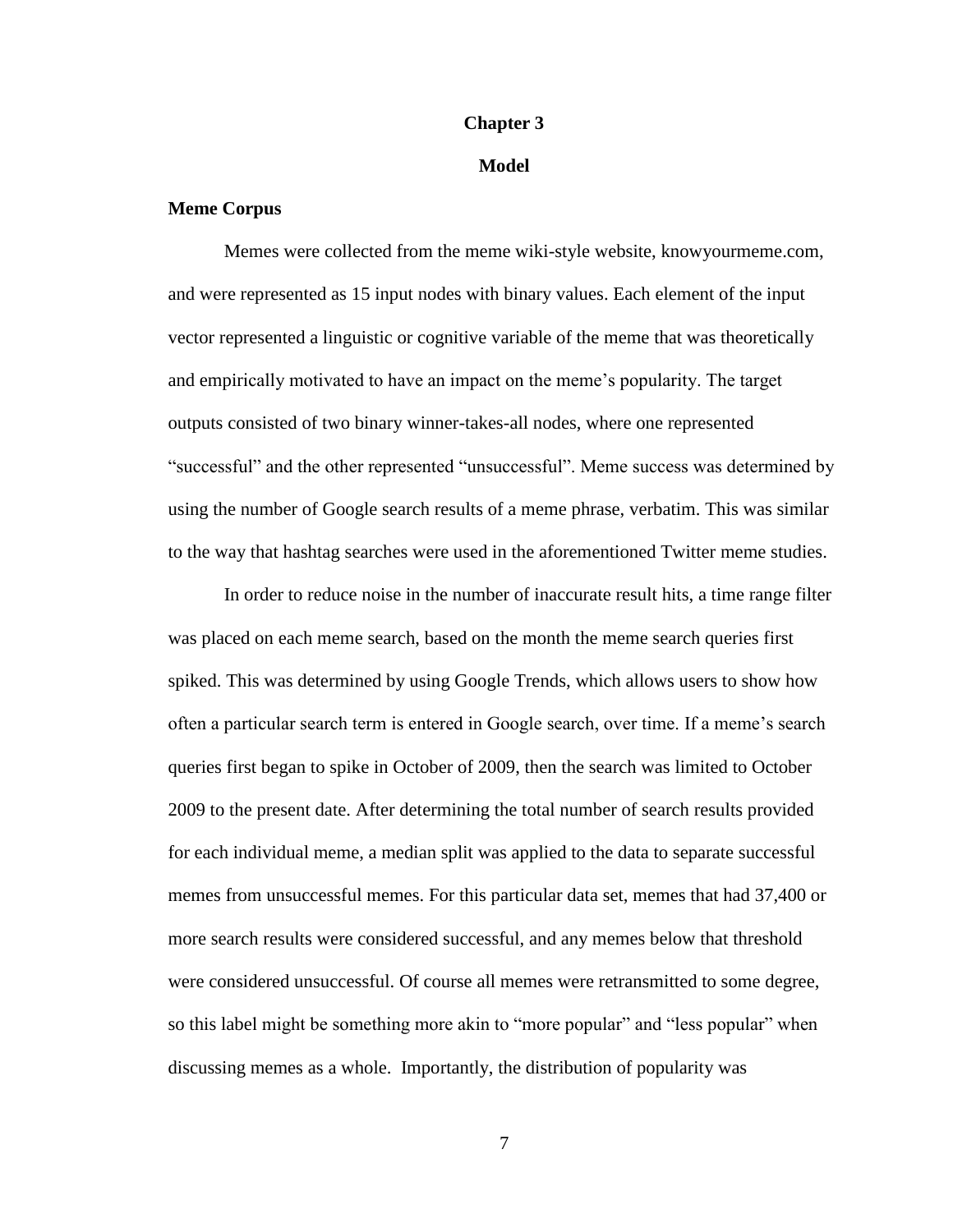exponential, with successful memes being exponentially more popular than unsuccessful memes.

#### **Training Set**

The dataset used to train the network consisted of 267 established memes collected from knowyourmeme.com, a meme encyclopedia, which uses the wiki web application to collect and categorize various internet memes. The memes included in our corpus contain hashtag memes (e.g., #YOLO), copy-and-paste memes (e.g., Repost this if you're a big black woman who don't need no man), as well as lesser known memes commonly used in smaller online communities (e.g., burst into treats). The average meme word length was roughly four words per meme, with the longest meme having 31 words. Copy-and-paste memes were divided into smaller chunks of text, each chunk having at most one complete sentence. In general, the memes used for the current study are phenotypic memes, meaning their raw text contains the best estimate of the "original" meme. Variants of these phenotypic memes were not included. If it could not be clearly determined which meme came first, then both memes were included separately in the dataset. The linguistic and cognitive properties of the meme text were broken down into 15 binary features that can be categorized as: psycholinguistic features, physical features, orthographical features and meme type. These features were chosen on the basis of sentence processing and memory literature.

#### **Psycholinguistic Features**

Eight psycholinguistic features were chosen as meme features. These features were selected based on current cognitive psychology and psycholinguistic theories centered on sentence recall, working memory, and how emotion and arousal affect memory.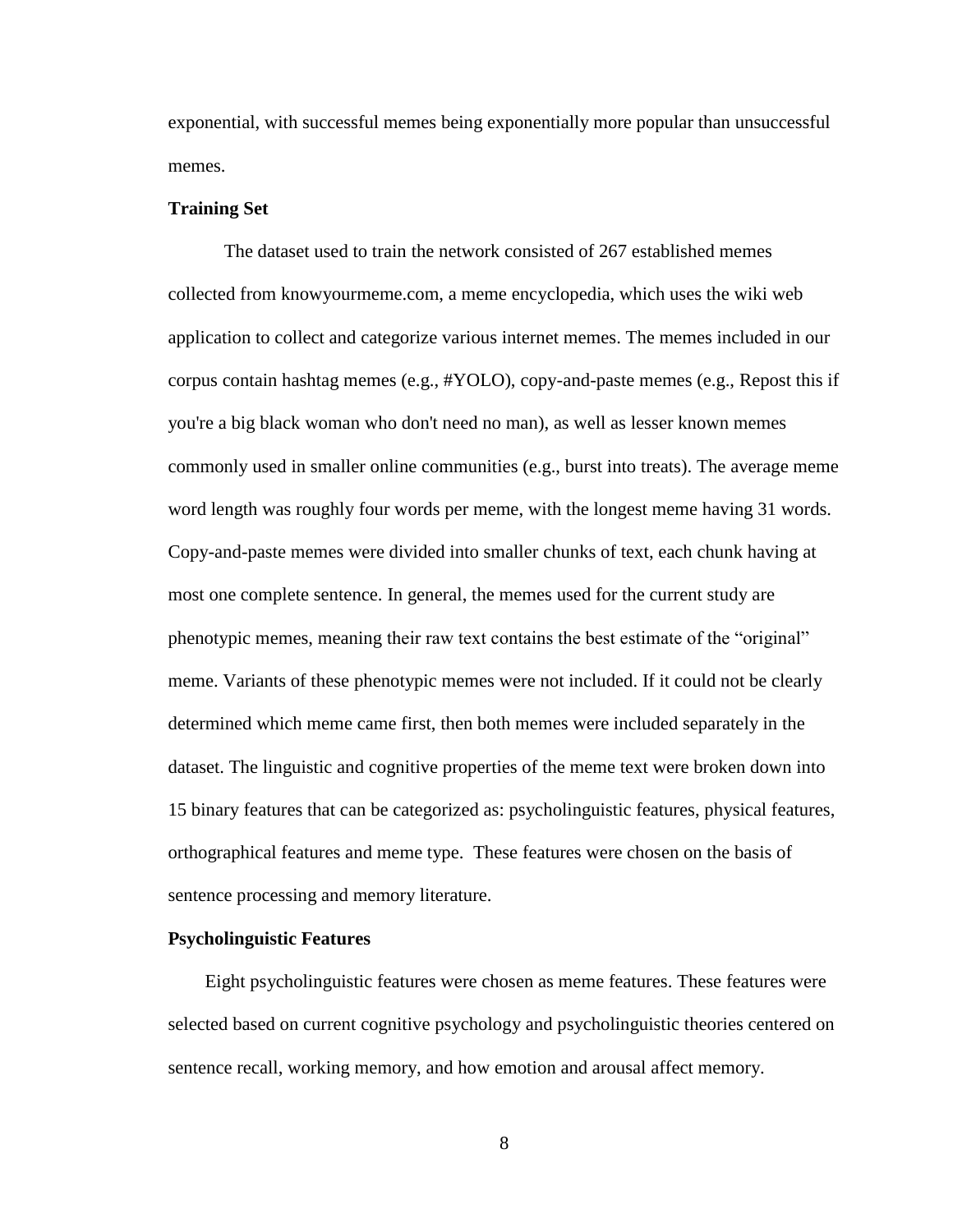Mean word concreteness was determined through the use of Coh-Metrix,

(http://cohmetrix.com/) a validated linguistic analysis tool that is able to automatically analyze text for features such as text cohesion, parts of speech, word frequency, lexical diversity, and syntactic complexity (Graesser, McNamara, & Kulikowich, 2011). Concreteness was chosen as a psycholinguistic feature for the current model because previous research has shown that concrete words are easier to recall than abstract words during a short-term serial recall task (Walker  $&$  Hulme, 1999). Memes that are easier to recall and more concrete should have a distinct advantage over memes that are more difficult to recall. If a given meme had more concrete terms than abstract terms then it was coded as concrete  $(1)$ , if it contained no concrete terms, or more abstract terms, then it was coded as abstract (0).

The overall emotional arousal of a meme was determined through the use of the LIWC (Linguistic Analysis and Word Count; Pennebaker, Francis, & Booth, 2001). LIWC's affect dictionaries were based on the emotion rating scales developed by Watson, Clark, and Tellegen (1988). For this feature, if a meme included an emotional word, either positive or negative, it was considered an emotional meme (1), and if the meme contained no emotion words then it was considered a non-emotion meme (0). The emotional arousal feature was included in the current model because previous research has shown emotional arousal, in general, has an impact on long term declarative memory (Cahill & McGaugh, 1998).

Four other finer-grained emotional features were also recorded for each meme. These features were used to determine 1) whether or not positive emotion was present, 2) whether or not negative emotion was present, 3) whether there was more positive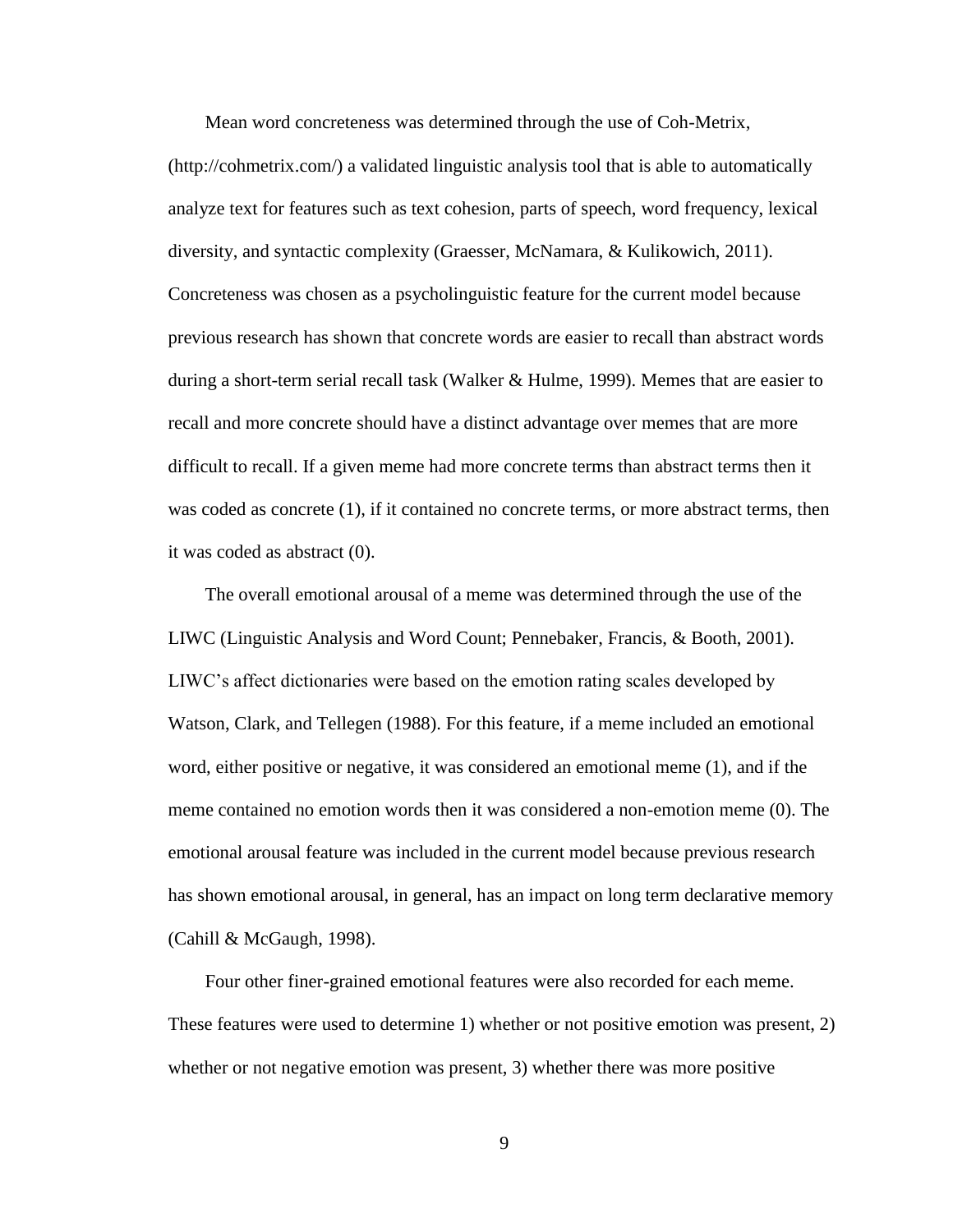emotion than negative emotion and, 4) whether there was more negative emotion than positive emotion. Negative emotion has been found to enhance memory accuracy for specific details during a recall task (Kensinger, 2007). However, the broaden-and-build hypothesis posits that positive moods broaden an individual's scope of attention and thought-action repertoires, whereas negative moods tend to narrow an individual's scope of attention and associations between thoughts and actions (Fredrickson & Branigan, 2005).

In their study, Tsur and Rappoport (2012) chose to include LIWC's "cognitive" categories. They hypothesized that this category should contain words that prompt or encourage specific behaviors (e.g., cause, know, ought). However, overall Tsur and Rappoport found that the more general cognitive category only marginally improved the MSE over the baseline. For the current study we chose to include the more specific "CogMech" LIWC category (i.e., cognitive mechanism) with the hope of improving the overall model.

The last psycholinguistic feature included involves the presence (1) or absence (0) of curse words, or taboo words, in the meme. LIWC was used to determine the presence of curse words in the set memes. LIWC's swear word category includes a set of socially proscribed derogatory or profane words. A slew of previous research has shown that emotionally arousing words, particularly taboo words, are remembered better than neutral or nonarousing words (see Kensinger, 2007 for a review). Memes with curse words should have a distinct advantage over memes without curse words, in terms of the meme's ability to be recalled.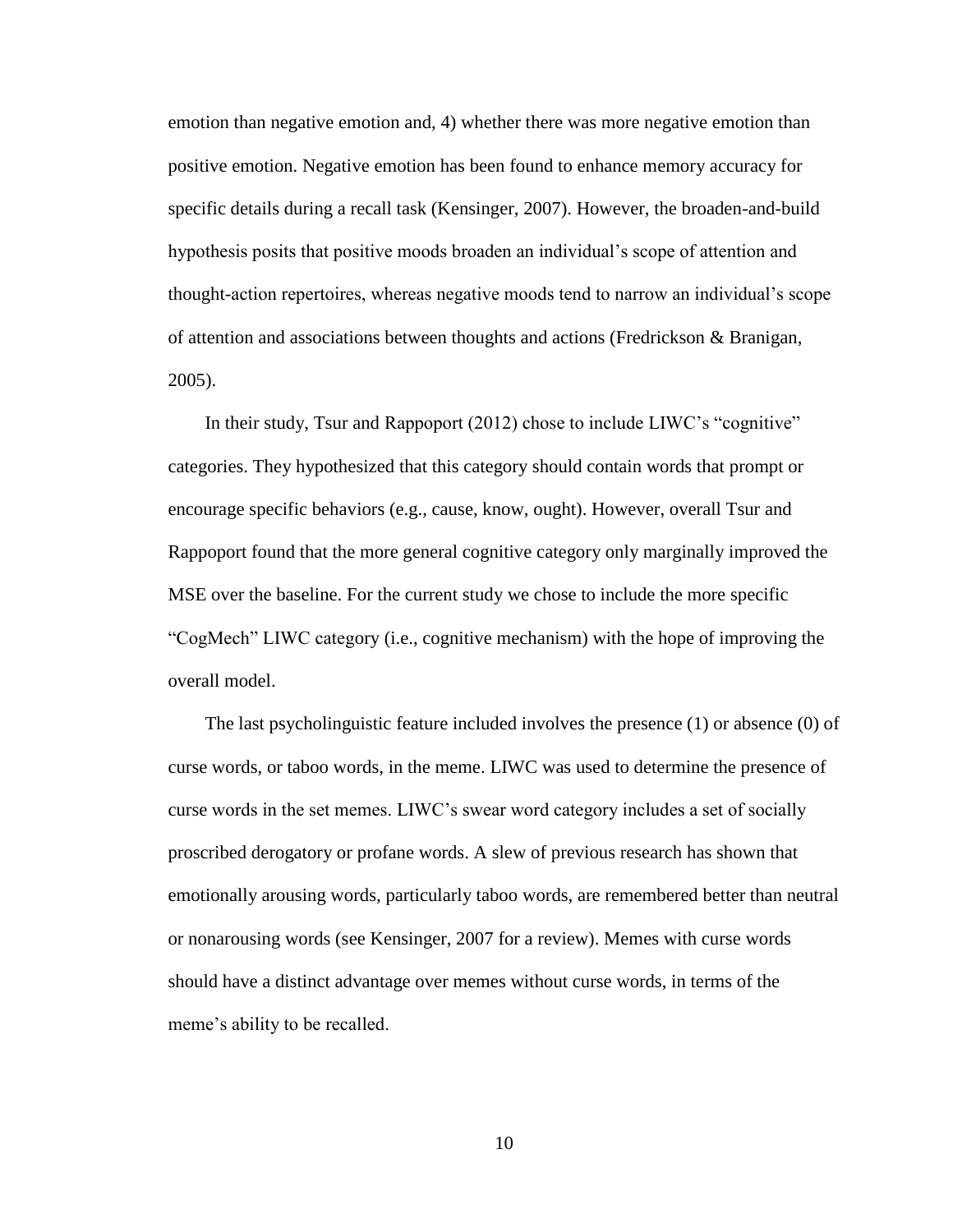#### **Physical & Orthographical Features**

Two physical features of the meme text were also recorded. Intuitively, memory span is inversely related to word length, and words that take longer to read or speak are more difficult to recall in simple recall tasks (Baddeley, Thomson, & Buchanan, 1975). Memes that contained less than four words were considered short (1) and memes that contained four or more words were considered long (0). Additionally, memes that contained words that all had less than three syllables were considered short (1), and memes that contained a word with 3 or more syllables were considered long (0). Shorter and less complex memes should be easier to recall, improving their fitness and overall success.

Two orthographical features were included based on the intuition that slang terms, purposeful word misspellings, or purposeful incorrect grammar usage should set some memes apart from others. Words with incorrect spelling, or novel words and phrases should stand out more than correct word spellings and established words and phrasings. If memes are competing for attention, then memes with novel words or phrases should tend to be more popular or successful than memes using traditional spelling and phrasing.

#### **Meme Type**

Finally, three meme type features were coded. The three meme types consist of template memes, copy-and-paste memes, and game memes. These were three different features all mutually exclusive and determined during the search process. Examples of game meme are "The object to your left will be your only weapon during a zombie apocalypse" or "You are now manually breathing". An example of a template meme is provided in Figure 1.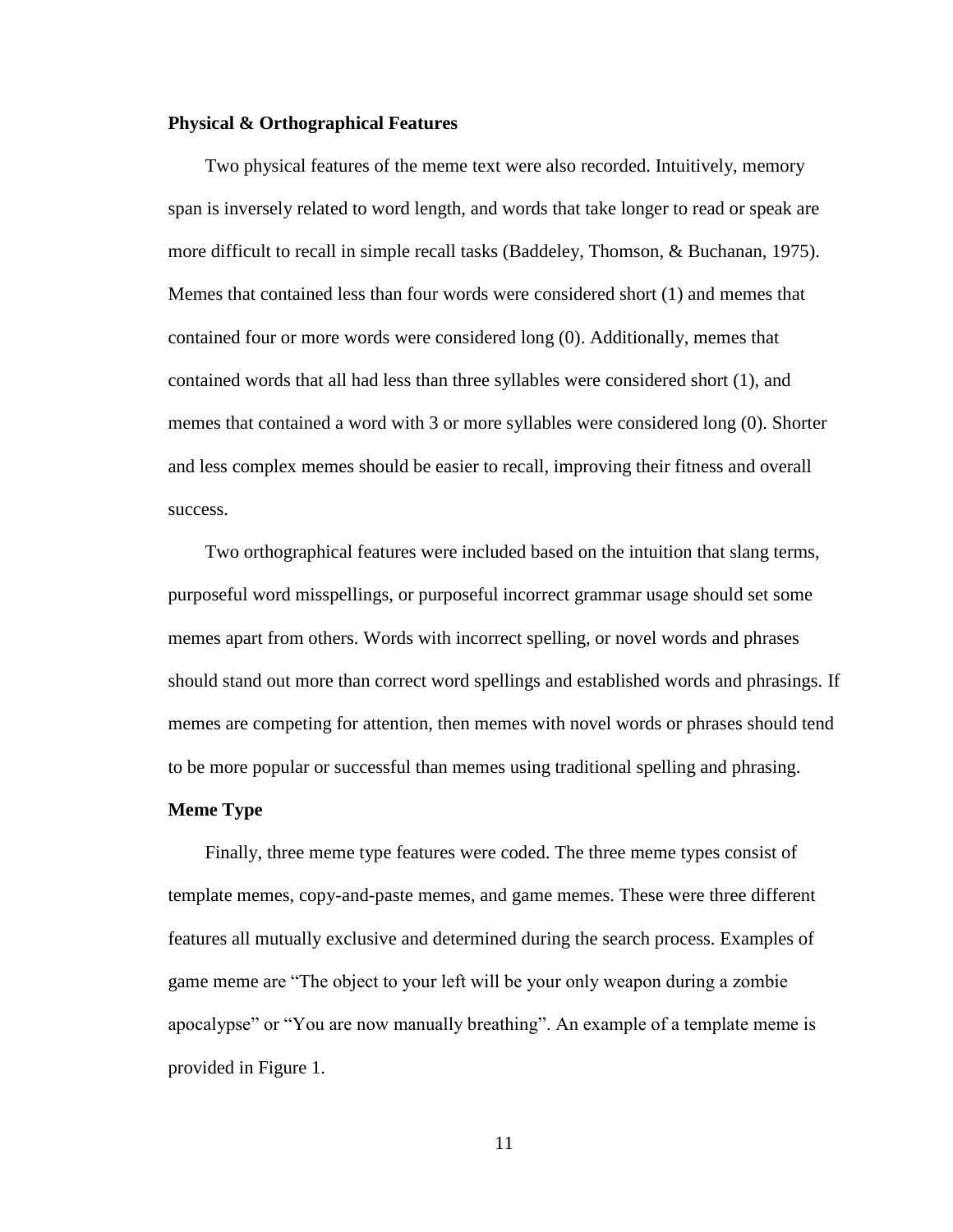

*Figure 1.* An example of a template meme. The text varies from iteration to iteration, but the image remains static. Text here emphasizes awkward social behaviors.

## **Network Structure**

The current model used a 4-layer backpropagation network that was designed to take linguistic features as inputs and classify them as either successful or unsuccessful. The neural network used to predict meme success consists of four layers: an input layer with 15 nodes encoded in a binary manner, two hidden layers with 20 nodes each, and an output layer with two nodes that represent the probability of success of the meme. The targets for the output nodes were mutually exclusive, however it is possible that the network could generate either high or low probabilities for both successful and unsuccessful nodes. There were a total of 267 memes used to train the network. Network weights were trained on each meme 3000 times in a randomized order, and weights were modified after each learning instance using the delta rule. If the popularity of the meme was high, the "successful" node was set to 1 and "unsuccessful" to 0, and vice versa for unpopular memes. This value was determined by using a median split on the popularity of the meme, where highly transmitted memes were considered successful, and more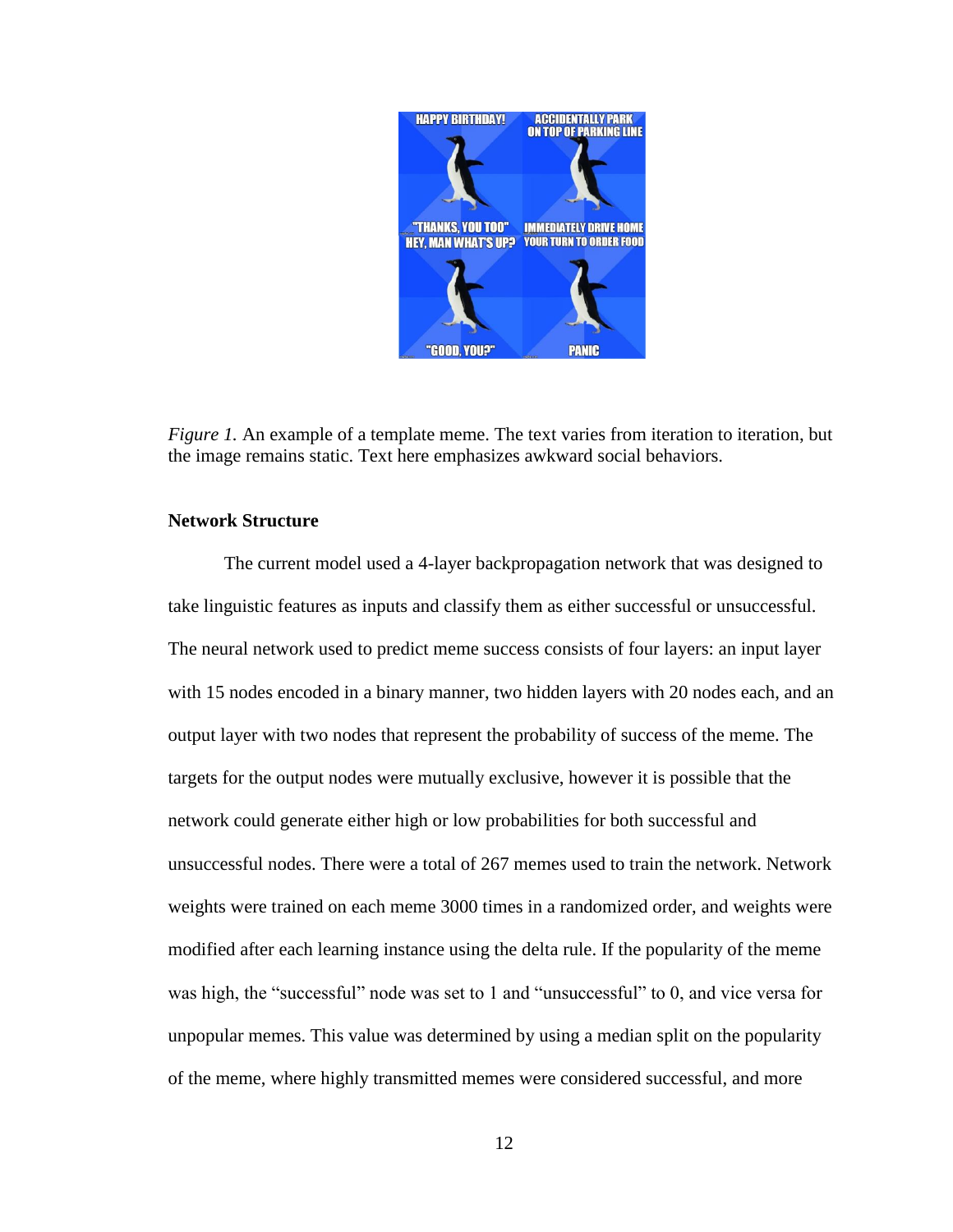infrequent memes were less likely to be retransmitted. Learning rate was set to .001, and the momentum term was set to 0.2. These were determined based on the observation the network learned very quickly, and were used to prevent over-fitting. The network reached an average Mean Squared Error of .228. Matlab coding of the network is available from the first author upon request.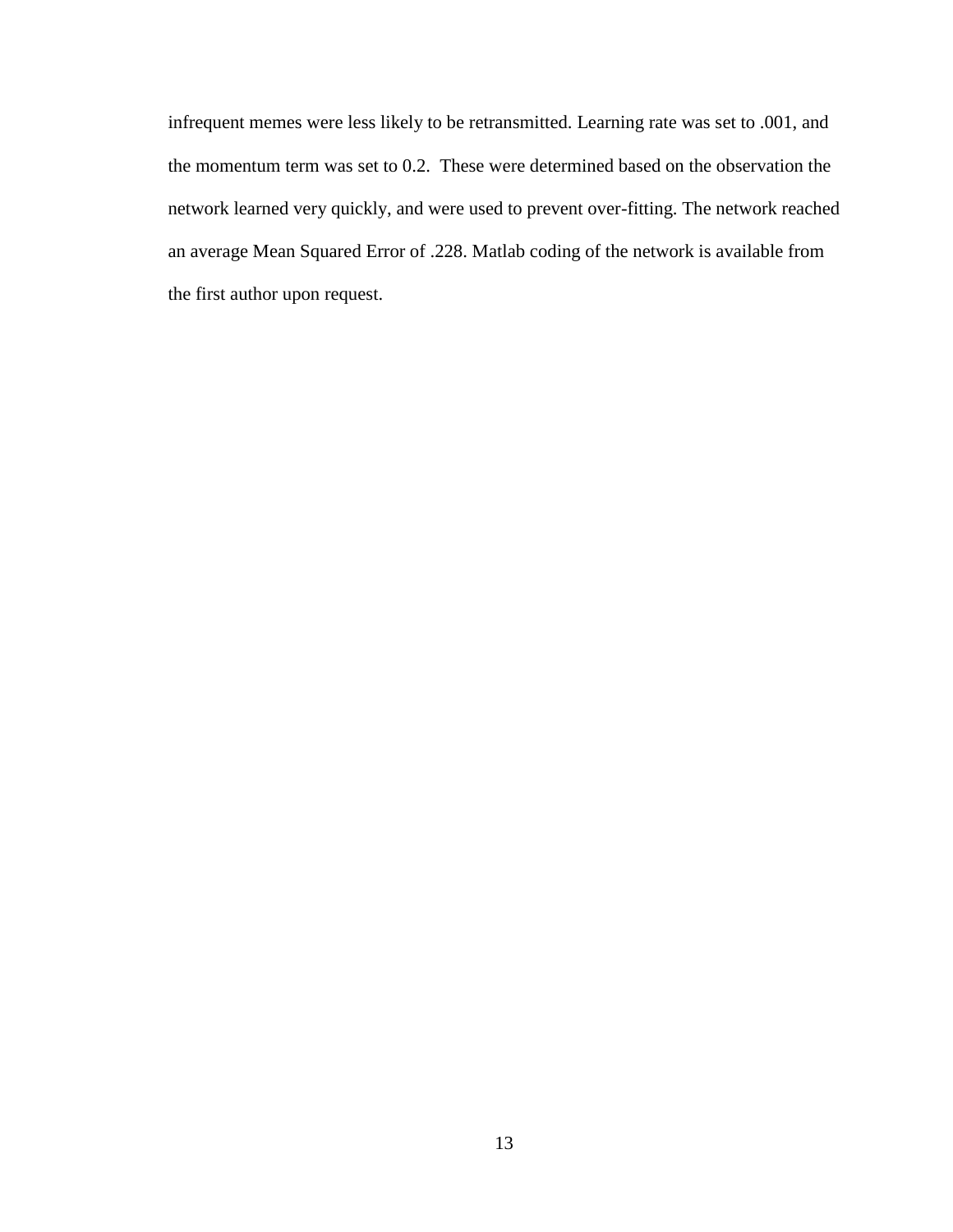#### **Chapter 4**

### **Results**

In order to test the accuracy of the network, a random subset of 25 coded memes was left out of the training set to test generalization to new items using a fully trained set of connection weights. This is a test of the network's predictive power and generalization to new memes. The resulting output activation values were compared to the expected target values. If the meme's output activation on the "successful" output node was greater than the output activation on the "unsuccessful" output node then the classification was considered accurate. If the meme's output activation on the "unsuccessful" output node was greater than the output activation on the "successful" output node then the classification was considered inaccurate. The network achieved 80% prediction accuracy, or 20% higher than chance. Specifically, the network was able to accurately predict a successful meme to be successful with 73% accuracy, and was able to accurately predict an unsuccessful meme to be unsuccessful with 90% accuracy.

#### **Regression Analysis**

In addition, a binary logistic regression was performed. The target values (successful or unsuccessful) were considered the dependent variable and each input node was considered an independent variable. Because all data is binary, binary logistic regression is appropriate for analyzing the factors that contribute to predicted success of a meme. The overall logistic regression model was statistically significant,  $X2(14) =$ 48.893,  $p < .0005$ . The model explained 22.3% (Nagelkerke  $R^2$ ) of the variance in meme success and correctly classified 54.1% of the successful memes as successful and 80.6% of the unsuccessful memes as unsuccessful. Overall the binary logistic regression model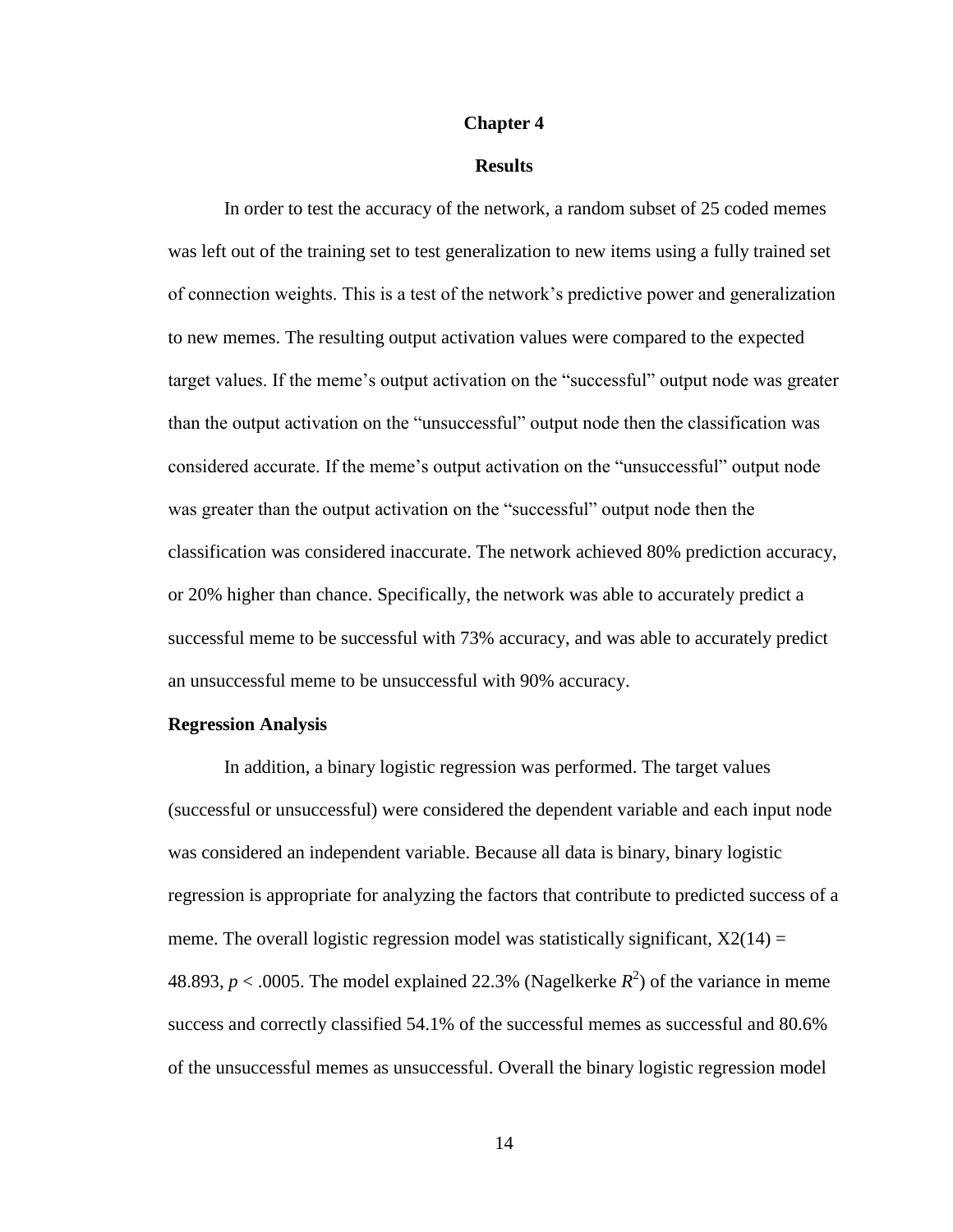had a prediction accuracy of 67.4%. Three predictor variables were statistically significant. First, shorter memes were significant ( $p < .005$ ), and 2.802 times more likely to contribute to success. Memes that contained a swear word were .177 times less likely to be successful than unsuccessful ( $p < .05$ ), a small but significant contribution. Finally, template memes were 2.223 times more likely to be successful than unsuccessful ( $p <$ .05).

## **Discussion**

The results of the current study demonstrate the utility of using linguistic information as a means of predicting successful transmission of a meme. These preliminary results warrant more in depth analyses, particularly a sensitivity analysis that would detail which features contribute most to the outcome. Clearly, linguistic information contributes a rich source of information that could be used in models that incorporate multiple domains of information (user-level, visual feature, social structure, etc.). Some of the features in the network may have contributed more or less to the prediction of success in the network, and as with other neural networks it is difficult to see what is driving these results. However, comparing the network's results with a binary logistic regression helped to provide some insight. Meme length, whether or not a meme is a template meme, and the presence or absence of swear words within the meme contributed significantly to predicting success in the logistic model. However, the logistic model did not have prediction accuracy as high as the neural network model, pointing to the potential contribution of other variables that on their own are not predictive in a regression, but in an interactive context like a neural network, or perhaps other non-linear models, have some predictive power.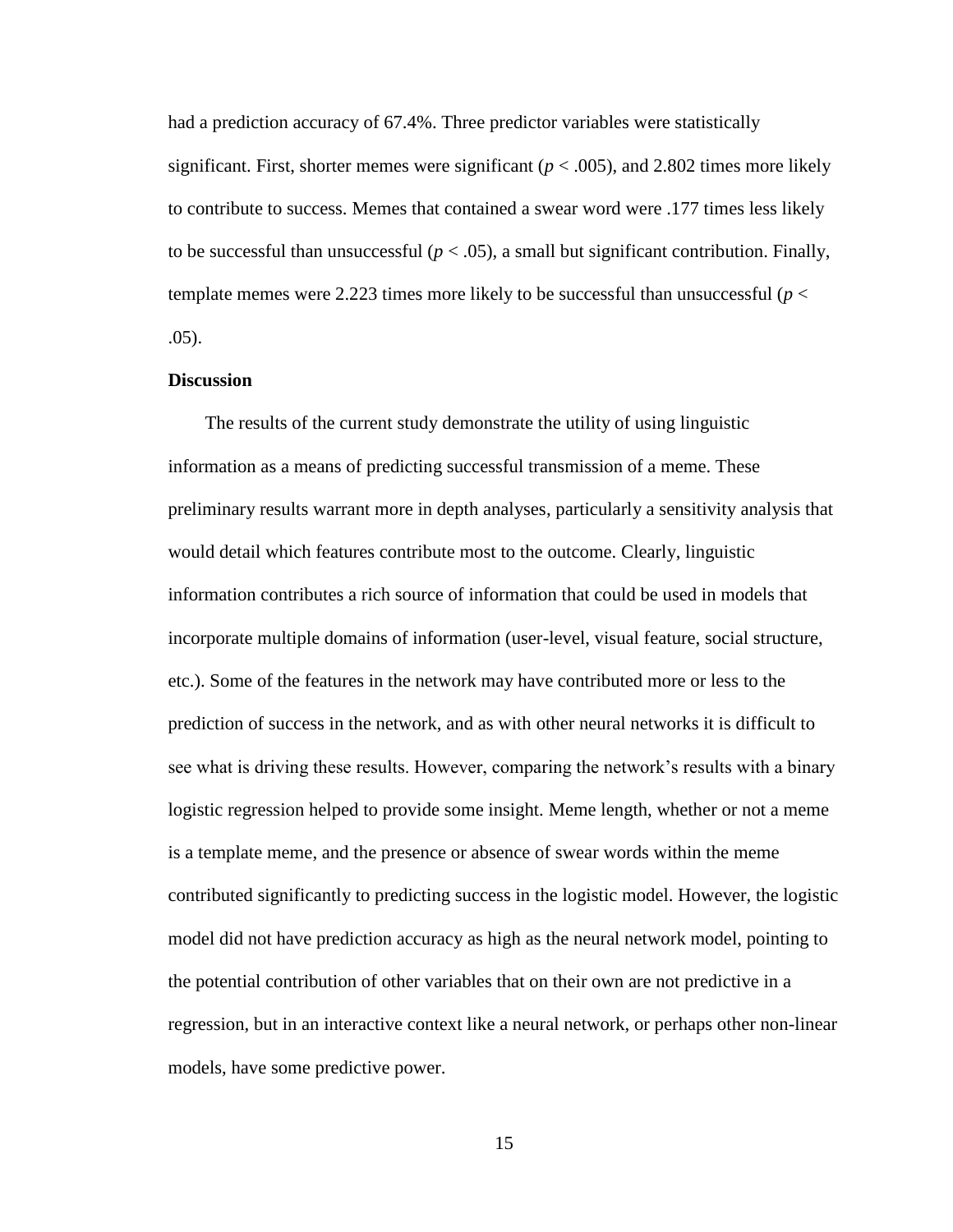The neural network model presented here has several major limitations. The first limitation is the operationalized definition of success. Google search results offer a quick rough grained estimate for overall meme usage, but searching for specific phrases can still sometimes include inaccurate search results. Without extensive and computationally expensive web-crawlers, determining meme context from Google search results may be extremely difficult. Memes that can be used in multiple domains can be considered "flexible memes", a quality that is likely related to overall meme fitness. Another limitation to the current study is the input set and test set are relatively small. Many studies attempting to predict meme success have access to millions of memes, albeit with a broader operational definition. If the success of textual memes is largely dependent on the average person's ability to remember them, then many more cognitive variables can and should be included.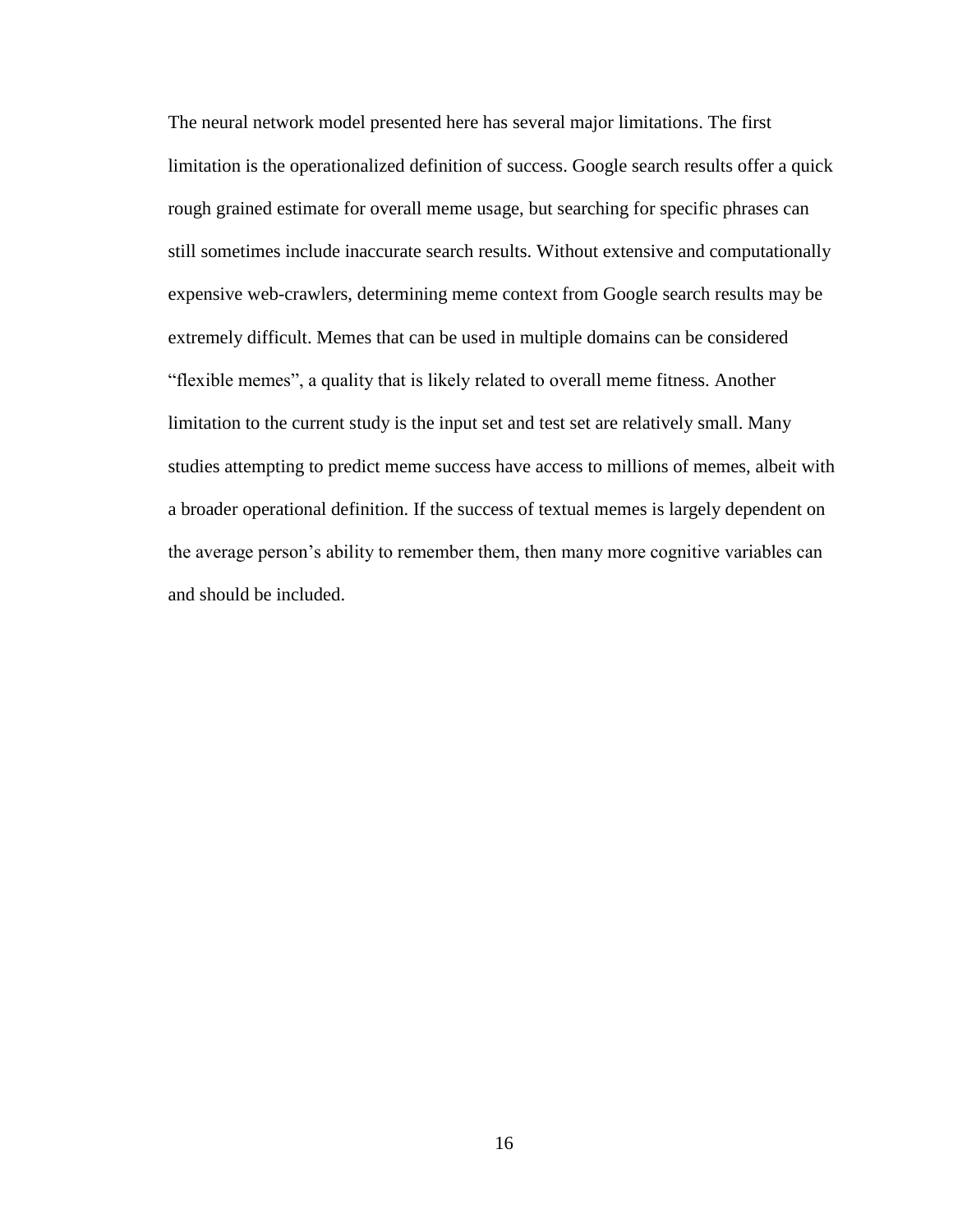#### **Chapter 5**

### **Conclusion**

The ability to detect and track memes and predicting their success is essential in order to improve our understanding cultural evolution. Observing textual memes in particular offers unique insights into the evolution of language. Social media provides a petri dish environment for rapid meme generation and mutation. The current study categorized meme content based on 12 features grounded on cognitive theories of memory, emotion, and working memory limitations. This experiment helped support the idea that meme content should be considered when attempting to predict meme success. Future studies on meme prediction should benefit from a more robust operational definition of success. This can likely be achieved by limiting the scope from a global internet search to a specific social network. If a feed-forward backpropagation neural network can achieve relative success in predicting meme popularity, then a more robust network that takes into account working memory limitations should provide more accurate results.

This model demonstrates that it is not only possible to predict overall success of a meme at greater than chance levels, but also argues for there being important parameters at the level of what other models typically neglect: whether or not the node transmits the information further. Other models of meme transmission typically only take into account the change of the meme over time (evolution), the rates of transmission (viral) or the number of connections (small world networks). By incorporating cognitive processes into models that also include information about the network at large, greater levels of prediction could be achieved in future instantiations of meme transmission models.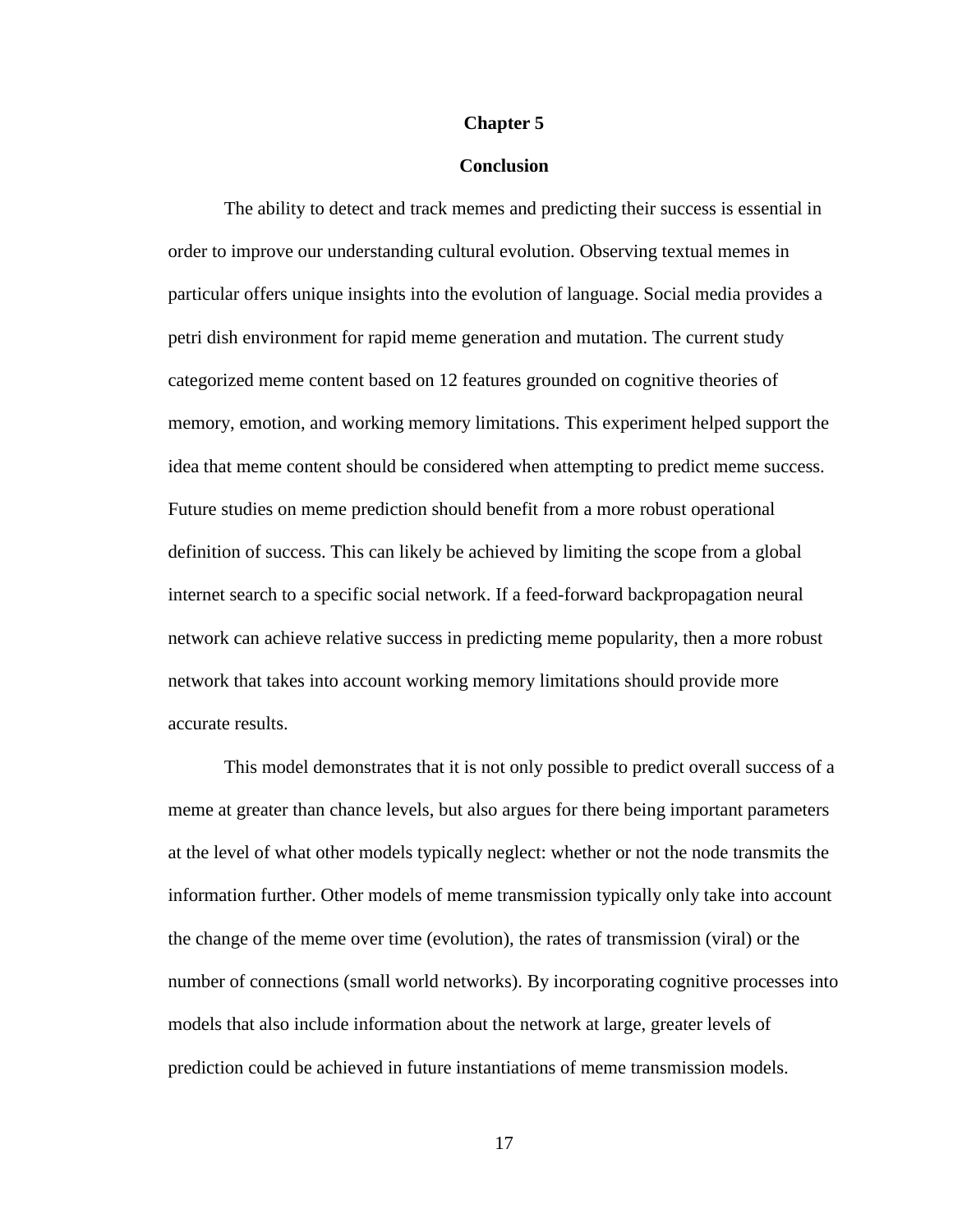#### **Chapter 6**

### **Limitations and Future Directions**

This goal of this chapter is to expand on the discussion, conclusions and limitations sections of the published work described above. This chapter will contain a more in-depth description of the steps necessary to improve our understanding of the results in the meme prediction model. Additionally, several methods for developing a more robust network will be proposed as well as the steps necessary to implement these changes in the network.

### **Social Learning Framework**

The term "meme" is derived from the combination of the Greek word "mimea", or that which is imitated, and gene. For a cultural unit of information to be considered a meme, it must be capable of being imitated by others, via social learning. The social learning component of memes is critical in understanding how memes transition from one mind to another (Nye & Silverman, 2013). Bandura (1986) explains that four mechanisms are necessary for social learning: attention, retention, motivation, and production. The current model for meme success prediction contains features that focus primarily on the attention and retention mechanisms (i.e., individuals must be able to cognitively attend to or notice a meme and retain the meme in memory in order to replicate it). Viewing the results of the model's performance with this theoretical framework allows us to interpret why the model was better at identifying which memes would not succeed than it was at identifying which memes would succeed. For example, overly lengthy memes that contain more complicated words are inherently more difficult to pass through the "attention" and "retention" cognitive filters Bandura describes in his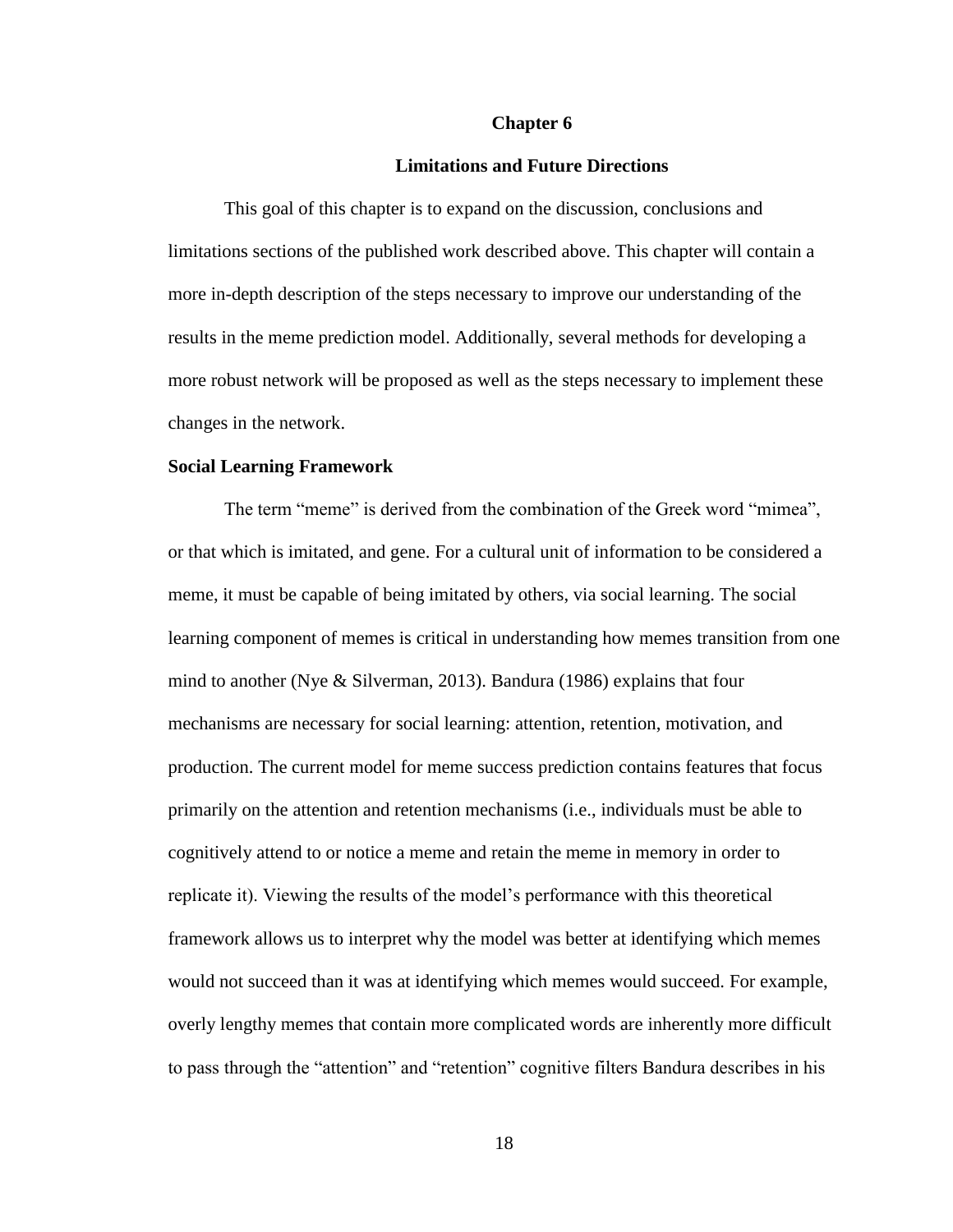social learning theory. In the current model, these memes are more easily recognized as potentially being difficult to replicate. Memes that contain these inherent difficult features would need to contain other features greatly complement the motivation and production mechanisms for social learning (e.g., contain content that people are highly motivated to spread) to be successful. As such, a limitation of the current model is that it contains no information about individuals' *motivation* to replicate the meme. This limitation may explain why the model was less accurate in predicting memes to be successful.

The corpus used to train the memes only contains memes that are already, to some degree, successful. Naturally, the meme categorizing website "knowyourmeme.com" only chose to include memes that have already been replicated, and thus are already successful. The work described in Chapters 1-5 would be better described as developing a model that predicts memes to be successful or *less* successful, rather than successful or unsuccessful. The difference is certainly not trivial. A challenging but necessary next step will be to find a way to compare the successful / less successful meme model to a model trained on a corpus of memes and non-memes. Non-memes could be described as general Google search terms, not necessarily those which have already been recognized as memes. If the network trained on the memes / non-memes corpus produces similar results, this would strengthen the generalizability of the current work.

#### **Improving Understanding of the Current Model**

In the discussion of Chapter 4, we explained that determining which meme features were contributing more to meme success, and to what degree, was difficult due to the abstract nature of neural networks. However, there are several analytical methods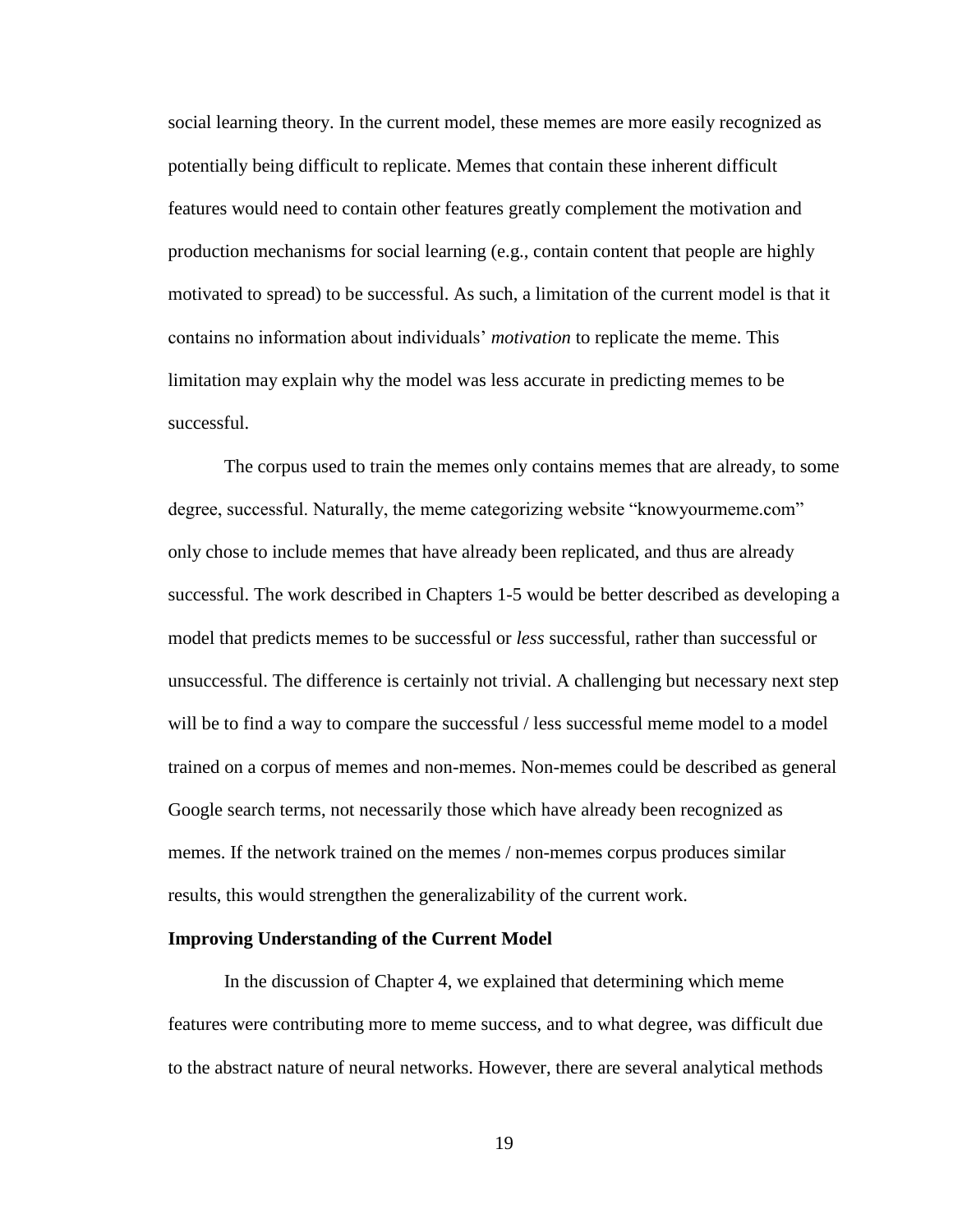available to help determine which input features are contributing most to the prediction accuracy of the model. To this end, multiple versions of the network could be trained, where each version of the network is trained by leaving out a different feature. The performances of the various networks could be systematically compared to one another. Further, different combinatorial sets of inputs could also be used to train these various networks, and their performances be similarly compared. Additionally, the proportional variance explained by each feature could be assessed in a linear regression by using the LMG metric (Lindemann, Merenda, & Gold, 1980). This metric consists of  $R^2$  that is partitioned by averaging over orders. While the binary logistic regression analysis described in the results section of Chapter 4 provides a good baseline comparison to the network, a LMG regression will offer a better comparison as it takes into account the various combinations of features in its analysis.

#### **More Robust Testing of Model's Generalizability**

The current assessment of the model's accuracy serves more of a proof of concept than an exhaustive assessment. A major limitation of the testing method described in Chapter 4 is the uneven distribution of successful and unsuccessful memes. The set of memes used to test the accuracy of the model contained 15 successful memes and only 10 unsuccessful memes. A more robust test set should contain an even number of successful memes and unsuccessful memes. A good standard for testing the generalizability of a network is to create a "hold-out set", roughly 10% of the training set, which is withheld from the training of the model and is then used as the test set to assess the validity of the model. This process should be repeated multiple times, each time with a new random hold-out set. The accuracies should be recorded for each trial. The average accuracies of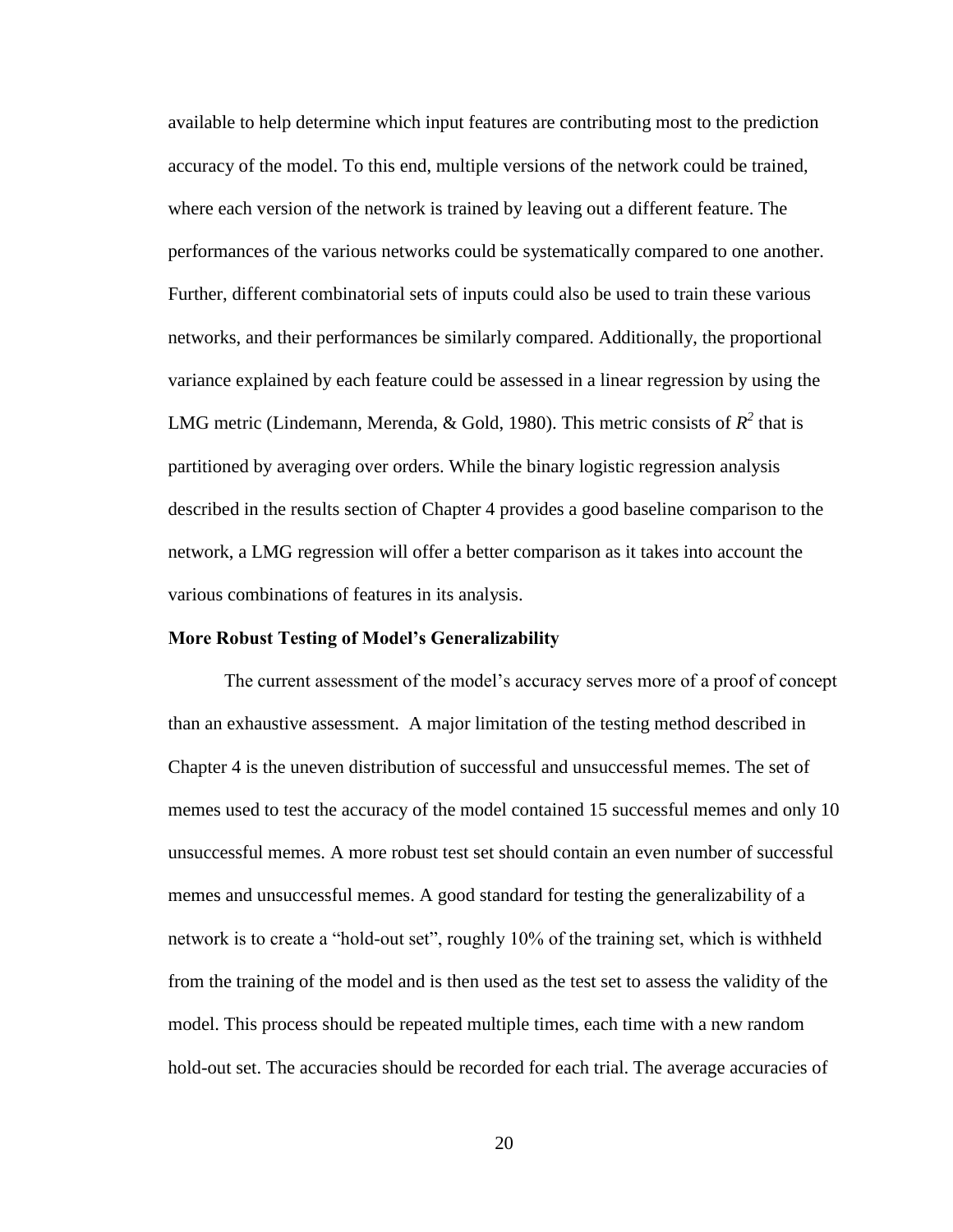the trails should then be recorded. This method insures the accuracy of the model is valid. A similar process can be used to determine the best number of epochs for training.

### **Adding to the Model**

In addition to determining how much of the 15 features contribute to the model, future research should consider including additional features that focus on the meme content. Word frequency appears to have an impact on sentence and serial recall. High frequency words (i.e., words that commonly occur in daily language use) appear to have an advantage over low-frequency words during encoding (i.e., low-frequency words require more processing resources to be encoded) (Diana & Reder, 2006). Individuals also appear to perform better on long-term memory tasks that include high-frequency words compared to tasks that include low-frequency words (Hulme et al., 1997). However, it has also been observed that low-frequency words have an advantage over high-frequency words in recognition tasks (Reder et al., 2000). Memes that consist of high-frequency words may be replicated more frequently than those with low-frequency words because it requires less cognitive resources to produce high-frequency words, and they appear to be easier to encode to long-term memory.

Nearly all of the memes in the corpus used to train the above network had some kind of humor component. In sentence recall tasks, humorous sentences appear to outperform non-humorous sentences (Schmidt, 1994). Operationally defining humorous memes may prove to be difficult without human judgement. Human humor judgements ratings on the memes in the above corpus could be quickly obtained through the use of Mechanical Turk. These humor judgements could be used in addition to a "surprisal" rating for each meme. Word surprisal is defined as the probability for a given word to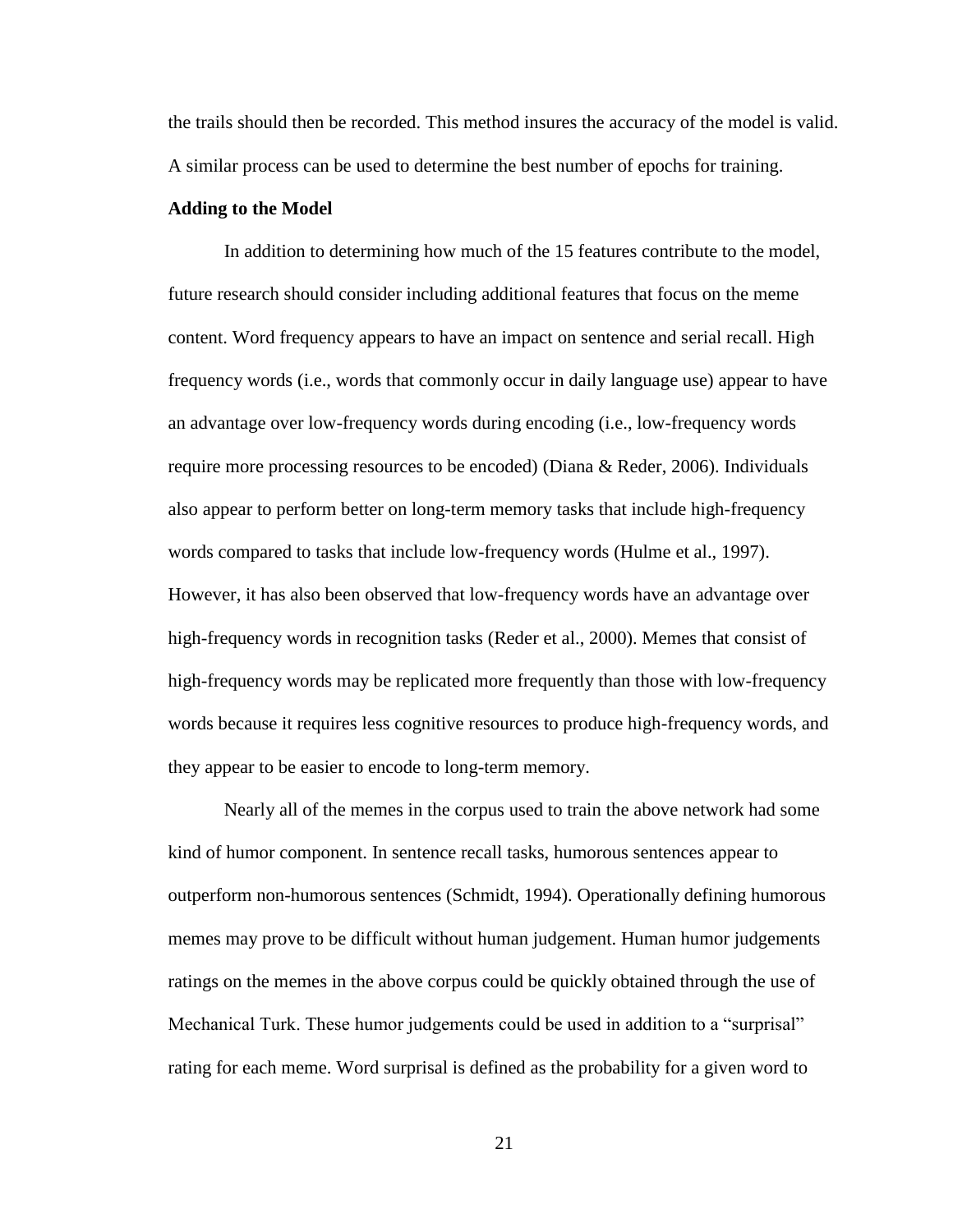appear in a sentence given the proceeding words. In computational linguistics, humor can be defined as surprisal that is pleasurable (Suslov, 2007). The humor and surprisal features of memes could be considered to fall under the "motivation" cognitive filter necessary for social learning. Memes with high surprisal and humor values should tend to be replicated more frequently than those with low surprisal and humor values.

Certainly, the current model does not capture every important linguistic feature for determining meme success and adding additional features to the model may improve its generalizability. However, another way to improve the validity of the network is to expand the corpus used to train it. The current meme corpus of 267 memes is relatively small when compared to previous meme research, and artificial neural network research in general. Expanding the corpus to include all of the memes included in the meme categorizing website, knowyourmeme.com, should help improve the validity of the model. A simple scraping tool will be constructed to extract all of the text-based meme content from the website. The new memes will then be coded in the same way discussed in Chapter 3, and the network will be re-trained on the expanded corpus.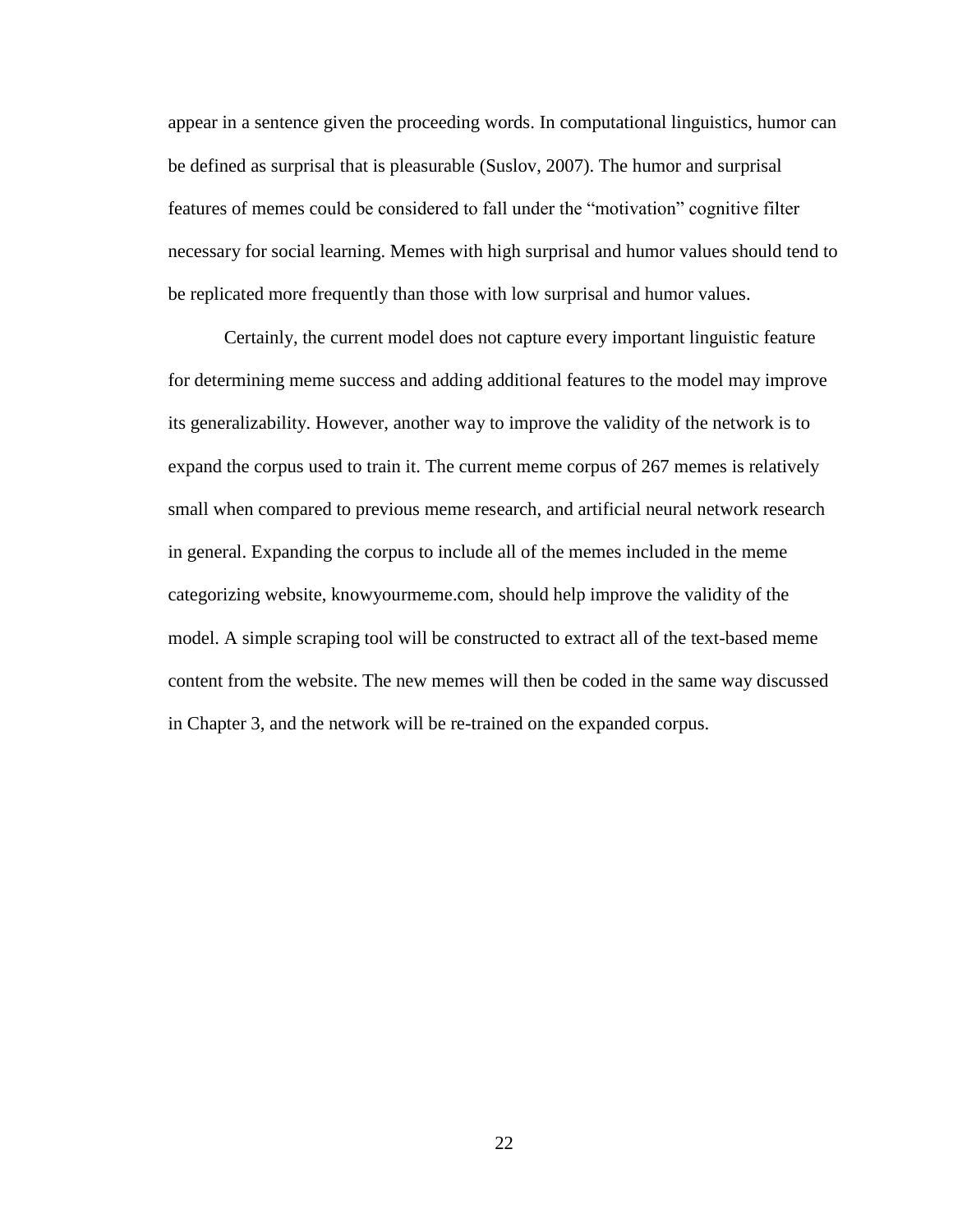## **References**

- Adamic, L. A., Lento, T. M., Adar, E., & Ng, P. C. (2014). Information Evolution in Social Networks. arXiv:1402.6792 [physics]. Retrieved from <http://arxiv.org/abs/1402.6792>
- Baddeley, A. D., Thomson, N., & Buchanan, M. (1975). Word length and the structure of short-term memory. *Journal of Verbal Learning and Verbal Behavior, 14*(6), 575–589. doi:10.1016/S0022-5371(75)80045-4
- Bandura A. (1986). *Social Foundations of Thought and Action: A Social Cognitive Theory*. Englewood Cliffs, NJ: Prentice Hall
- Barrat, A., Barthelemy, M., & Vespignani, A. (2008). *Dynamical processes on complex networks*. Cambridge, UK; New York: Cambridge University Press.
- Blackmore, S. (1998). Imitation and the definition of a meme*. Journal of Memetics-Evolutionary Models of Information Transmission, 2*(11), 159–170.
- Cahill, L., & McGaugh, J. L. (1998). Mechanisms of emotional arousal and lasting declarative memory. *Trends in Neurosciences, 21*(7), 294–299. doi:10.1016/S0166-2236(97)01214-9
- Daley, D. J., & Kendall, D. G. (1964). Epidemics and Rumours. *Nature, 204*(4963), 1118–1118. doi:10.1038/2041118a0
- Dawkins, R. (1989). *The selfish gene*. Oxford; New York: Oxford University Press.
- Diana, R. A., & Reder, L. M. (2006). The low-frequency encoding disadvantage: Word frequency affects processing demands. *Journal of Experimental Psychology: Learning, Memory, and Cognition*, *32*(4), 805.
- Fredrickson, B. L., & Branigan, C. (2005). Positive emotions broaden the scope of attention and thought‐action repertoires. *Cognition & Emotion, 19*(3), 313–332. doi:10.1080/02699930441000238
- Graesser, A. C., McNamara, D. S., & Kulikowich, J. M. (2011). Coh-Metrix providing multilevel analyses of text characteristics. *Educational Researcher*, *40*(5), 223- 234.
- Heintz, C., & Claidière, N. (2015). Current Darwinism in Social Science. In *Handbook of Evolutionary Thinking in the Sciences* (pp. 781-807). Springer Netherlands.
- Hogg, T., & Lerman, K. (2012). Social dynamics of Digg. *EPJ Data Science, 1*(1). doi:10.1140/epjds5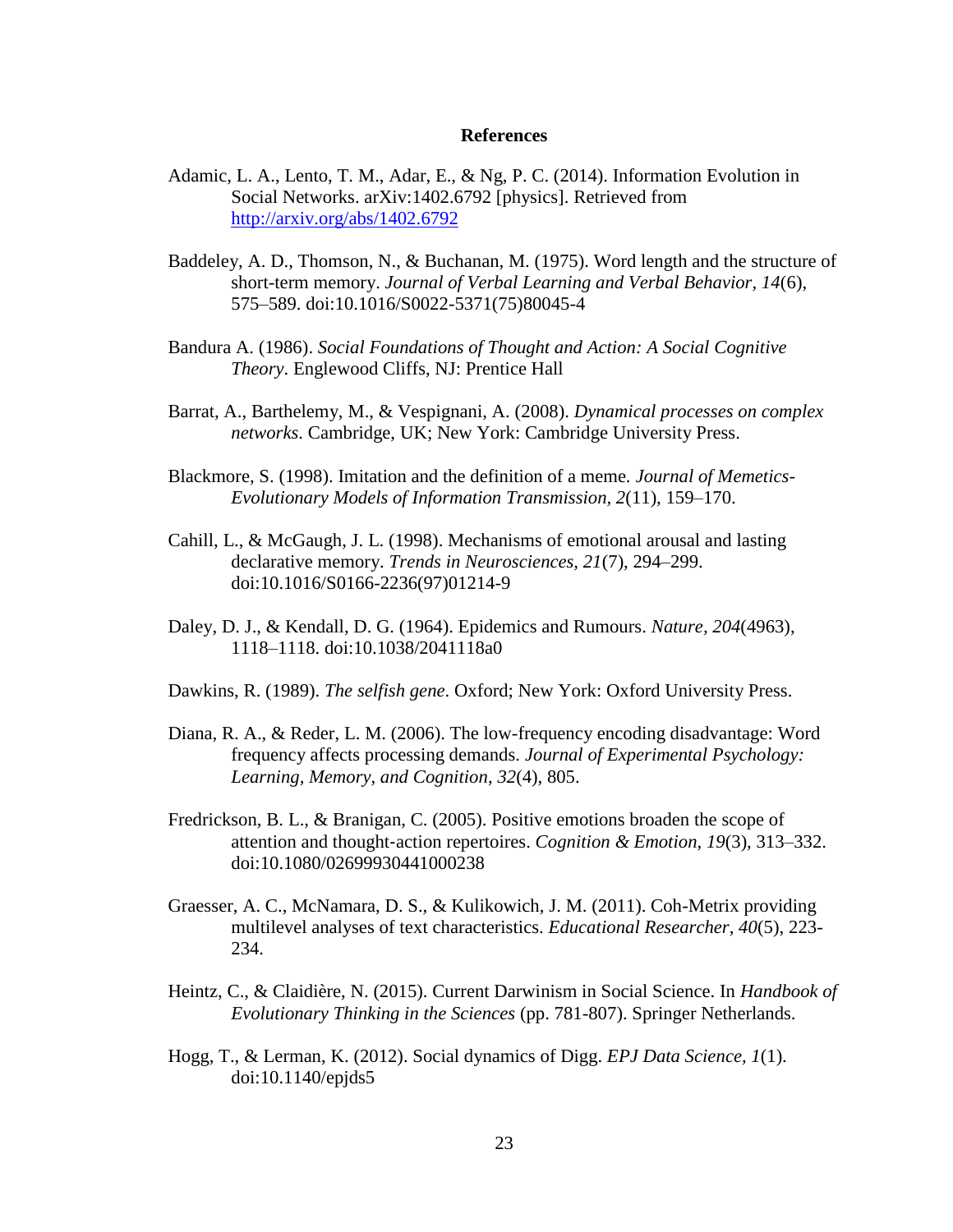- Huette, S., & Anderson, S. (2012). Negation without symbols: The importance of recurrence and context in linguistic negation. *Journal of Integrative Neuroscience, 11*, 295-312.
- Hulme, C., Roodenrys, S., Schweickert, R., Brown, G. D., Martin, S., & Stuart, G. (1997). Word-frequency effects on short-term memory tasks: Evidence for a redintegration process in immediate serial recall. *Journal of Experimental Psychology: Learning, Memory, and Cognition*, *23*(5), 1217.
- Ienco, D., Bonchi, F., & Castillo, C. (2010, December). The meme ranking problem: Maximizing microblogging virality. In *Data Mining Workshops (ICDMW), 2010 IEEE International Conference on* (pp. 328-335). IEEE.
- Kensinger, E. A. (2007). Negative Emotion Enhances Memory Accuracy: Behavioral and Neuroimaging Evidence. *Current Directions in Psychological Science, 16*(4), 213–218. doi:10.1111/j.1467-8721.2007.00506.x
- Leskovec, J., Backstrom, L., & Kleinberg, J. (2009, June). Meme-tracking and the dynamics of the news cycle. In *Proceedings of the 15th ACM SIGKDD international conference on Knowledge discovery and data mining* (pp. 497- 506).
- Lindeman R. H., Merenda P. F., & Gold R. Z. (1980). Introduction to Bivariate and Multivariate Analysis. Scott, Foresman, Glenview, IL.
- Nye, B. D., & Silverman, B. G. (2013) Social Learning and Adoption of New Behavior in a Virtual Agent Society. *Presence, 22*(2) 110-140
- Pennebaker, J. W., Francis, M. E., & Booth, R. J. (2001). *Linguistic inquiry and word count: LIWC 2001*. Mahwah, NJ*:* Lawrence Erlbaum Associates.
- Ratkiewicz, J., Conover, M., Meiss, M., Gonçalves, B., Patil, S., Flammini, A., & Menczer, F. (2011, March). Truthy: mapping the spread of astroturf in microblog streams. In *Proceedings of the 20th international conference companion on World wide web* (pp. 249-252). ACM.
- Reder, L. M., Nhouyvanisvong, A., Schunn, C. D., Ayers, M. S., Angstadt, P., & Hiraki, K. (2000). A mechanistic account of the mirror effect for word frequency: A computational model of remember–know judgments in a continuous recognition paradigm. *Journal of Experimental Psychology: Learning, Memory, and Cognition*, *26*(2), 294.
- Romero, D. M., Meeder, B., & Kleinberg, J. (2011). Differences in the mechanics of information diffusion across topics: idioms, political hashtags, and complex contagion on twitter. In *Proceedings of the 20th international conference on World wide web* (pp. 695-704). ACM. doi:10.1145/1963405.1963503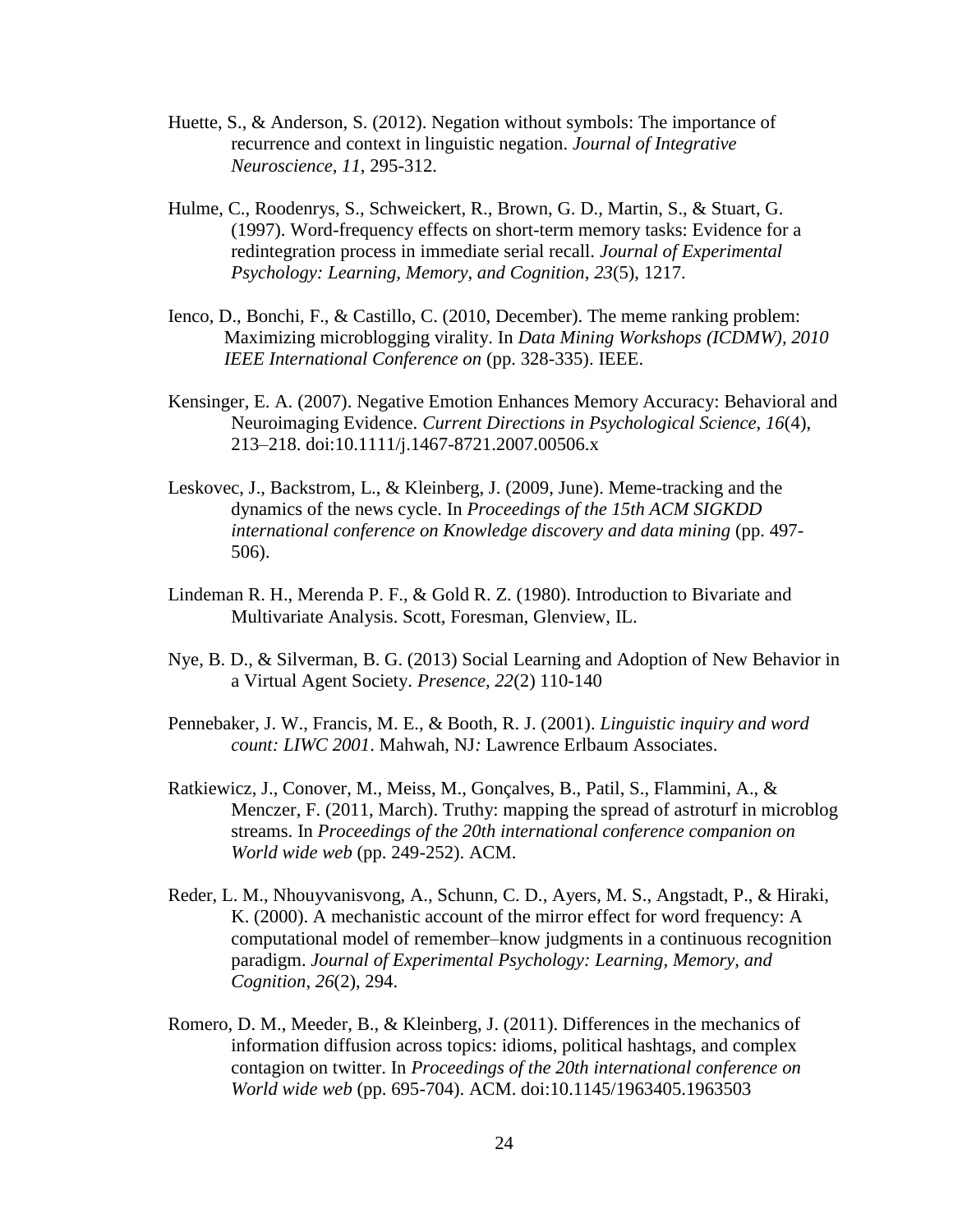- Schmidt, S. R. (1994). Effects of humor on sentence memory. *Journal of Experimental Psychology: Learning, Memory, and Cognition*, *20*(4), 953.
- Shifman, L. (2012). An anatomy of a YouTube meme. *New Media & Society, 14*(2), 187– 203. doi:10.1177/1461444811412160
- Simmons, M. P., Adamic, L. A., & Adar, E. (2011, July). Memes online: Extracted, subtracted, injected, and recollected. In *Proceedings of the fifth International AAAI Conference on Weblogs and Social Media*. Barcelona, Spain.
- Suslov, I. M. (1992). Computer model of a "Sense of Humor" I. General Algorithm. *Biophysics*, *37*(2), 242-248.
- Tausczik, Y. R., & Pennebaker, J. W. (2010). The Psychological Meaning of Words: LIWC and Computerized Text Analysis Methods. *Journal of Language and Social Psychology, 29*(1), 24–54. doi:10.1177/0261927X09351676
- Tsur, O., & Rappoport, A. (2012, February). What's in a hashtag?: content based prediction of the spread of ideas in microblogging communities. In *Proceedings of the fifth ACM international conference on Web search and data mining* (pp. 643-652). ACM.
- Walker, I., & Hulme, C. (1999). Concrete words are easier to recall than abstract words: Evidence for a semantic contribution to short-term serial recall. *Journal of Experimental Psychology: Learning, Memory, and Cognition, 25*(5), 1256–1271. doi:10.1037/0278-7393.25.5.1256
- Watson, D., Clark, L. A., & Tellegen, A. (1988). Development and validation of brief measures of positive and negative affect: The PANAS scales. *Journal of Personality and Social Psychology, 54*(6), 1063–1070. doi:10.1037/0022- 3514.54.6.1063
- Weng, L., Menczer, F., & Ahn, Y.-Y. (2014). Predicting Successful Memes using Network and Community Structure. arXiv:1403.6199 [physics]. Retrieved from <http://arxiv.org/abs/1403.6199>
- Xie, L., Natsev, A., Kender, J. R., Hill, M., & Smith, J. R. (2011). Visual memes in social media: tracking real-world news in YouTube videos (p. 53). In *Proceedings of the 19th ACM international conference on Multimedia* (pp. 53-62). ACM Press. doi:10.1145/2072298.2072307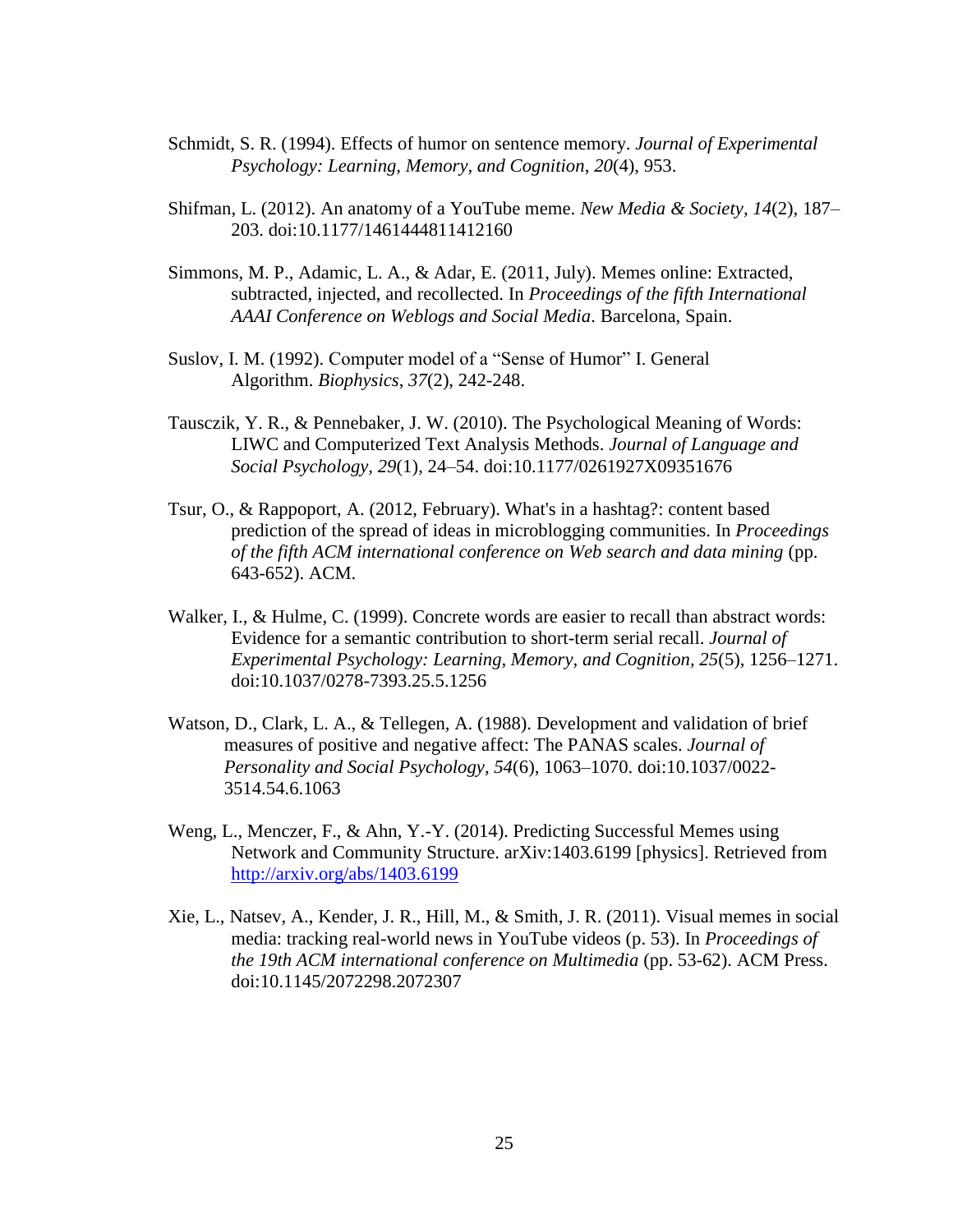## **Appendix: A**

Table 1

| Predictor                      | $\beta$  | $S.E \beta$ | Wald  | df           | $\boldsymbol{P}$ | $e^{\beta}$ |
|--------------------------------|----------|-------------|-------|--------------|------------------|-------------|
| Concreteness                   | $-.153$  | .317        | .233  | $\mathbf{1}$ | .629             | .858        |
| <b>Taboo Word Present</b>      | $-1.728$ | .669        | 6.665 | $\mathbf{1}$ | .010             | .178        |
| Cog. Word Present              | $-.219$  | .318        | .472  | $\mathbf{1}$ | .492             | .804        |
| Pos. Emo. Present              | .207     | 1.133       | .033  | $\mathbf{1}$ | .855             | 1.229       |
| Neg. Emo. Present              | .014     | .424        | .001  | $\mathbf{1}$ | .973             | 1.014       |
| More Pos. than Neg. Emo.       | $-.284$  | 1.209       | .055  | $\mathbf{1}$ | .814             | .753        |
| Length $(\# \text{ of words})$ | 1.034    | .340        | 9.245 | $\mathbf{1}$ | .002             | 2.812       |
| Length (# of syllables)        | .869     | .568        | 2.341 | $\mathbf{1}$ | .126             | 2.384       |
| Misspelled Word                | .610     | .388        | 2.473 | $\mathbf{1}$ | .116             | 1.840       |
| <b>Grammatically Incorrect</b> | $-.200$  | .364        | .300  | $\mathbf{1}$ | .584             | .819        |
| Game Meme                      | $-1.575$ | .862        | 3.342 | $\mathbf{1}$ | .068             | .207        |
| Copy-and-Paste Meme            | $-.893$  | .852        | 1.098 | $\mathbf{1}$ | .295             | .409        |
| <b>Template Meme</b>           | .764     | .354        | 4.667 | $\mathbf{1}$ | .031             | 2.147       |
| Constant                       | $-1.436$ | .691        | 4.318 | $\mathbf{1}$ | .038             | .238        |

*Binary Logistic Regression Analysis of Meme Success*

*Note.* Bolded predictor names indicate predictors that significantly contribute to the model.  $\alpha = .05$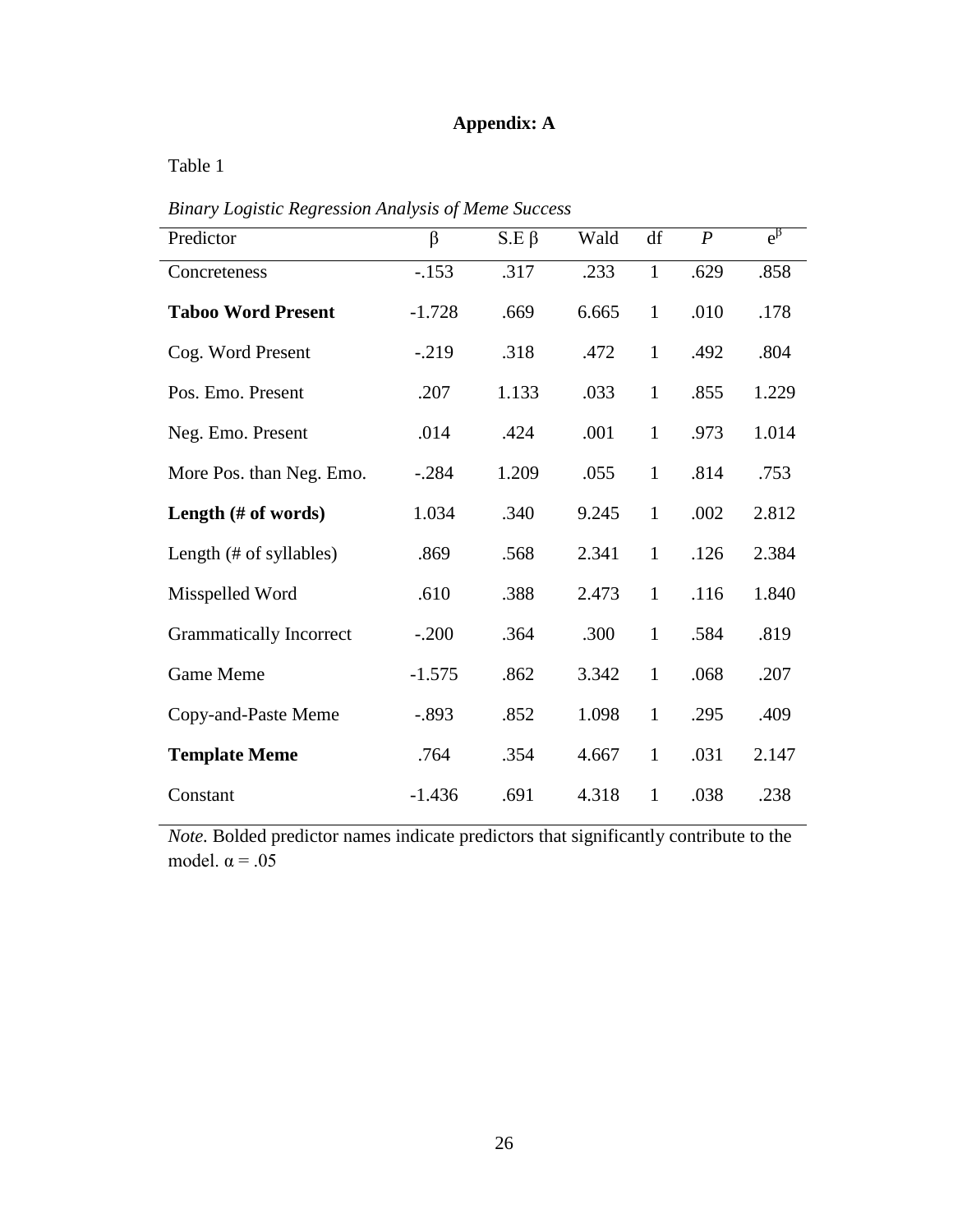## Table 2

## *Generalizability Accuracy of Test Set*

| Meme                                   | Target       | Output Value<br>(Successful<br>Node) | Output Value<br>(Unsuccessful<br>Node) | Accurate<br>$\gamma$ |
|----------------------------------------|--------------|--------------------------------------|----------------------------------------|----------------------|
| Combo Breaker                          | Successful   | 0.521828942                          | 0.467743299                            | Yes                  |
| <b>Exploding Knees</b>                 | Unsuccessful | 0.36821335                           | 0.596721522                            | Yes                  |
| You can't explain that                 | Successful   | 0.734385858                          | 0.266918115                            | Yes                  |
| Draw me like one of your French girls  | Unsuccessful | 0.490538759                          | 0.553991535                            | Yes                  |
| What has been seen cannot be unseen    | Unsuccessful | 0.624091491                          | 0.40616395                             | N <sub>o</sub>       |
| Twerking                               | Successful   | 0.539863497                          | 0.478941588                            | Yes                  |
| Women Logic                            | Successful   | 0.734385858                          | 0.266918115                            | Yes                  |
| CopyPasta                              | Successful   | 0.539863497                          | 0.478941588                            | Yes                  |
| NASA Mohawk Guy                        | Unsuccessful | 0.363977147                          | 0.623366592                            | Yes                  |
| And it's gone                          | Successful   | 0.734385858                          | 0.266918115                            | Yes                  |
| Cringeworthy                           | Successful   | 0.539863497                          | 0.478941588                            | Yes                  |
| With blackjack and hookers             | Unsuccessful | 0.443714771                          | 0.561369957                            | Yes                  |
| Facebomb                               | Unsuccessful | 0.296902994                          | 0.687828506                            | Yes                  |
| it would be a shame if something       | Unsuccessful | 0.33822076                           | 0.644721911                            | Yes                  |
| <b>Actual Advice Mallard</b>           | Successful   | 0.655126114                          | 0.337237276                            | Yes                  |
| is too damn high!                      | Successful   | 0.644384417                          | 0.344798368                            | Yes                  |
| Banana for scale                       | Successful   | 0.569601569                          | 0.458131337                            | Yes                  |
| Gotta go fast                          | Successful   | 0.36821335                           | 0.596721522                            | No                   |
| faces of marijuana                     | Successful   | 0.378210345                          | 0.605161868                            | N <sub>o</sub>       |
| no this is Patrick                     | Successful   | 0.624091491                          | 0.40616395                             | Yes                  |
| Does this look like the face of mercy? | Unsuccessful | 0.491597616                          | 0.532788959                            | Yes                  |
| You know nothing Jon Snow              | Successful   | 0.443714771                          | 0.561369957                            | N <sub>o</sub>       |
| <b>Trainers Hate Him</b>               | Unsuccessful | 0.301085127                          | 0.697322127                            | Yes                  |
| <b>Green Text Stories</b>              | Unsuccessful | 0.330095479                          | 0.642752324                            | Yes                  |
| Shitstorm                              | Successful   | 0.273299032                          | 0.695339623                            | N <sub>o</sub>       |

*Note*. Per the winner-take-all approach for assessing accuracy, accurate successful predictions were made if the meme target was "successful" and the activation value for the successful node was greater than the activation value for the unsuccessful output node. Accurate unsuccessful predictions were made if the meme target was "unsuccessful" and the activation value for the unsuccessful node was greater than the activation value for the successful output node.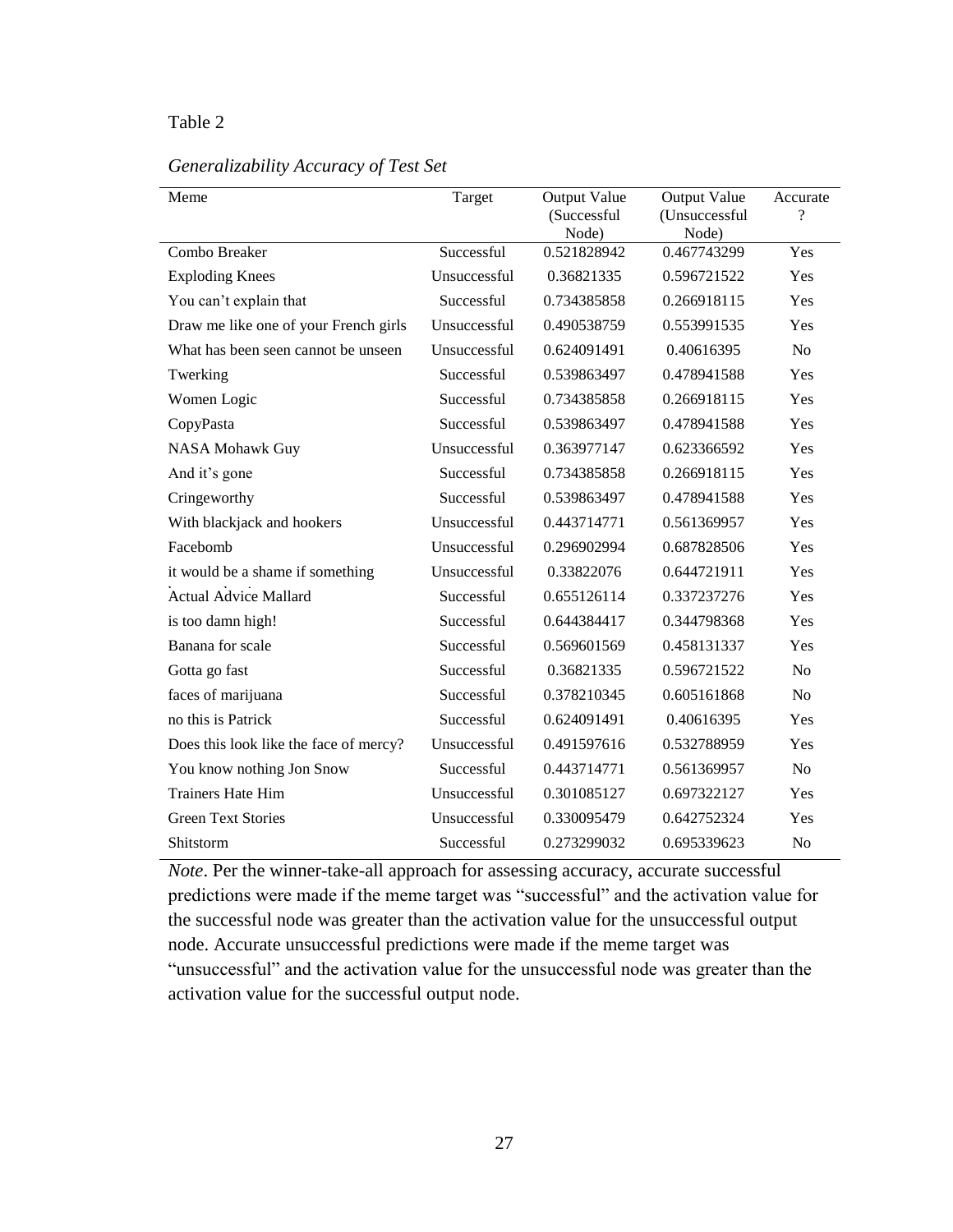Table 3

*Confusion Matrix for Network Prediction Accuracy*

|                     | Predicted:        | Predicted:          | Total |
|---------------------|-------------------|---------------------|-------|
| $n = 25$            | <b>SUCCESSFUL</b> | <b>UNSUCCESSFUL</b> |       |
| Actual:             |                   |                     |       |
| <b>SUCCESSFUL</b>   | $TP = 11$         | $FN = 4$            | 15    |
| Actual:             |                   |                     |       |
| <b>UNSUCCESSFUL</b> | $FP = 1$          | $TN = 9$            | 10    |
| Total               | 12                | 13                  |       |
|                     |                   |                     |       |

*Note.* TP = Successful memes predicted to be successful, TN = Unsuccessful memes predicted to be unsuccessful, FP = Unsuccessful memes predicted to be successful, FN = Successful memes predicted to be unsuccessful.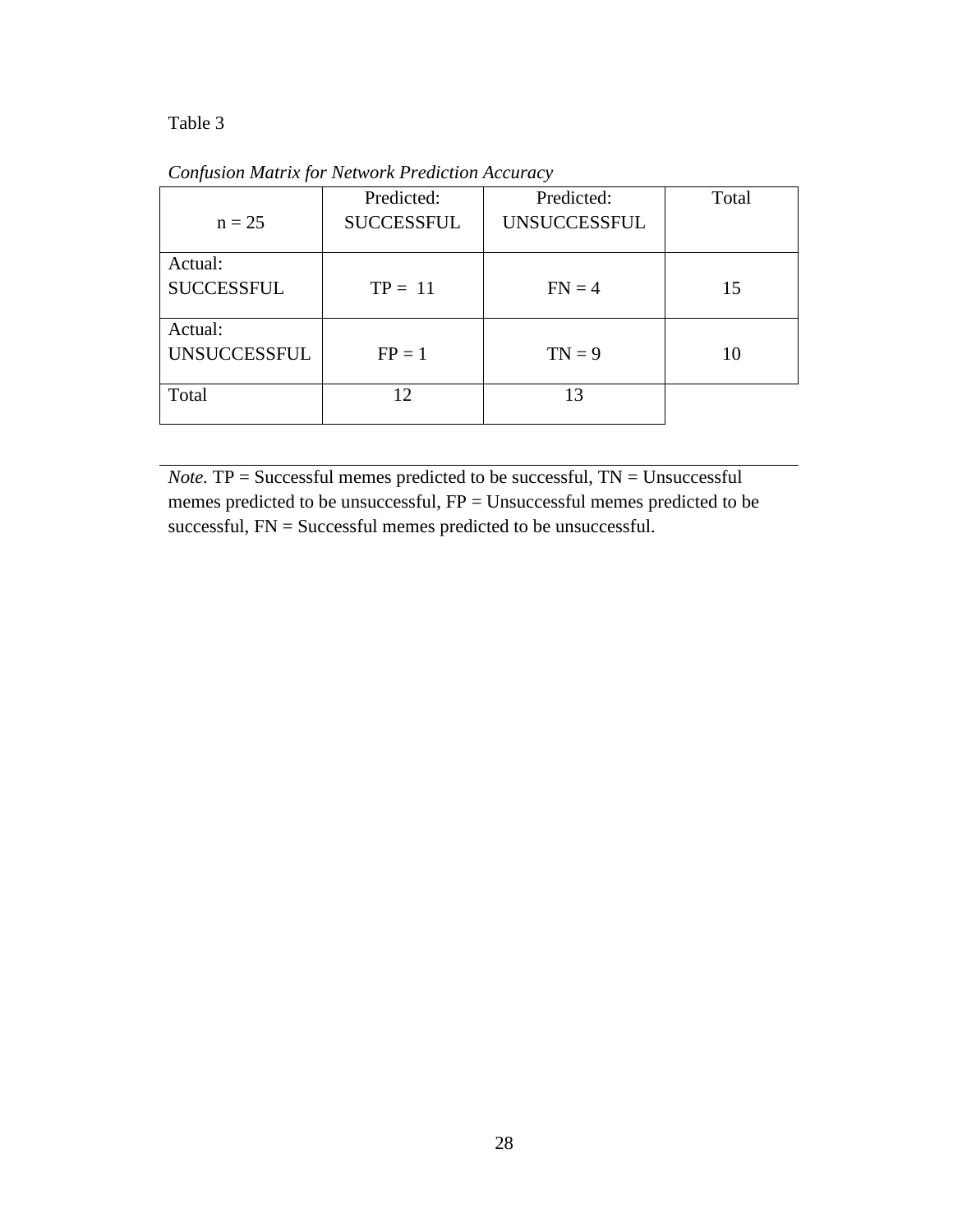## Table 4

| Meme: Raw Text                                                   | Google      | Target:        |
|------------------------------------------------------------------|-------------|----------------|
|                                                                  | Search      | Successful     |
|                                                                  | Results     | (1),           |
|                                                                  |             | Unsuccessful   |
|                                                                  |             | (0)            |
| Leonardo DiCaprio Gets Snubbed By Oscars                         | 24,000      | $\overline{0}$ |
| [X Intensifies]                                                  | 256,000     | 1              |
| Asdf                                                             | 34,400      | 0              |
| Doge                                                             | 17,300,000  | 1              |
| Such Wow                                                         | 22,400      | 0              |
| How to Draw an Owl                                               | 12,500      | 0              |
| Raise your Dongers                                               | 9,260       | $\bf{0}$       |
| <b>Bold Move Cotton</b>                                          | 291,000     | 1              |
| genwunner                                                        | 36,500      | 0              |
| my sides                                                         | 412,000     | 1              |
| Strong Black Woman Who Don't Need No Man                         | 648         | 0              |
| Repost this if you're a big black woman who don't need no man    | 14,200      | 0              |
| Yeah Science, Bitch                                              | 18,700      | 0              |
| Die Cis Scum                                                     | 3,920       | 0              |
| Bae caught me slippin                                            | 2,740,000   | 1              |
| I too like to live dangerously                                   | 100,000     | 1              |
| Before You Say I Am Stoling This Art, Let Me Explain You A Thing | 1260        | 0              |
| The Glorious PC Gaming Master Race                               | 211,000     | 1              |
| Bitches be like                                                  | 224,000     | 1              |
| Selfie                                                           | 401,000,000 | 1              |
| You had one job                                                  | 93,300      | 1              |
| Has science gone too far                                         | 54,800      | 1              |
| Thanks, Obama                                                    | 142,000     | 1              |
| That's the joke                                                  | 39,500      | 1              |
| They don't think it be like it is, but it do                     | 613,000     | 1              |
| Your tears are delicious                                         | 279,000     | 1              |
| So I guess you can say things are getting pretty serious         | 44,300      | 1              |
| Murica                                                           | 736,000     | 1              |
| I've made a huge mistake                                         | 37,600      | 1              |
| Apply cold water to that burn                                    | 26,500      | 0              |
| YOLO                                                             | 32,900,000  | 1              |
| I should buy a boat                                              | 155,000     | 1              |
| On the internet, nobody knows you're a                           | 12,600      | $\overline{0}$ |
| Check your privilege                                             | 33,200      | 0              |
| Fuck me, right?                                                  | 114,000     | 1              |
| Go Home, You are drunk                                           | 60,000      | 1              |
| Karma Whore                                                      | 9,410       | $\mathbf{0}$   |
| France is Bacon                                                  | 3,160       | $\mathbf{0}$   |

*Meme Corpus: Raw Text with Google Search Results and Targets*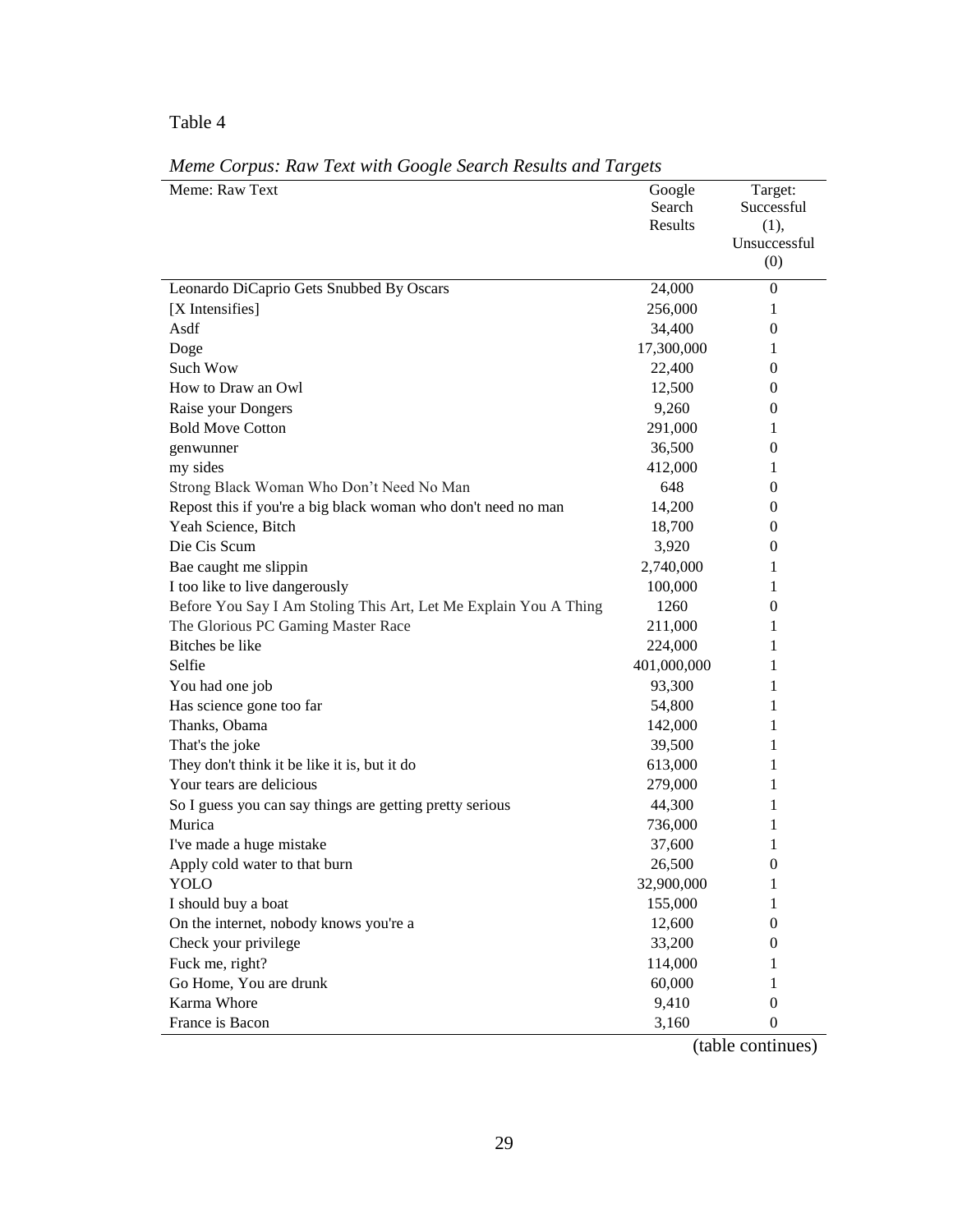| Meme: Raw Text                                                        | Google    | Target:      |
|-----------------------------------------------------------------------|-----------|--------------|
|                                                                       | Search    | Successful   |
|                                                                       | Results   | (1),         |
|                                                                       |           | Unsuccessful |
|                                                                       |           | (0)          |
| Tips Fedora                                                           | 13,900    | $\mathbf{0}$ |
| 2spooky                                                               | 36,900    | 0            |
| Grumpy Cat                                                            | 9,690,000 | 1            |
| Wall of Text                                                          | 739,000   | 1            |
| This isn't even my final form                                         | 12,000    | 0            |
| I hope senpai will notice me                                          | 153,000   | 1            |
| Stahp                                                                 | 491,000   | 1            |
| I didn't choose the thug life, the thug life chose me                 | 3,350     | 0            |
| Video game logic                                                      | 2,380,000 | 1            |
| This is where I'd put my trophy, if I had one                         | 10        | 0            |
| Mom's spaghetti                                                       | 31,000    | 0            |
| That escalated quickly                                                | 193,000   | 1            |
| Am I the only one around here                                         | 171,000   | 1            |
| Let me tell you why that's bullshit                                   | 799       | 0            |
| You keep using that word, I do not think you know what it means       | 5,980     | 0            |
| Hey girls, did you know                                               | 10,700    | 0            |
| <b>Confession Bear</b>                                                | 792,000   | 1            |
| The Object to Your left                                               | 2,020     | 0            |
| What the fuck did you just fucking say about me, you little bitch?    | 5,490     | 0            |
| I'll have you know I graduated top of my class in the Navy Seals, and | 5,240     | 0            |
| I've been involved in numerous secret raids on Al-Quaeda, and I have  |           |              |
| over 300 confirmed kills                                              |           |              |
| Are you frustrated?                                                   | 48,500    | 1            |
| U WOT M8                                                              | 55,500    | 1            |
| <b>Almost Politically Correct Redneck</b>                             | 27,100    | 0            |
| Didney Worl                                                           | 11,800    | $\mathbf{0}$ |
| Surprise Motherfucker                                                 | 41,900    | 1            |
| Dis gon b gud                                                         | 6,790     | 0            |
| I'm OK with this                                                      | 29,700    | 0            |
| Checkmate, Atheists                                                   | 10,200    | 0            |
| Sanic                                                                 | 103,000   | $\mathbf 1$  |
| Ain't nobody got time for that                                        | 585,000   | 1            |
| Ridiculously Photogenic                                               | 144,000   | 1            |
| Oh Long Johnson                                                       | 10,400    | 0            |
| You're gonna have a bad time                                          | 123,000   | 1            |
| Do you even lift?                                                     | 182,000   | 1            |
| That's just like, your opinion, man                                   | 43,900    | 1            |
| I've seen some shit                                                   | 6,670     | 0            |
| Ermahgerd                                                             | 1,400,000 | 1            |
| in the feels                                                          | 131,000   | 1            |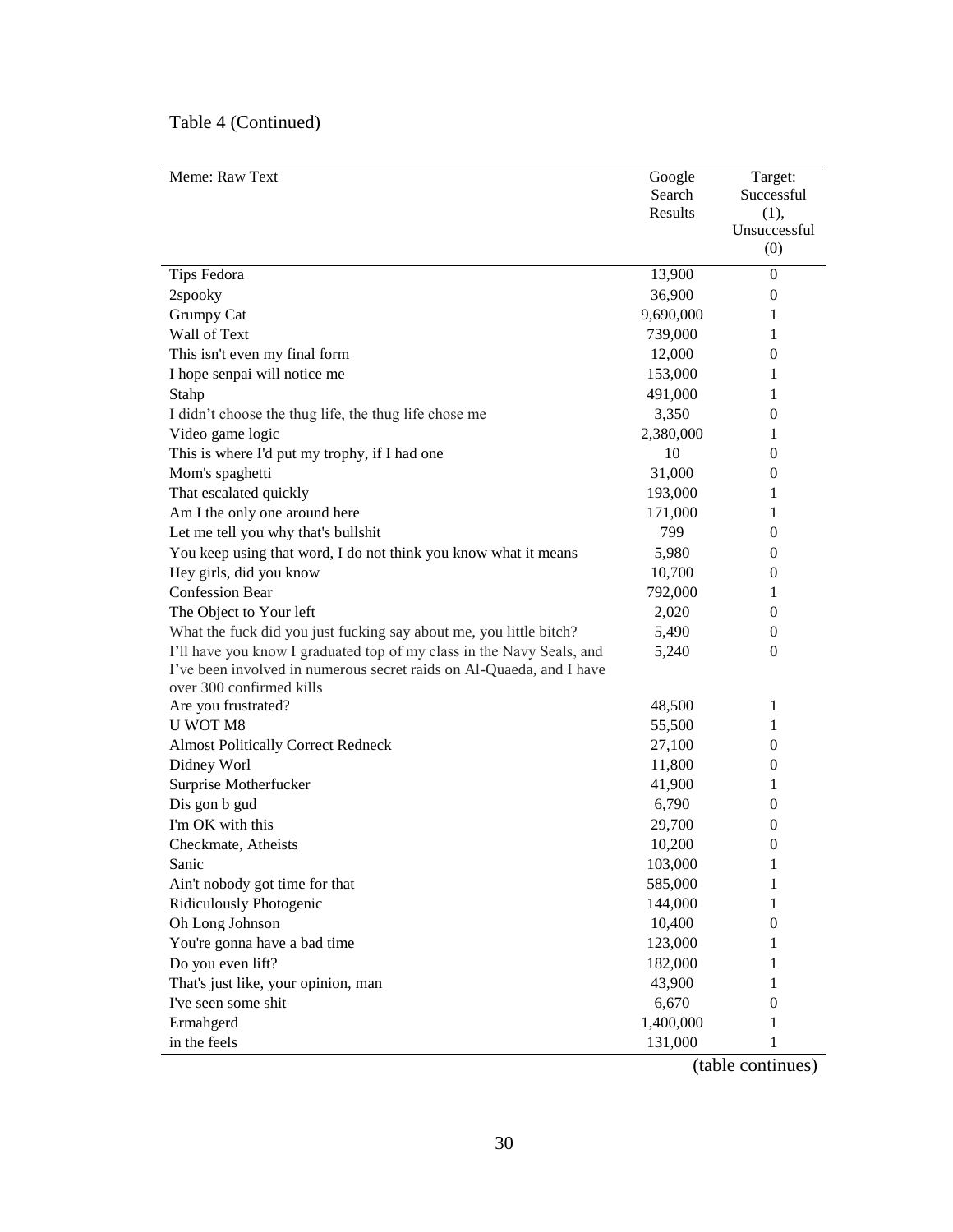| Meme: Raw Text                                              | Google     | Target:          |
|-------------------------------------------------------------|------------|------------------|
|                                                             | Search     | Successful       |
|                                                             | Results    | (1),             |
|                                                             |            | Unsuccessful     |
|                                                             |            | (0)              |
| If it fits I sits                                           | 19,100     | $\boldsymbol{0}$ |
| That Really Rustled my Jimmies                              | 10,400     | 0                |
| My Jimmies                                                  | 43,600     | 1                |
| Jimmies                                                     | 690,000    | 1                |
| <b>Cat Breading</b>                                         | 5,930      | 0                |
| Tree Fiddy                                                  | 42,000     | 1                |
| Friendzone                                                  | 3,730,000  | 1                |
| Smoke weed errday                                           | 1,210      | 0                |
| Dafuq                                                       | 6,110,000  | 1                |
| Would not bang                                              | 29,000     | 0                |
| Swag                                                        | 84,300,000 | 1                |
| I have no idea what I'm doing                               | 197,000    | 1                |
| That awkward moment **Movie Titled "That Awkward Moment" ** | 9,120,000  | 1                |
| Well, there's your problem                                  | 20,200     | 0                |
| I hope you step on a lego                                   | 4,860      | 0                |
| Christmas is Cancelled                                      | 8,140      | 0                |
| Are you not entertained?                                    | 88,400     | 1                |
| Scumbag Brain                                               | 480,000    | 1                |
| Burst into treats                                           | 476        | 0                |
| I took an arrow in the knee                                 | 19,700     | 0                |
| Shit Tyrone, Get it together                                | 1,520      | 0                |
| 5ever                                                       | 72,900     | 1                |
| Casually pepper spray                                       | 4,240      | 0                |
| Fus Ro Dah                                                  | 157,000    | 1                |
| Ted the Caver                                               | 1,830      | 0                |
| Yes, this is dog                                            | 45,900     | 1                |
| Tebowing                                                    | 91,500     | 1                |
| We're a culture not a costume                               | 4,490      | 0                |
| The song of my people                                       | 23,400     | 0                |
| We are the 99 percent                                       | 26,700     | $\mathbf{0}$     |
| What a twist                                                | 41,600     | 1                |
| RIP Headphone users                                         | 14,400     | $\boldsymbol{0}$ |
| Screw the rules, I have money                               | 5,840      | $\overline{0}$   |
| the Alot                                                    | 11,400     | $\boldsymbol{0}$ |
| You so crazy                                                | 45,800     | 1                |
| Welcome to the internet                                     | 1,490,000  | 1                |
| Captain Hindsight                                           | 294,000    | 1                |
| why not zoidberg?                                           | 58,000     | 1                |
| Why not both?                                               | 172,000    | 1                |
| Abandon Thread                                              | 22,100     | $\boldsymbol{0}$ |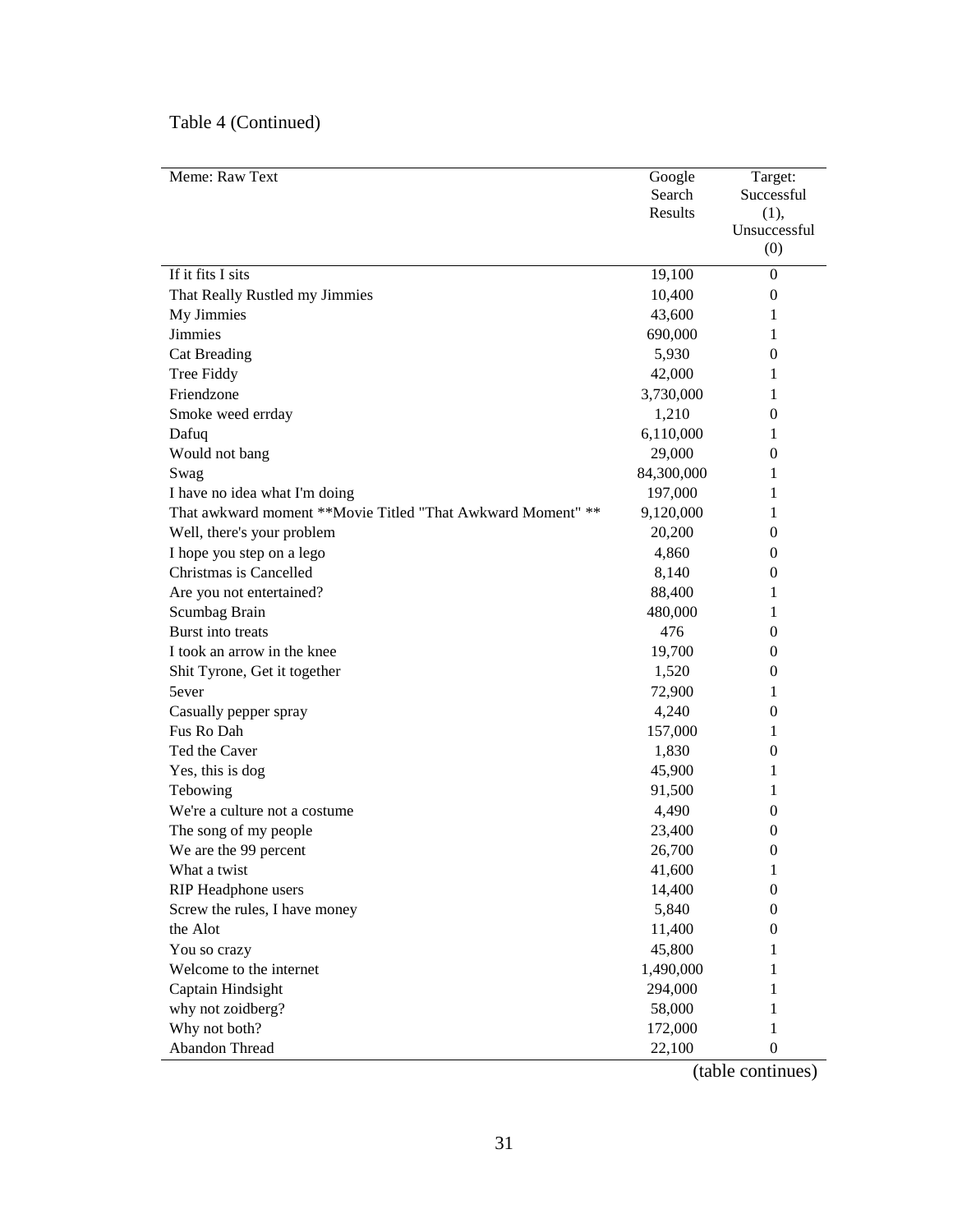| Meme: Raw Text                                           | Google    | Target:          |
|----------------------------------------------------------|-----------|------------------|
|                                                          | Search    | Successful       |
|                                                          | Results   | (1),             |
|                                                          |           | Unsuccessful     |
|                                                          |           | (0)              |
| Waiting for OP                                           | 9,700     | $\overline{0}$   |
| Everyday I'm shufflin'                                   | 16,900    | 0                |
| <b>Stop Posting</b>                                      | 2,190,000 | 1                |
| breadfish                                                | 29,800    | 0                |
| Herp Derp                                                | 230,000   | 1                |
| <b>Streisand Effect</b>                                  | 33,300    | 0                |
| <b>First World Problems</b>                              | 6,210,000 | 1                |
| A wild snorlax appears                                   | 2,160     | 0                |
| Not sure if trolling                                     | 26,000    | 0                |
| How about no                                             | 156,000   | 1                |
| I can count to potato                                    | 11,200    | 0                |
| I don't want to live on this planet anymore              | 60,700    | 1                |
| They told me I could be anything I wanted                | 2,830     | 0                |
| No homo                                                  | 4,940,000 | 1                |
| I'm not saying Aliens                                    | 801       | 0                |
| Look at all the fucks I give                             | 43,900    | 1                |
| I must go, my people need me                             | 9,990     | 0                |
| Jesus take the wheel                                     | 175,000   | 1                |
| I have the weirdest boner                                | 19,500    | 0                |
| Oh god how did this get here I am not good with computer | 818       | 0                |
| Shut up and take my money                                | 1,980,000 | 1                |
| This kills the crab                                      | 1,200     | 0                |
| Recorded with a potato                                   | 2,620     | 0                |
| Ladies, Please, contain your orgasms                     | 22,800    | 0                |
| I regret nothing                                         | 152,000   | 1                |
| I know that feel bro                                     | 71,500    | 1                |
| Some men just want to watch the world burn               | 50,500    | 1                |
| Are you a wizard                                         | 25,000    | 0                |
| <b>Brock Obama</b>                                       | 19,700    | 0                |
| Didn't read LOL                                          | 13,500    | 0                |
| Poe's Law                                                | 25,700    | $\boldsymbol{0}$ |
| Happy Keanu                                              | 5,480     | $\overline{0}$   |
| <b>Butthurt</b>                                          | 5,500,000 | 1                |
| Winter is coming                                         | 4,210,000 | 1                |
| Trololo                                                  | 910,000   | 1                |
| I throw my hands up in the air sometimes saying ayo      | 2,790     | 0                |
| Don't worry, I'm from the internet                       | 608       | 0                |
| 2/10 would not bang                                      | 10,400    | 0                |
| <b>Baww</b>                                              | 45,300    | 1                |
| The Grifter                                              | 20,000    | 0                |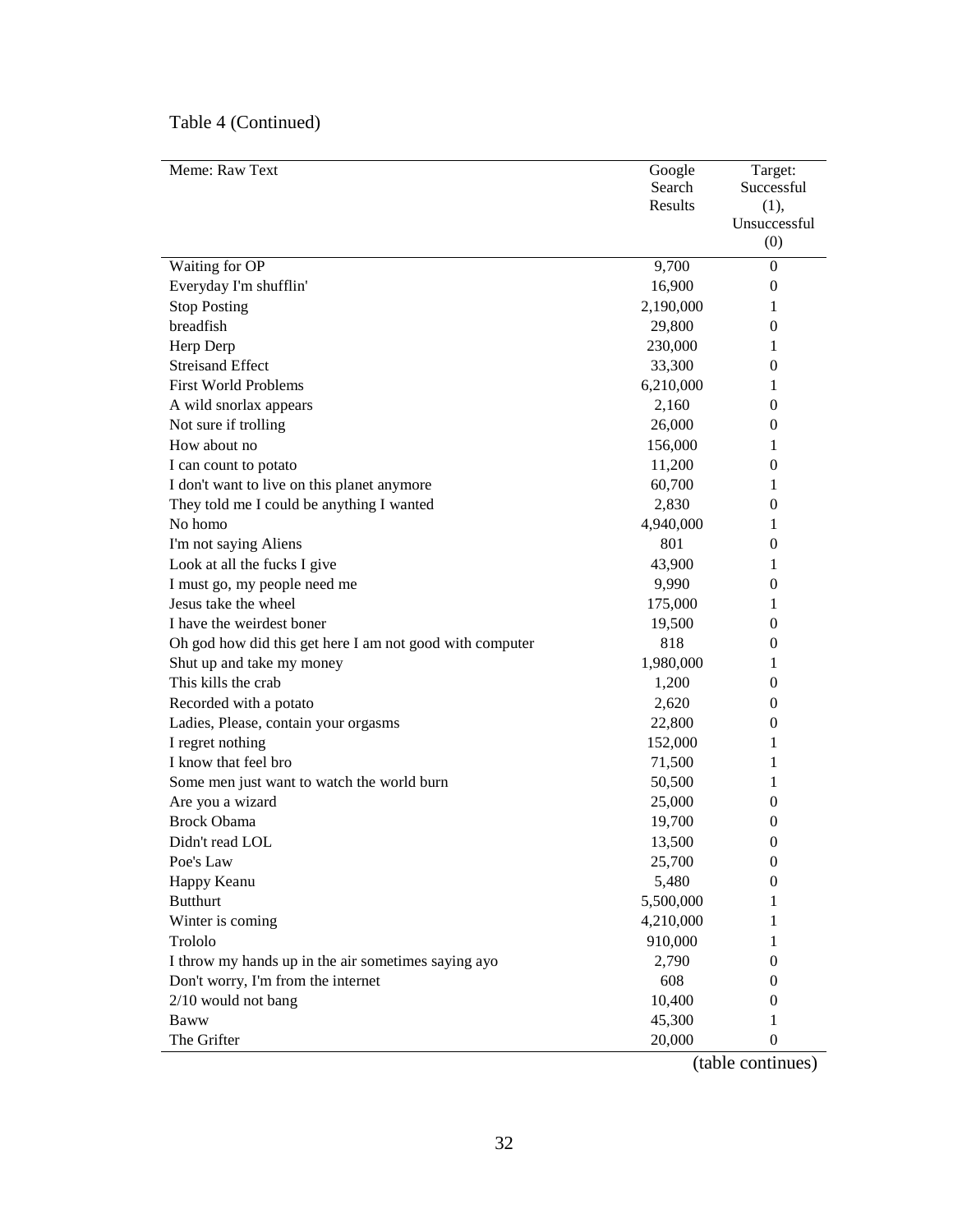| Meme: Raw Text                                                       | Google         | Target:          |
|----------------------------------------------------------------------|----------------|------------------|
|                                                                      | Search         | Successful       |
|                                                                      | <b>Results</b> | (1),             |
|                                                                      |                | Unsuccessful     |
|                                                                      |                | (0)              |
| Seems Legit                                                          | 3,830,000      | $\mathbf{1}$     |
| $\sin b4$                                                            | 90,800         | 1                |
| Hurr Durr                                                            | 109,000        | 1                |
| You must be new here                                                 | 37,500         | 1                |
| You don't say                                                        | 216,000        | 1                |
| You just activated my trap card                                      | 8,340          | 0                |
| Like a boss                                                          | 21,900,000     | 1                |
| Holy Shit it's a dinosaur!                                           | 521            | 0                |
| Milhouse is not a meme                                               | 1,450          | 0                |
| Delete system 32                                                     | 5,870          | 0                |
| u jelly?                                                             | 64,100         | 1                |
| Foul bachelorette Frog                                               | 278,000        | 1                |
| Enjoy your AIDS                                                      | 1,090          | 0                |
| Have you ever been so angry that you                                 | 1,730          | 0                |
| My body is ready                                                     | 148,000        | 1                |
| Costanza.jpg                                                         | 7,440          | $\mathbf{0}$     |
| Impossibru                                                           | 94,600         | 1                |
| YOU CAN'T CUT BACK ON FUNDING! YOU WILL REGRET                       | 533            | 0                |
| THIS!                                                                |                |                  |
| How about I slap your shit                                           | 1,350          | $\mathbf{0}$     |
| Not intended to be a factual statement                               | 3,480          | $\mathbf{0}$     |
| Come at me bro                                                       | 468,000        | 1                |
| not your personal army                                               | 47,000         | 1                |
| scumbag steve                                                        | 871,000        | 1                |
| Hover hand                                                           | 52,400         | 1                |
| Better drink my own piss                                             | 18,600         | 0                |
| Protip                                                               | 3,670,000      | 1                |
| It's dangerous to go alone! Take this                                | 22,200         | $\mathbf{0}$     |
| It's super effective!                                                | 969,000        | 1                |
| Has anyone really been far even as decided to use even go want to do | 15,300         | $\boldsymbol{0}$ |
| look more like                                                       |                |                  |
| Then who was phone                                                   | 10,600         | $\mathbf{0}$     |
| Everybody walk the dinosaur                                          | 7,940          | 0                |
| My name is john and I hate every single one of you                   | 1,190          | 0                |
| <b>Babby</b>                                                         | 2,890,000      | 1                |
| You are now breathing manually                                       | 5,550          | 0                |
| Bitches don't know                                                   | 32,600         | 0                |
| Leave Britney Alone                                                  | 85,300         | 1                |
| I like turtles                                                       | 127,000        | 1                |
| All Your base Are Belong to Us                                       | 374,000        | 1                |
| Om nom nom                                                           | 1,140,000      | 1                |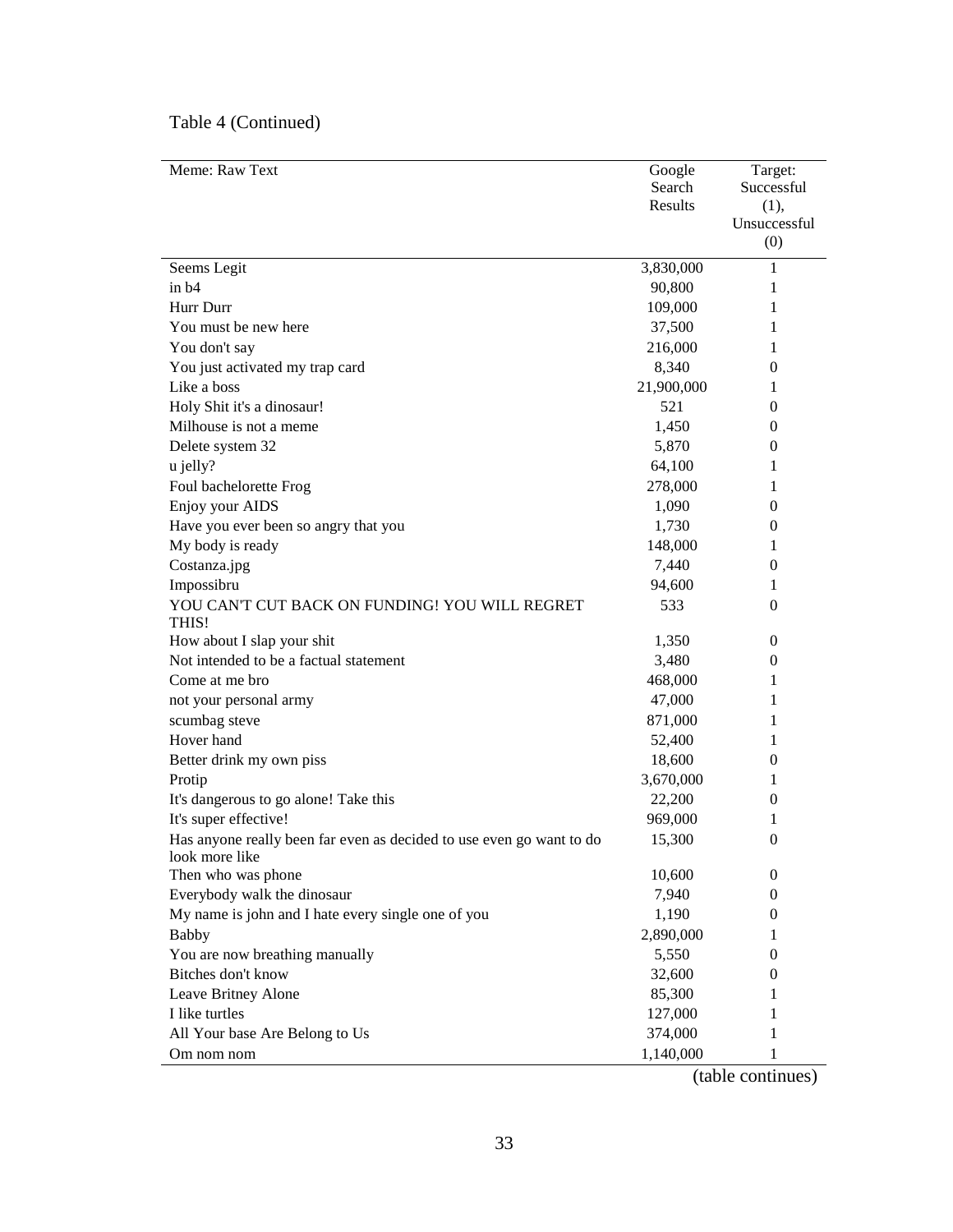| Meme: Raw Text                                                        | Google    | Target:          |
|-----------------------------------------------------------------------|-----------|------------------|
|                                                                       | Search    | Successful       |
|                                                                       | Results   | (1),             |
|                                                                       |           | Unsuccessful     |
|                                                                       |           | (0)              |
| C-C-C-C-COMBO BREAKER                                                 | 7,180     | $\boldsymbol{0}$ |
| I see what you did there                                              | 3,660,000 | 1                |
| It's Over 9000                                                        | 1,610,000 | 1                |
| Over 9000                                                             | 6,430,000 | 1                |
| Do a barrel Roll                                                      | 111,000   | 1                |
| don't tase me bro                                                     | 37,400    | 1                |
| Feels good man                                                        | 55,200    | 1                |
| Diabeetus                                                             | 58,300    | 1                |
| It's a Trap                                                           | 2,540,000 | 1                |
| You're doing it wrong                                                 | 5,030,000 | 1                |
| Series of Tubes                                                       | 79,500    | 1                |
| One does not simply                                                   | 1,700,000 | 1                |
| <b>Flying Spaghetti Monster</b>                                       | 669,000   | 1                |
| NO <sub>U</sub>                                                       | 3,220,000 | 1                |
| Divide by Zero                                                        | 110,000   | 1                |
| Do not want                                                           | 106,000   | 1                |
| Newfags can't triforce                                                | 9,180     | $\mathbf{0}$     |
| in ur base                                                            | 10,200    | $\bf{0}$         |
| I'm in your base killing your dudes                                   | 492       | $\bf{0}$         |
| I'm the goddamn batman                                                | 6,840     | $\theta$         |
| Don't copy that floppy                                                | 8,130     | $\bf{0}$         |
| kill it with fire                                                     | 141,000   | 1                |
| Fuck Yeah Seaking                                                     | 2,790     | $\mathbf{0}$     |
| I think Halo is a pretty cool guy                                     | 539       | $\mathbf{0}$     |
| Doesn't afraid of anything                                            | 21,700    | $\mathbf{0}$     |
| Pwned                                                                 | 3,700,000 | 1                |
| Your argument is invalid                                              | 130,000   | 1                |
| Pillowy Mounds of Mashed Potatoes                                     | 1,340     | 0                |
| <b>Internet Hate Machine</b>                                          | 8,820     | $\theta$         |
| Imma let you finish                                                   | 63,300    | 1                |
| Gee Bill how come your mom lets you eat two wieners                   | 277       | $\boldsymbol{0}$ |
| Carol never wore her safety goggles, now she doesn't need them        | 318       | $\overline{0}$   |
| This looks shopped                                                    | 28,700    | 0                |
| This looks shopped I can tell from some of the pixels and from seeing | 795       | 0                |
| quite a few shops in my time                                          |           |                  |
| quite a few shops in my time                                          | 2,350     | 0                |
| Goodnight Sweet Prince                                                | 26,700    | 0                |
| Foul Bachelore Frog                                                   | 1,040,000 | 1                |
| Good Luck, I'm behind seven Proxies                                   | 442       | 0                |
| Read this in my voice                                                 | 2,160     | $\mathbf{0}$     |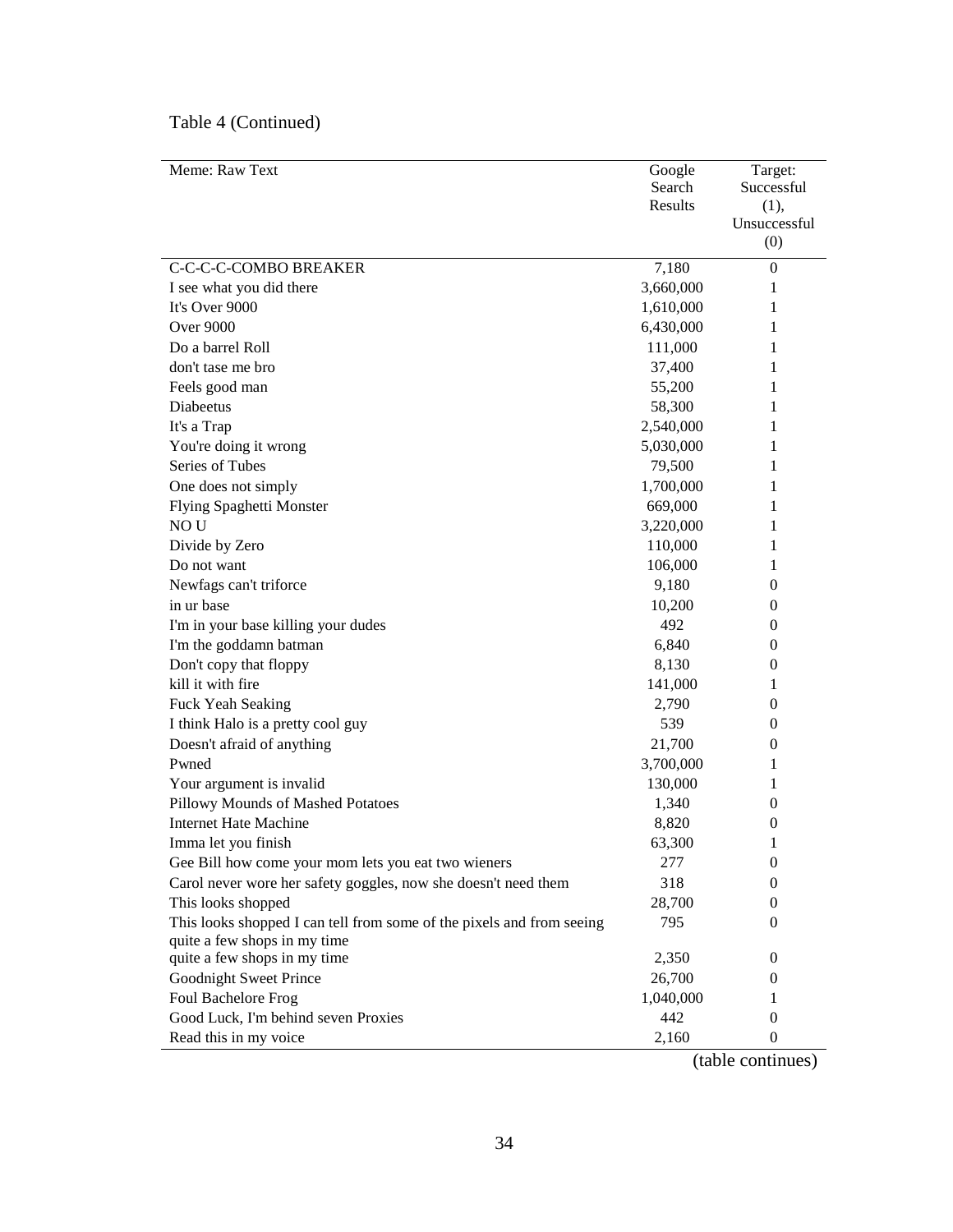| Meme: Raw Text                           | Google     | Target:          |
|------------------------------------------|------------|------------------|
|                                          | Search     | Successful       |
|                                          | Results    | (1),             |
|                                          |            | Unsuccessful     |
|                                          |            | (0)              |
| You win the internet                     | 15,100     | $\boldsymbol{0}$ |
| Red Leader standing by                   | 1,520      | $\boldsymbol{0}$ |
| This is why we can't have nice things    | 78,300     | 1                |
| I drink your milkshake                   | 21,600     | $\boldsymbol{0}$ |
| <b>HNNNNNG</b>                           | 43,400     | 1                |
| How do I shot web                        | 4,340      | $\theta$         |
| Fucking Magnets, How do they work        | 3,520      | $\boldsymbol{0}$ |
| Fucking magnets                          | 11,200     | $\boldsymbol{0}$ |
| How do they work                         | 622,000    | 1                |
| Amber Lamps                              | 14,000     | $\boldsymbol{0}$ |
| Haters gonna hate                        | 3,950,000  | 1                |
| Haters gon hate                          | 34,600     | $\boldsymbol{0}$ |
| Deal with it                             | 23,300,000 | 1                |
| myspace angles                           | 5,400      | 0                |
| Fuck yo couch                            | 22,900     | 0                |
| Keep calm and carry on                   | 2,280,000  | 1                |
| Fap                                      | 11,600,000 | 1                |
| Forever Alone                            | 4,510,000  | 1                |
| I, for one, welcome our X overloards     | 9,150      | 0                |
| Banhammer                                | 124,000    | 1                |
| dat ass                                  | 4,240,000  | 1                |
| Y U NO                                   | 2,770,000  | 1                |
| needs more cowbell                       | 37,200     | 0                |
| <b>Challenge Accepted</b>                | 3,490,000  | 1                |
| Fuck my life                             | 95,900     | 1                |
| <b>FML</b>                               | 8,570,000  | 1                |
| Isn't Normal, but on meth it is          | 1,110      | $\boldsymbol{0}$ |
| Snape Kills Dumbledore                   | 7,040      | 0                |
| And not a single fuck was given that day | 22,800     | $\boldsymbol{0}$ |
| Not a single Fuck                        | 25,600     | $\boldsymbol{0}$ |
| Overly Attached Girlfriend               | 1,160,000  | 1                |
| Pepper Spray Cop                         | 18,600     | $\boldsymbol{0}$ |
| Sad Keanu                                | 176,000    | 1                |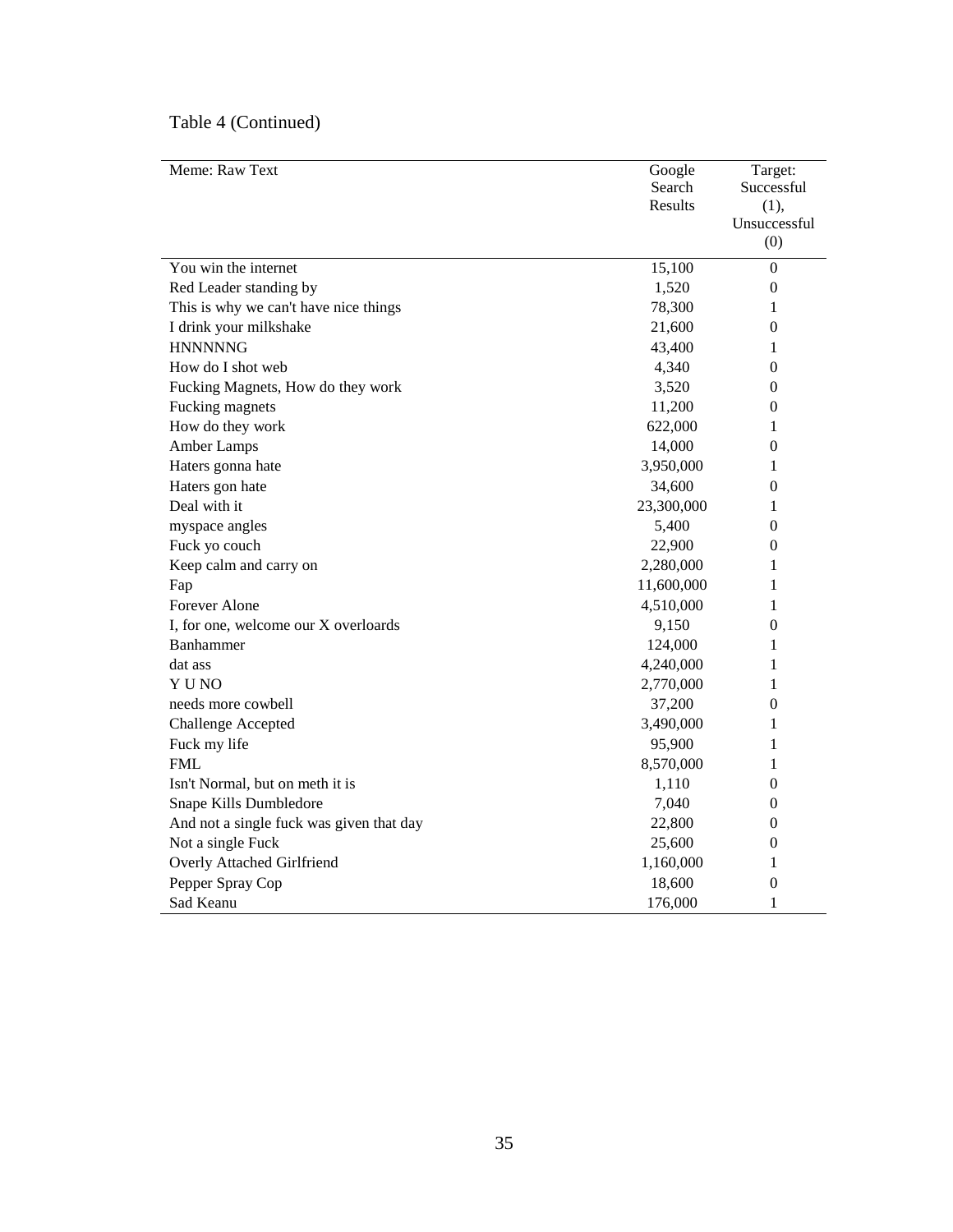## **Appendix: B**

### Annotated MATLAB Code

clear  $epochs = 0;$ mse = 999; %Initial Mean Squared Error% a = .001; %Learning Rate% mom = .2; %Momentum Term%

%% Input vectors. Meme features are in the following order, left to right. %%

%% Word Concreteness, Meme Length(#words), Emo.Arousal(Emo. Present), Pos.Emo.Pres., Neg.Emo.Pres., Pos.>Neg., Neg.>Pos., Meme Length(#syllables), SwearWordPres., TemplateMeme., GameMeme, Copy&Paste Meme, Misspelling, Gramm.Incorrect., Cog.Word.Pres. %%

%% Refer to Table 3 (Appendix C) for Meme Raw Text %%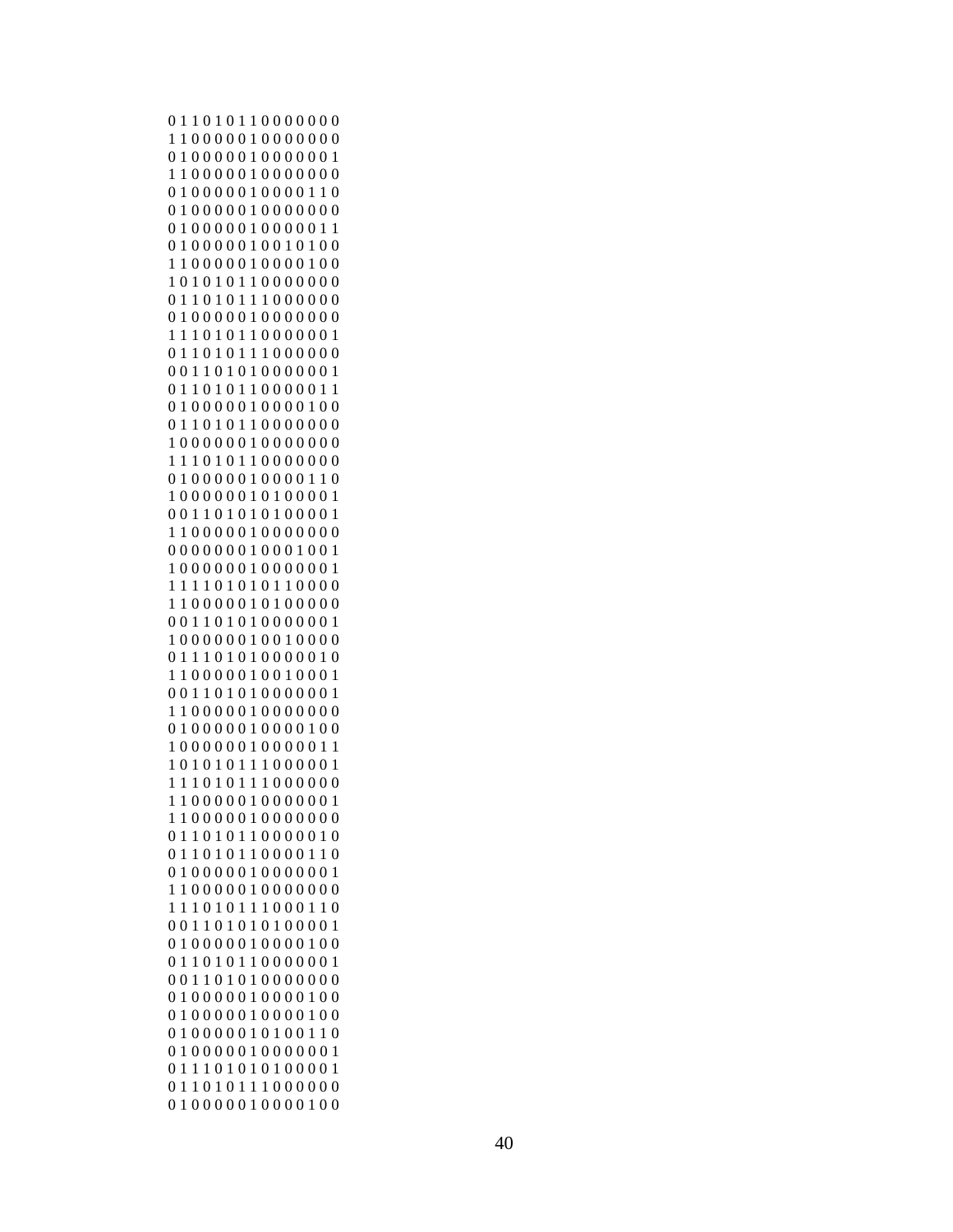|          |  |  |  |  |  |  | 000000010100001 |  |
|----------|--|--|--|--|--|--|-----------------|--|
|          |  |  |  |  |  |  | 011010111000000 |  |
|          |  |  |  |  |  |  | 001010111000011 |  |
|          |  |  |  |  |  |  | 011010111000011 |  |
|          |  |  |  |  |  |  | 011010110100000 |  |
|          |  |  |  |  |  |  | 110000010000000 |  |
|          |  |  |  |  |  |  | 011010110000000 |  |
| <b>E</b> |  |  |  |  |  |  |                 |  |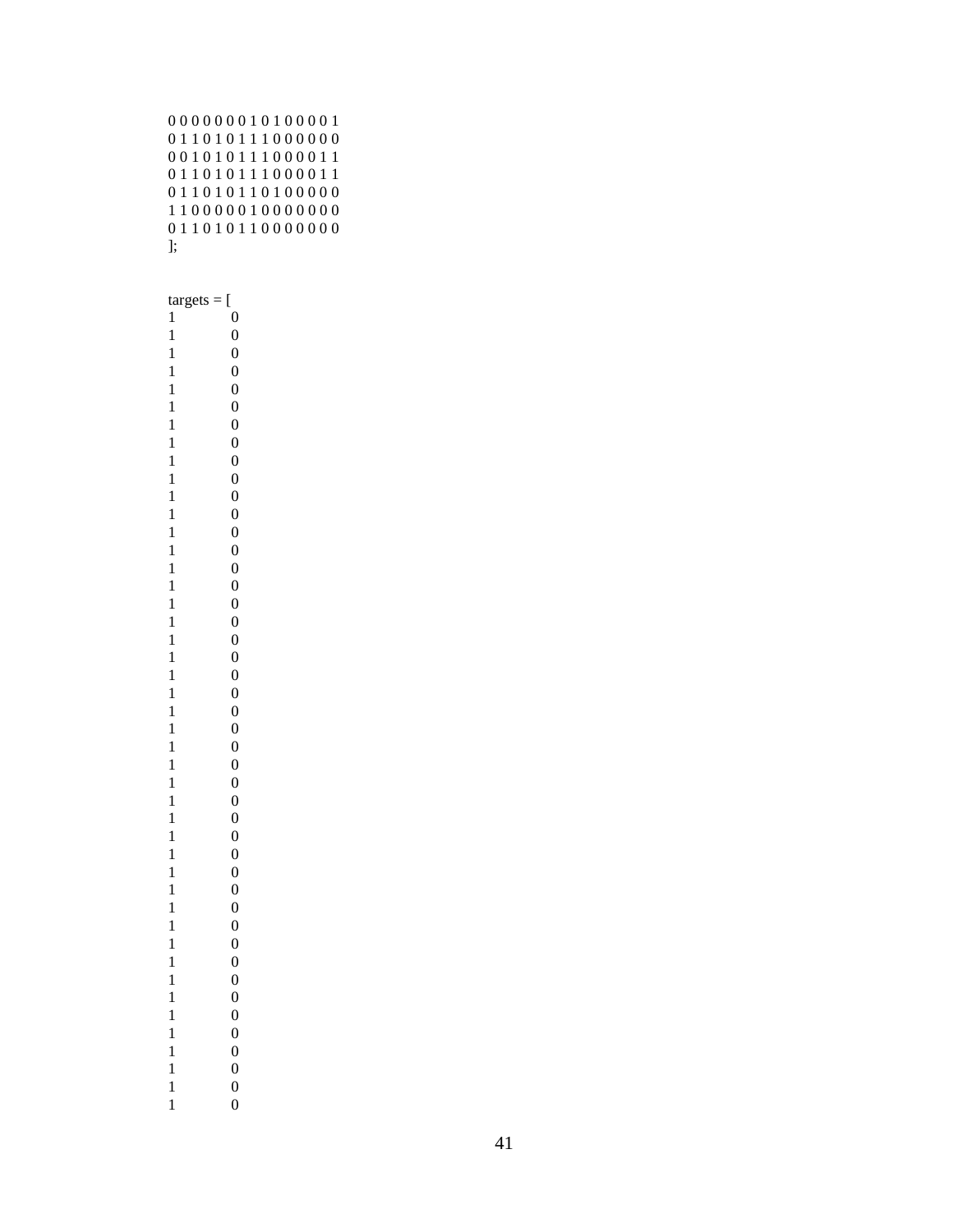| $\mathbf{1}$ |  |
|--------------|--|
| $\mathbf{1}$ |  |
|              |  |
| $\mathbf{1}$ |  |
| $\mathbf{1}$ |  |
| $\mathbf{1}$ |  |
|              |  |
| $\mathbf{1}$ |  |
| $\mathbf{1}$ |  |
| $\mathbf{1}$ |  |
|              |  |
| $\mathbf{1}$ |  |
| $\mathbf{1}$ |  |
|              |  |
| $\mathbf{1}$ |  |
| $\mathbf{1}$ |  |
|              |  |
| $\mathbf{1}$ |  |
| $\mathbf{1}$ |  |
| $\mathbf{1}$ |  |
|              |  |
| $\mathbf{1}$ |  |
| $\mathbf{1}$ |  |
|              |  |
| $\mathbf{1}$ |  |
| $\mathbf{1}$ |  |
| $\mathbf{1}$ |  |
|              |  |
| $\mathbf{1}$ |  |
| $\mathbf{1}$ |  |
|              |  |
| $\mathbf{1}$ |  |
| $\mathbf{1}$ |  |
| $\mathbf{1}$ |  |
|              |  |
| $\mathbf{1}$ |  |
| $\mathbf{1}$ |  |
| $\mathbf{1}$ |  |
|              |  |
| $\mathbf{1}$ |  |
| $\mathbf{1}$ |  |
| $\mathbf{1}$ |  |
|              |  |
| $\mathbf{1}$ |  |
| $\mathbf{1}$ |  |
|              |  |
| $\mathbf{1}$ |  |
| $\mathbf{1}$ |  |
| $\mathbf{1}$ |  |
|              |  |
| $\mathbf{1}$ |  |
| $\mathbf{1}$ |  |
|              |  |
| $\mathbf{1}$ |  |
| $\mathbf{1}$ |  |
| $\mathbf{1}$ |  |
|              |  |
| $\mathbf{1}$ |  |
| $\mathbf{1}$ |  |
| $\mathbf{1}$ |  |
|              |  |
| $\mathbf{1}$ |  |
| $\mathbf{1}$ |  |
| $\mathbf{1}$ |  |
|              |  |
| $\mathbf{1}$ |  |
| $\mathbf{1}$ |  |
| $\mathbf{1}$ |  |
|              |  |
| $\mathbf{1}$ |  |
| $\mathbf{1}$ |  |
| $\mathbf{1}$ |  |
|              |  |
| $\mathbf{1}$ |  |
|              |  |
| $\mathbf{1}$ |  |
| $\mathbf{1}$ |  |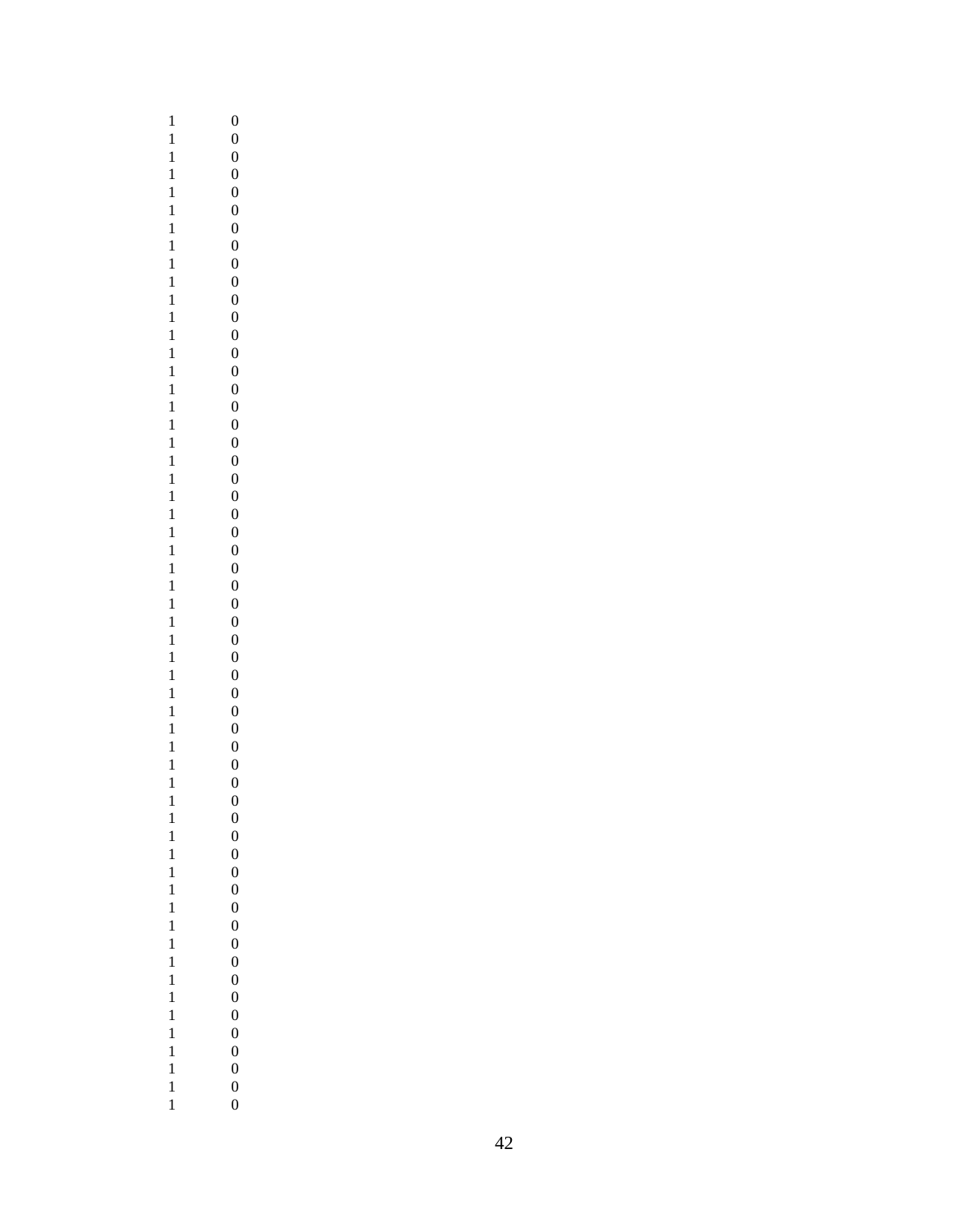| $\mathbf{1}$                     | $\boldsymbol{0}$                     |
|----------------------------------|--------------------------------------|
|                                  | $\boldsymbol{0}$                     |
| $\mathbf{1}$                     | $\boldsymbol{0}$                     |
| $\mathbf{1}$                     | $\boldsymbol{0}$                     |
| $\mathbf{1}$                     | $\boldsymbol{0}$                     |
| $\mathbf{1}$                     | $\boldsymbol{0}$                     |
| $\mathbf{1}$<br>$\mathbf{1}$     | $\boldsymbol{0}$<br>$\boldsymbol{0}$ |
| $\mathbf{1}$                     | $\boldsymbol{0}$                     |
| $\mathbf{1}$                     | $\overline{0}$                       |
| $\mathbf{1}$                     | $\boldsymbol{0}$                     |
| $\mathbf{1}$                     | $\boldsymbol{0}$                     |
| $\mathbf{1}$                     | $\boldsymbol{0}$                     |
| $\mathbf{1}$                     | $\boldsymbol{0}$                     |
| $\mathbf{1}$                     | $\boldsymbol{0}$                     |
| $\mathbf{1}$                     | $\boldsymbol{0}$                     |
| $\mathbf{1}$                     | $\boldsymbol{0}$                     |
| $\mathbf{1}$                     | $\boldsymbol{0}$                     |
| $\mathbf{1}$                     | $\boldsymbol{0}$                     |
| $\mathbf{1}$                     | $\boldsymbol{0}$                     |
| $\mathbf{1}$                     | $\boldsymbol{0}$                     |
| $\mathbf{1}$                     | $\boldsymbol{0}$                     |
| $\mathbf{1}$                     | $\boldsymbol{0}$                     |
| $\mathbf{1}$                     | $\boldsymbol{0}$                     |
| $\mathbf{1}$<br>$\mathbf{1}$     | $\overline{0}$                       |
| $\mathbf{1}$                     | $\boldsymbol{0}$<br>$\boldsymbol{0}$ |
| $\mathbf{1}$                     | $\boldsymbol{0}$                     |
| $\mathbf{1}$                     | $\boldsymbol{0}$                     |
| $\mathbf{1}$                     | $\boldsymbol{0}$                     |
| $\mathbf{1}$                     | $\boldsymbol{0}$                     |
| $\mathbf{1}$                     | $\boldsymbol{0}$                     |
| $\mathbf{1}$                     | $\boldsymbol{0}$                     |
| $\boldsymbol{0}$                 | $\mathbf{1}$                         |
| $\boldsymbol{0}$                 | $\mathbf{1}$                         |
| $\boldsymbol{0}$                 | $\mathbf{1}$                         |
|                                  |                                      |
| $\overline{0}$                   | $\mathbf{1}$                         |
| $\boldsymbol{0}$                 | $\mathbf{1}$                         |
| $\boldsymbol{0}$                 | $\mathbf{1}$                         |
| $\boldsymbol{0}$                 | $\mathbf{1}$                         |
| $\boldsymbol{0}$                 | $\mathbf{1}$                         |
| $\boldsymbol{0}$                 | $\mathbf{1}$                         |
| $\mathbf{0}$                     | $\mathbf{1}$                         |
| $\overline{0}$                   | $\mathbf{1}$                         |
| $\boldsymbol{0}$                 | $\mathbf{1}$                         |
| $\overline{0}$                   | $\mathbf{1}$                         |
| $\overline{0}$                   | $\mathbf{1}$                         |
| $\overline{0}$                   | $\mathbf{1}$                         |
| $\overline{0}$<br>$\overline{0}$ | $\mathbf{1}$<br>$\mathbf{1}$         |
| $\overline{0}$                   | $\mathbf{1}$                         |
| $\overline{0}$                   | $\mathbf{1}$                         |
| $\overline{0}$                   | $\mathbf{1}$                         |
| $\overline{0}$                   | $\mathbf{1}$                         |
| $\overline{0}$<br>$\overline{0}$ | $\mathbf{1}$<br>$\mathbf{1}$         |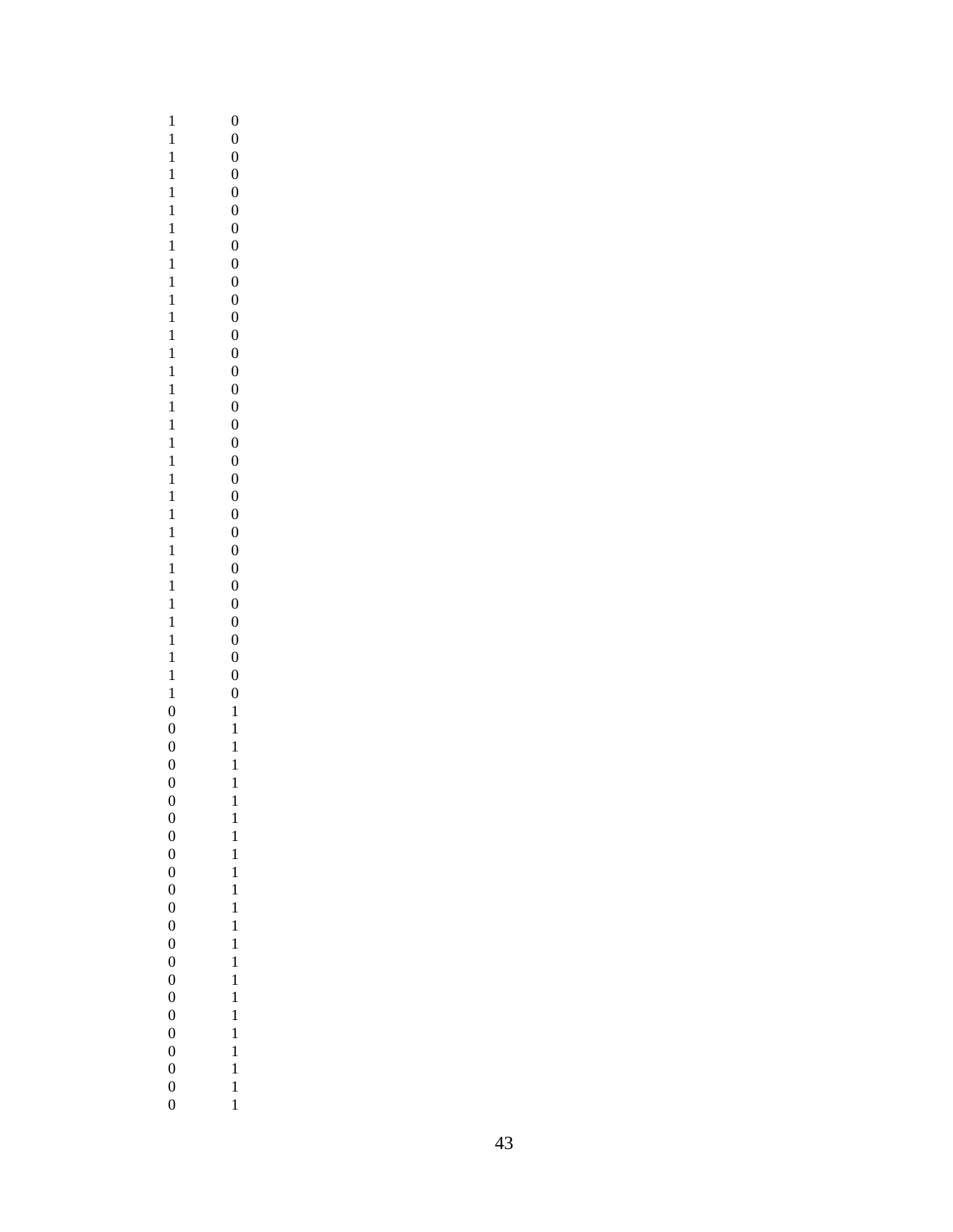| $\boldsymbol{0}$ | $\mathbf{1}$ |
|------------------|--------------|
| $\boldsymbol{0}$ | $\mathbf{1}$ |
| $\boldsymbol{0}$ | $\mathbf{1}$ |
| $\overline{0}$   | $\mathbf{1}$ |
| $\boldsymbol{0}$ | $\mathbf{1}$ |
| $\boldsymbol{0}$ | $\mathbf{1}$ |
| $\boldsymbol{0}$ | $\mathbf{1}$ |
| $\boldsymbol{0}$ | $\mathbf{1}$ |
| $\boldsymbol{0}$ | $\mathbf{1}$ |
| $\boldsymbol{0}$ | $\mathbf{1}$ |
|                  |              |
| $\boldsymbol{0}$ | $\mathbf{1}$ |
| $\boldsymbol{0}$ | $\mathbf{1}$ |
| $\boldsymbol{0}$ | $\mathbf{1}$ |
| $\boldsymbol{0}$ | $\mathbf{1}$ |
| $\boldsymbol{0}$ | $\mathbf{1}$ |
| $\boldsymbol{0}$ | $\mathbf{1}$ |
| $\boldsymbol{0}$ | $\mathbf{1}$ |
| $\boldsymbol{0}$ | $\mathbf{1}$ |
| $\boldsymbol{0}$ | $\mathbf{1}$ |
| $\boldsymbol{0}$ | $\mathbf{1}$ |
| $\boldsymbol{0}$ | $\mathbf{1}$ |
| $\boldsymbol{0}$ | $\mathbf{1}$ |
| $\boldsymbol{0}$ | $\mathbf{1}$ |
| $\boldsymbol{0}$ | $\mathbf{1}$ |
| $\overline{0}$   | $\mathbf{1}$ |
|                  |              |
| $\boldsymbol{0}$ | $\mathbf{1}$ |
| $\boldsymbol{0}$ | $\mathbf{1}$ |
| $\boldsymbol{0}$ | $\mathbf{1}$ |
| $\boldsymbol{0}$ | $\mathbf{1}$ |
| $\boldsymbol{0}$ | $\mathbf{1}$ |
| $\boldsymbol{0}$ | $\mathbf{1}$ |
| $\boldsymbol{0}$ | $\mathbf{1}$ |
| $\boldsymbol{0}$ | $\mathbf{1}$ |
| $\boldsymbol{0}$ | $\mathbf{1}$ |
| $\boldsymbol{0}$ | $\mathbf{1}$ |
| $\boldsymbol{0}$ | $\mathbf{1}$ |
| $\boldsymbol{0}$ | $\mathbf{1}$ |
| $\boldsymbol{0}$ | $\mathbf{1}$ |
|                  |              |
| $\boldsymbol{0}$ | $\mathbf{1}$ |
| $\boldsymbol{0}$ | $\mathbf{1}$ |
| $\boldsymbol{0}$ | $\mathbf{1}$ |
| $\boldsymbol{0}$ | $\mathbf{1}$ |
| $\boldsymbol{0}$ | $\mathbf{1}$ |
| $\overline{0}$   | $\mathbf{1}$ |
| $\boldsymbol{0}$ | $\mathbf{1}$ |
| $\boldsymbol{0}$ | $\mathbf{1}$ |
| $\boldsymbol{0}$ | $\mathbf{1}$ |
| $\boldsymbol{0}$ | $\mathbf{1}$ |
| $\boldsymbol{0}$ | $\mathbf{1}$ |
| $\boldsymbol{0}$ | $\mathbf{1}$ |
| $\overline{0}$   | $\mathbf{1}$ |
| $\overline{0}$   | $\mathbf{1}$ |
|                  |              |
| $\boldsymbol{0}$ | $\mathbf{1}$ |
| $\boldsymbol{0}$ | $\mathbf{1}$ |
| $\boldsymbol{0}$ | $\mathbf{1}$ |
| $\boldsymbol{0}$ | $\mathbf{1}$ |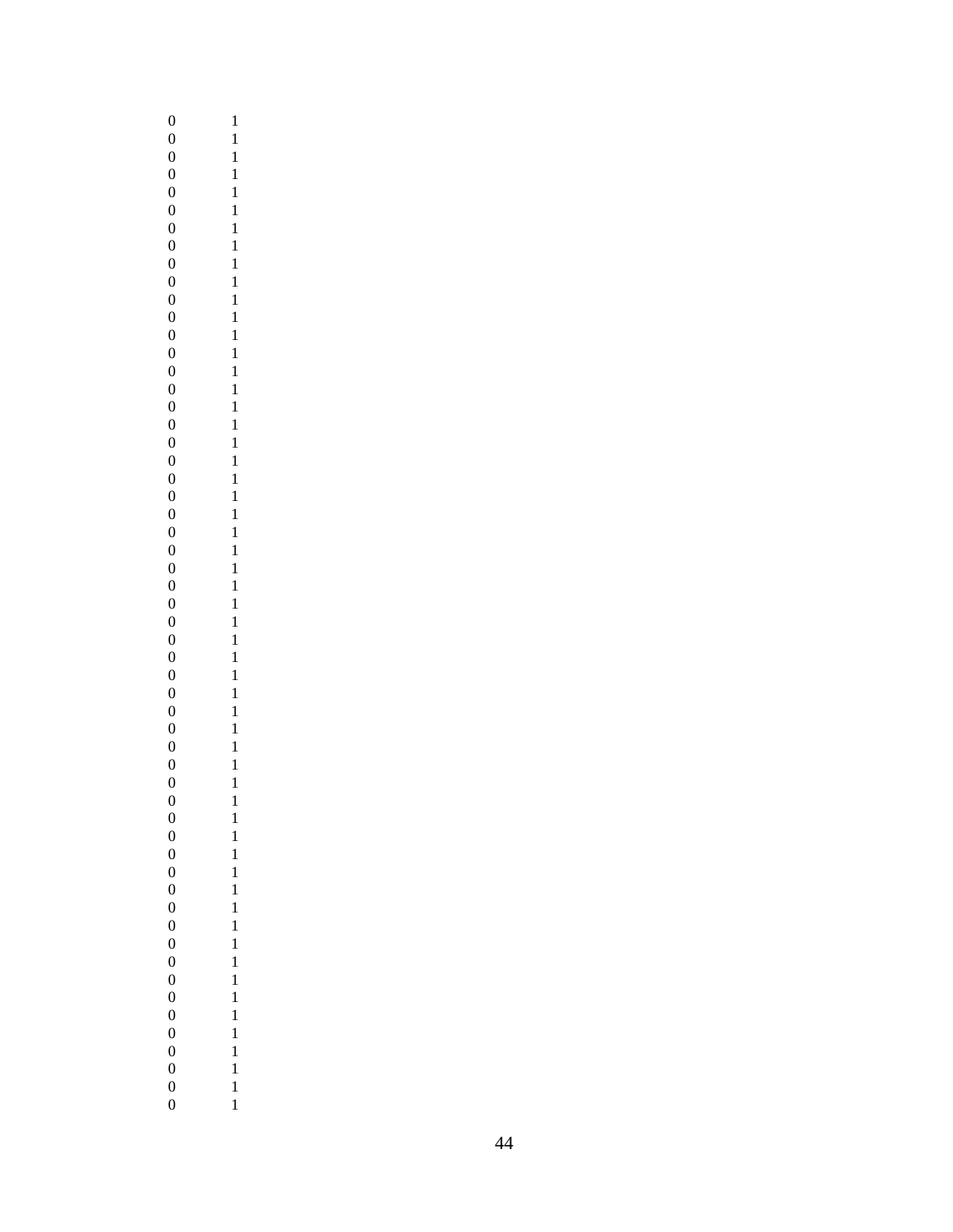| $\boldsymbol{0}$ | $\mathbf{1}$ |
|------------------|--------------|
| $\boldsymbol{0}$ | $\mathbf{1}$ |
| $\boldsymbol{0}$ | $\mathbf{1}$ |
| $\boldsymbol{0}$ | $\mathbf{1}$ |
| $\boldsymbol{0}$ | $\mathbf{1}$ |
| $\boldsymbol{0}$ | $\mathbf{1}$ |
| $\boldsymbol{0}$ | $\mathbf{1}$ |
| $\boldsymbol{0}$ | $\mathbf{1}$ |
| $\boldsymbol{0}$ | $\mathbf{1}$ |
| $\boldsymbol{0}$ |              |
|                  | $\mathbf{1}$ |
| $\boldsymbol{0}$ | $\mathbf{1}$ |
| $\boldsymbol{0}$ | $\mathbf{1}$ |
| $\boldsymbol{0}$ | $\mathbf{1}$ |
| $\boldsymbol{0}$ | $\mathbf{1}$ |
| $\boldsymbol{0}$ | $\mathbf{1}$ |
| $\boldsymbol{0}$ | $\mathbf{1}$ |
| $\boldsymbol{0}$ | $\mathbf{1}$ |
| $\boldsymbol{0}$ | $\mathbf{1}$ |
| $\boldsymbol{0}$ | $\mathbf{1}$ |
| $\boldsymbol{0}$ | $\mathbf{1}$ |
| $\boldsymbol{0}$ | $\mathbf{1}$ |
| $\boldsymbol{0}$ | $\mathbf{1}$ |
| $\boldsymbol{0}$ | $\mathbf{1}$ |
| $\boldsymbol{0}$ | $\mathbf{1}$ |
| $\boldsymbol{0}$ | $\mathbf{1}$ |
| $\boldsymbol{0}$ | $\mathbf{1}$ |
|                  |              |
| $\boldsymbol{0}$ | $\mathbf{1}$ |
| $\boldsymbol{0}$ | $\mathbf{1}$ |
| $\boldsymbol{0}$ | $\mathbf{1}$ |
| $\boldsymbol{0}$ | $\mathbf{1}$ |
| $\boldsymbol{0}$ | $\mathbf{1}$ |
| $\boldsymbol{0}$ | $\mathbf{1}$ |
| $\boldsymbol{0}$ | $\mathbf{1}$ |
| $\boldsymbol{0}$ | $\mathbf{1}$ |
| $\boldsymbol{0}$ | $\mathbf{1}$ |
| $\boldsymbol{0}$ | $\mathbf{1}$ |
| $\boldsymbol{0}$ | $\mathbf{1}$ |
| $\boldsymbol{0}$ | $\mathbf{1}$ |
| $\boldsymbol{0}$ | $\mathbf{1}$ |
| $\boldsymbol{0}$ | $\mathbf{1}$ |
| $\boldsymbol{0}$ | $\mathbf{1}$ |
| $\boldsymbol{0}$ | $\mathbf{1}$ |
|                  |              |
| $\boldsymbol{0}$ | $\mathbf{1}$ |
| $\boldsymbol{0}$ | $\mathbf{1}$ |
| $\boldsymbol{0}$ | $\mathbf{1}$ |
| $\boldsymbol{0}$ | $\mathbf{1}$ |
| $\overline{0}$   | $\mathbf{1}$ |
| $\boldsymbol{0}$ | $\mathbf{1}$ |
| $\boldsymbol{0}$ | $\mathbf{1}$ |
| $\boldsymbol{0}$ | $\mathbf{1}$ |
| $\boldsymbol{0}$ | $\mathbf{1}$ |
| $\boldsymbol{0}$ | $\mathbf{1}$ |
| $\boldsymbol{0}$ | $\mathbf{1}$ |
| $\boldsymbol{0}$ | $\mathbf{1}$ |
| $\boldsymbol{0}$ | $\mathbf{1}$ |
| ];               |              |
|                  |              |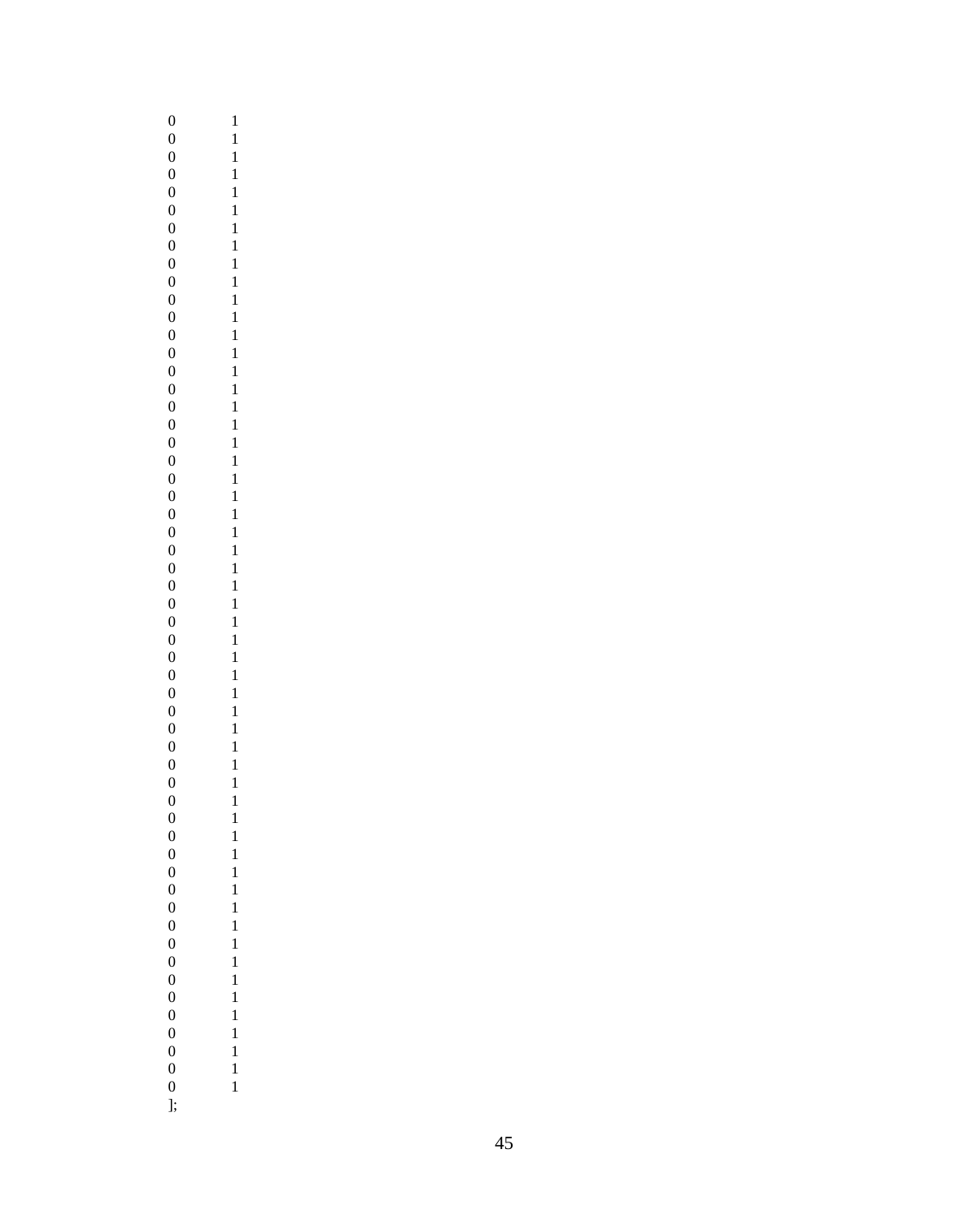$w1 = rand(15,20)*2-1;$ %20 here is "hidden layer nodes"  $w2 = rand(20,2)*2-1;$ wh1 = rand $(20,20)$ <sup>\*2-1</sup>; %hid1 to hid2  $wlchmom = zeros(15,20);$ wh1chmom=zeros(20,20); %weight change momentum for second hid weights  $w2chmom = zeros(20,2);$  $biasO = rand(1,2)*2-1;$  $biasH = rand(1,20)*2-1;$  $biasH2 = rand(1,20)*2-1;$  $biasOmom = zeros(1,2);$  $biasH$ mom = zeros $(1,20)$ ; biasH2mom=zeros(1,20); %bias hid 2 momentum while mse $> 01$  & epochs  $< 3000$  $epochs = epochs + 1;$  lines= randperm(267); %%has to be randomized! for  $n = 1:267$ ;  $in = inputs(lines(n),:);$  $\text{targ} = \text{targets}(\text{lines}(n))$ ;  $\text{linhid1} = \text{in} * \text{w1} + \text{biasH};$ hid $1 = 1./(1 + exp(-\text{linkid1}));$  $\text{linhid2} = \text{hid1} * \text{wh1} + \text{biasH2}$ ; %%second hidden layer  $hid2 = 1./(1 + exp(-link)$ ;  $linout = hid2 * w2 + biasO;$  $output = 1/(1+exp(-linout));$  $errs(n) = mean((targ-output).^2);$  $delta = (targ - output)$ .\* (output .\* (1-output)); deltahid2 =  $(hid2.*(1-hid2))$  .\*  $(deltaout * w2');$ deltahid $1 = (hid1. * (1-hid1))$ .  $*(deltahid2 * wh1');$ w1ch =  $(in' * deltahid1) * a + (wlchmom * mom);$  $w1 = w1 + w1$ ch; wh1ch =  $(hid1' * deltahid2) * a + (wh1chmom * mom);$  $wh1 = wh1 + wh1ch;$  $w2ch = (hid2' * deltaout) * a + (w2chmom * mom);$  $w2 = w2 + w2ch;$  $biasO = biasO + deltaout* a + (biasOmom* mom);$ biasH2 = biasH2 + deltahid2  $* a + (biasH2mom* mom);$  $biasH = biasH + deltahid1 * a + (biasHmom* mom);$  $w2chmom = w2ch;$  $wh1chmom = wh1ch;$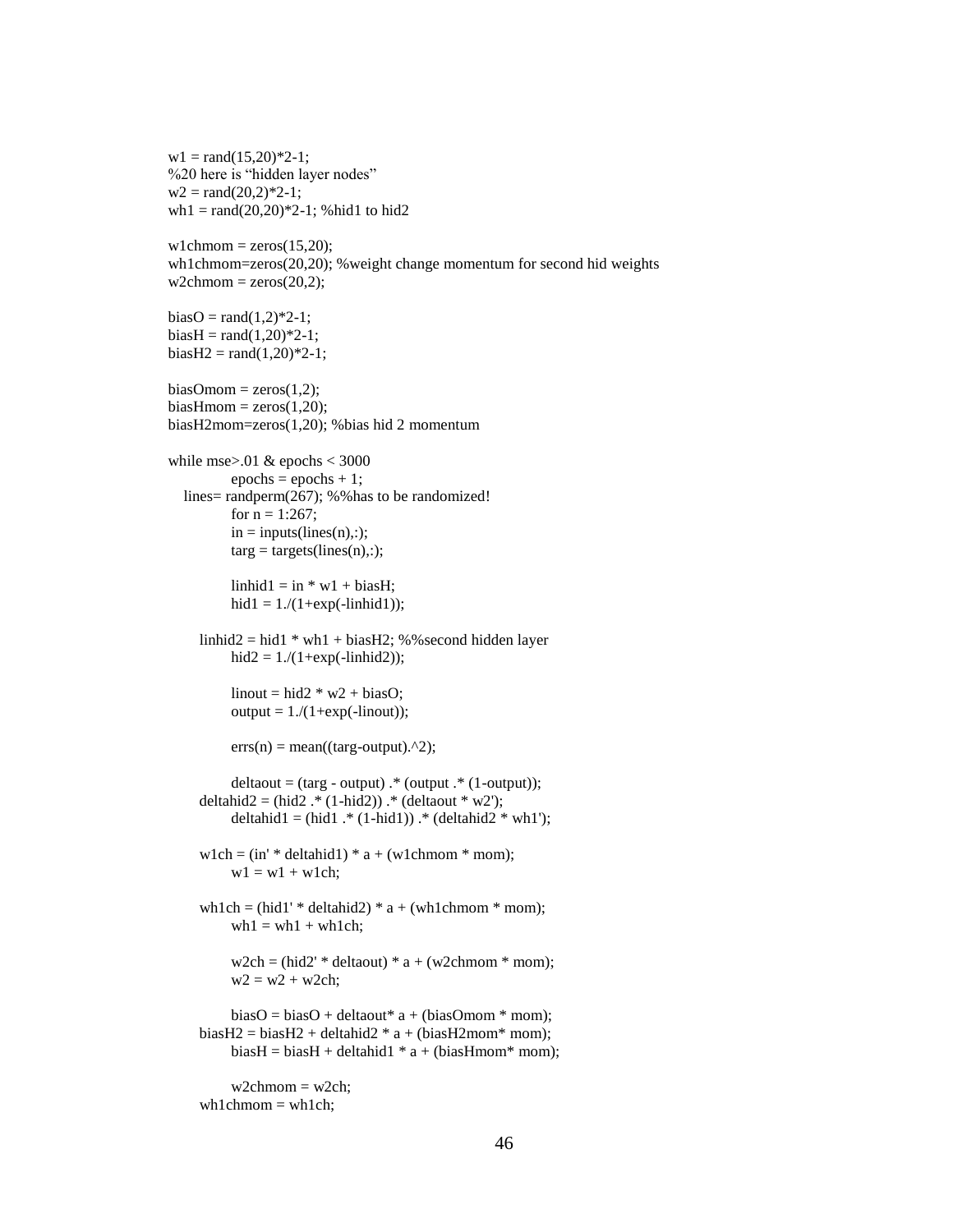```
wlchmom = w1ch;
```

```
biasOmom = deltaout * a + (biasOmom * mom);biasH2mom = deltahid2 * a + (biasH2mom * mom);biasHmom = deltahid1 * a + (biasHmom * mom);
```
end  $mse(epochs) = mean(errs);$ 

plot(mse)

end

testinputs =

```
[0 1 0 0 0 0 0 1 0 0 0 0 0 0 0
1 1 0 0 0 0 0 0 0 0 0 0 0 0 0
0 1 0 0 0 0 0 1 0 1 0 0 0 0 1
1 0 1 1 0 1 0 1 0 0 0 0 0 0 0
0 0 0 0 0 0 0 1 0 0 0 0 0 0 0
0 1 0 0 0 0 0 1 0 0 0 0 1 0 0
0 1 0 0 0 0 0 1 0 1 0 0 0 0 1
0 1 0 0 0 0 0 1 0 0 0 0 1 0 0
1 1 0 0 0 0 0 1 0 0 0 0 0 0 0
0 1 0 0 0 0 0 1 0 1 0 0 0 0 1
0 1 0 0 0 0 0 1 0 0 0 0 1 0 0
1 0 0 0 0 0 0 1 0 0 0 0 0 0 1
0 1 0 0 0 0 0 1 0 0 1 0 1 0 0
0 0 1 0 1 0 1 0 0 0 0 0 0 0 1
1 1 0 0 0 0 0 1 0 1 0 0 0 1 0
0 0 1 0 1 0 1 1 1 1 0 0 0 0 0
0 1 0 0 0 0 0 1 0 0 0 0 1 1 0
1 1 0 0 0 0 0 0 0 0 0 0 0 0 0
1 1 0 0 0 0 0 0 0 0 0 0 0 1 0
0 0 0 0 0 0 0 1 0 0 0 0 0 0 0
1 0 0 0 0 0 0 1 0 0 0 0 0 0 0
1 0 0 0 0 0 0 1 0 0 0 0 0 0 1
0 1 1 0 1 0 1 1 0 0 0 0 0 0 0
1 1 0 0 0 0 0 1 0 0 0 0 0 0 1
1 1 1 0 1 0 1 1 1 0 0 0 1 0 0];
```

| testtargs=[1     |                  | 0 |
|------------------|------------------|---|
| $\boldsymbol{0}$ | 1                |   |
| $\mathbf{1}$     | $\overline{0}$   |   |
| $\overline{0}$   | 1                |   |
| $\overline{0}$   | 1                |   |
| $\mathbf{1}$     | $\boldsymbol{0}$ |   |
| 1                | $\overline{0}$   |   |
| 1                | $\overline{0}$   |   |
| $\overline{0}$   | 1                |   |
| $\mathbf{1}$     | $\overline{0}$   |   |
| $\mathbf{1}$     | $\overline{0}$   |   |
| $\boldsymbol{0}$ | $\mathbf{1}$     |   |
| $\boldsymbol{0}$ | 1                |   |
| $\overline{0}$   | 1                |   |
| $\mathbf 1$      | $\boldsymbol{0}$ |   |
| 1                | $\overline{0}$   |   |
| 1                | $\overline{0}$   |   |
| 1                | $\overline{0}$   |   |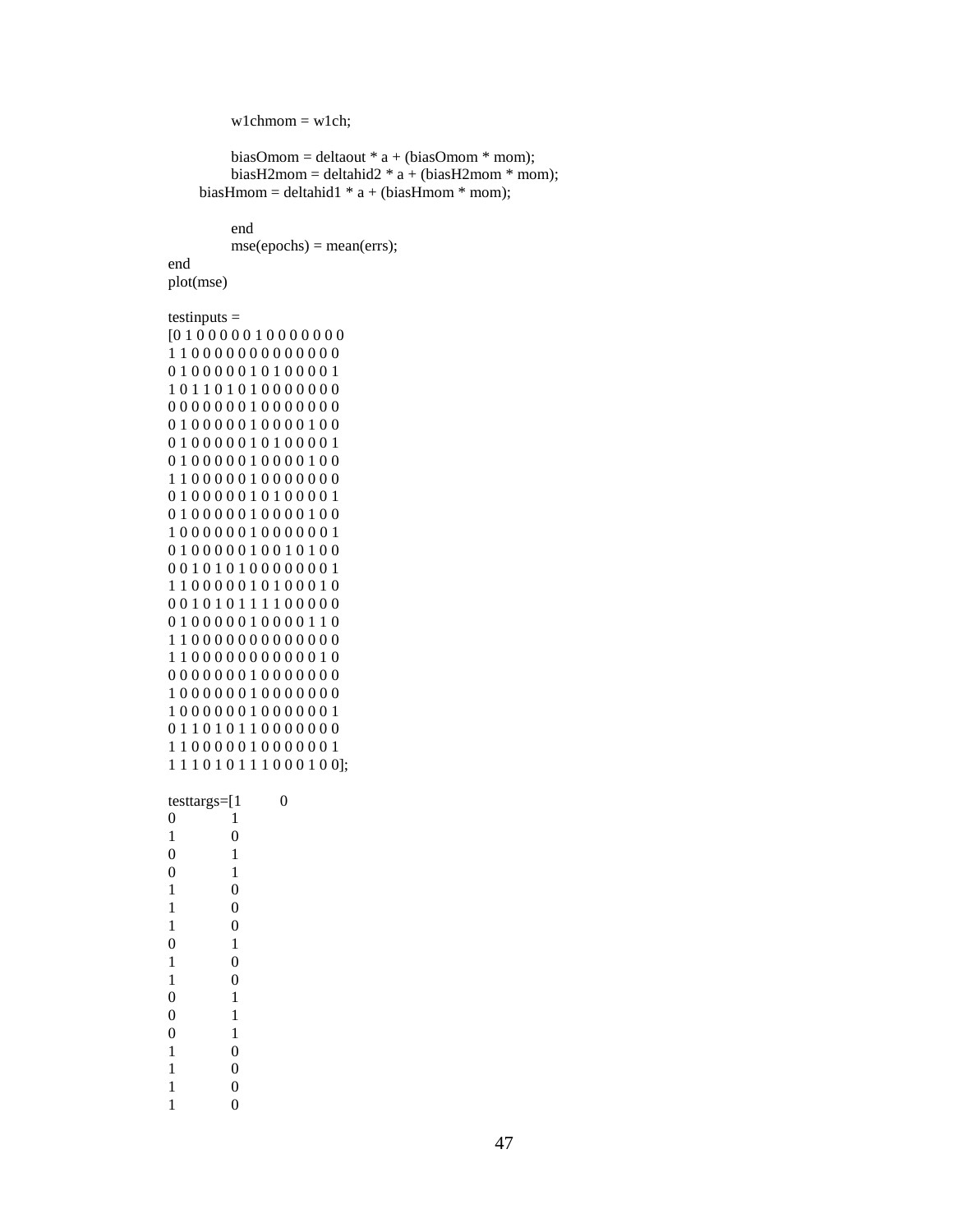1 0 1 0 0 1 1 0 0 1 0 1 1 0 ]; outputs=zeros(25,2); for  $i=1:25$  $in = testinputs(i,:);$  $\text{linhid1} = \text{in} * \text{w1} + \text{biasH};$ hid $1 = 1./(1 + exp(-\text{linkid1}));$ linhid2 = hid1  $*$  wh1 + biasH2; %% second hidden layer hid2 =  $1/(1 + exp(-\text{linkid2}))$ ; linout = hid2  $*$  w2 + biasO; output =  $1/(1+exp(-linout))$ ; outputs(i,:)=output; end score = testtargs-outputs result= mean(score) accurate=le(abs(score),.5) mean(accurate) %Combo Breaker Test (Successful) ComboBreaker = [0 1 0 0 0 0 0 1 0 0 0 0 0 0 0]; ComboBreakerlHid = ComboBreaker \* w1 + biasH;  $ComboBreakerHid = 1/(1+exp(-ComboBreakerlHid));$ ComboBreakerlOut = ComboBreakerHid  $*$  w2 + biasO; ComboBreakerOut = 1./(1+exp(-ComboBreakerlOut)); %Exploding Knees Test (Unsuccessful) ExplodingKnees =  $[1 1 0 0 0 0 0 0 0 0 0 0 0 0]$ ; ExplodingKneeslHid = ExplodingKnees  $*$  w1 + biasH; ExplodingKneesHid =  $1/(1+exp(-ExpI)$  = ExplodingKneesIHid)); ExplodingKneeslOut = ExplodingKneesHid  $*$  w2 + biasO; ExplodingKneesOut =  $1/(1+\exp(-ExplodingKnessIOut))$ ; %You Can't Explain That Test (Successful) YCET= [0 1 0 0 0 0 0 1 0 1 0 0 0 0 1];  $YCETlHid = YCET * w1 + biasH;$  $YCETHid = 1./(1+exp(-YCETHid));$ 

 $YCETIOut = YCETHid * w2 + biasO;$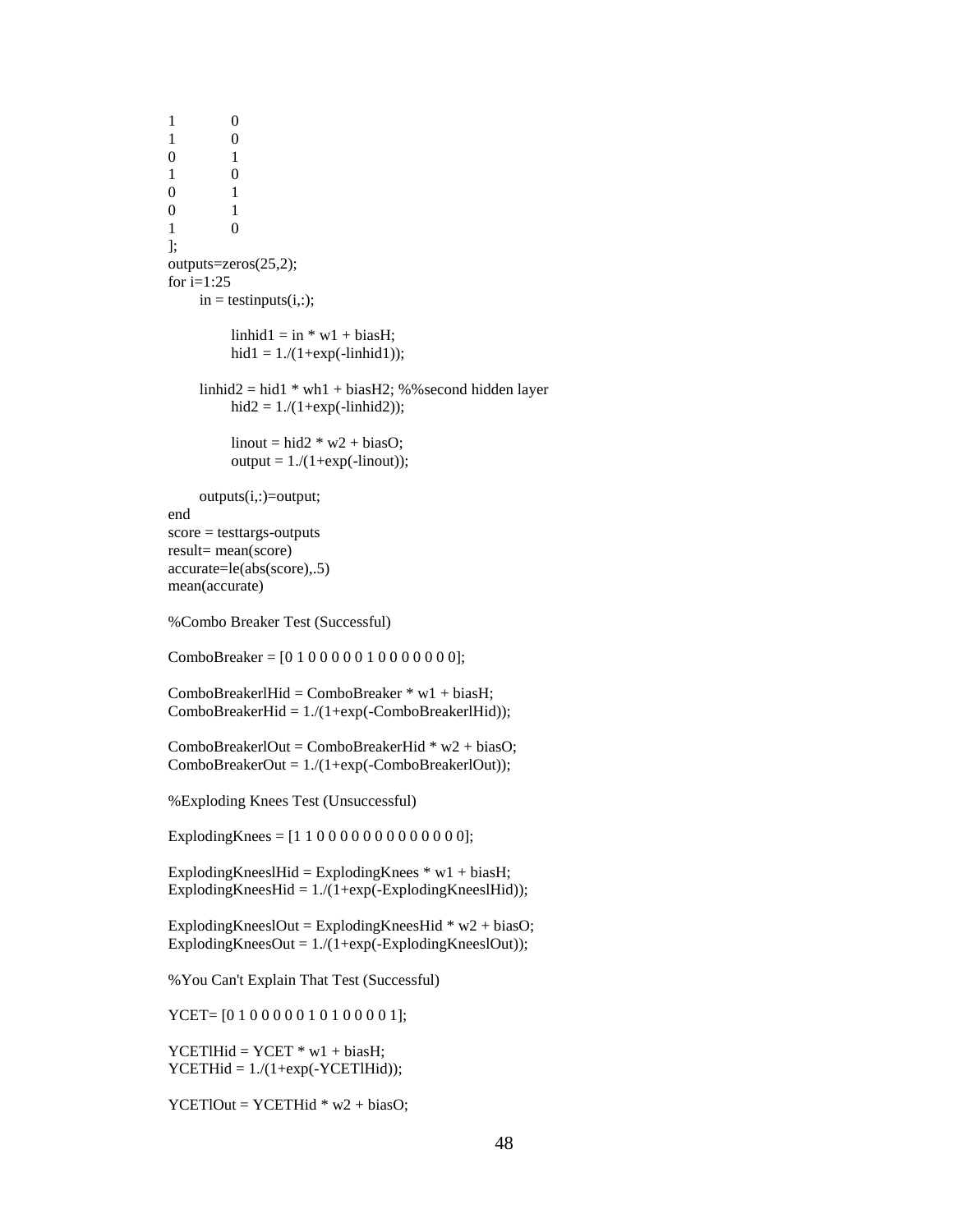$YCETOut = 1./(1+exp(-YCETIOut));$ 

%Draw Me Like One of your French Girls Test (Unsuccessful) DMLOOYFG = [1 0 1 1 0 1 0 1 0 0 0 0 0 0 0];

DMLOOYFGlHid = DMLOOYFG \* w1 + biasH; DMLOOYFGHid = 1./(1+exp(-DMLOOYFGlHid));

DMLOOYFGlOut = DMLOOYFGHid \* w2 + biasO; DMLOOYFGOut = 1./(1+exp(-DMLOOYFGlOut));

%What Has Been Seen Cannot be Unseen Test (Unsuccessful)  $WHBS = [0000000010000000];$ 

WHBSlHid = WHBS  $*$  w1 + biasH; WHBSHid  $= 1./(1 + exp(-WHBS)$ :

WHBSlOut = WHBSHid  $*$  w2 + biasO; WHBSGOut =  $1/(1+exp(-WHBSIOut));$ 

%Twerking Test (Twerkcessful) Twerking = [0 1 0 0 0 0 0 1 0 0 0 0 1 0 0];

TwerkinglHid = Twerking  $*$  w1 + biasH; TwerkingHid =  $1/(1 + exp(-TwerkingHHid))$ ;

TwerkinglOut = TwerkingHid  $*$  w2 + biasO; TwerkingOut =  $1/(1 + exp(-Twerking)Out)$ ;

%Women Logic Test (Successful) WomenLogic =  $[0 1 0 0 0 0 0 1 0 1 0 0 0 0 1]$ ;

WomenLogiclHid = WomenLogic  $*$  w1 + biasH; WomenLogicHid =  $1/(1+exp(-WomenLogicalHid))$ ;

WomenLogiclOut = WomenLogicHid  $*$  w2 + biasO; WomenLogicOut =  $1/(1 + exp(-WomenLogicalOut));$ 

%CopyPasta Test (My name is Successful and I hate every single one of you) CopyPasta =  $[0 1 0 0 0 0 0 1 0 0 0 0 1 0 0]$ ;

 $CopyPastalHid = CopyPasta * w1 + biasH;$  $CopyPastaHid = 1./(1+exp(-CopyPastalHid));$ 

CopyPastalOut = CopyPastaHid  $*$  w2 + biasO;  $CopyPastaOut = 1./(1+exp(-CopyPastalOut));$ 

%NASA Mohawk Guy Test (Unsuccessful) NASAMo = [1 1 0 0 0 0 0 1 0 0 0 0 0 0 0];

 $NASAMolHid = NASAMo * w1 + biasH;$  $NASAMoHid = 1./(1+exp(-NASAMoHid));$ 

NASAMolOut = NASAMoHid \* w2 + biasO;  $NASAMoOut = 1./(1+exp(-NASAMoIOut));$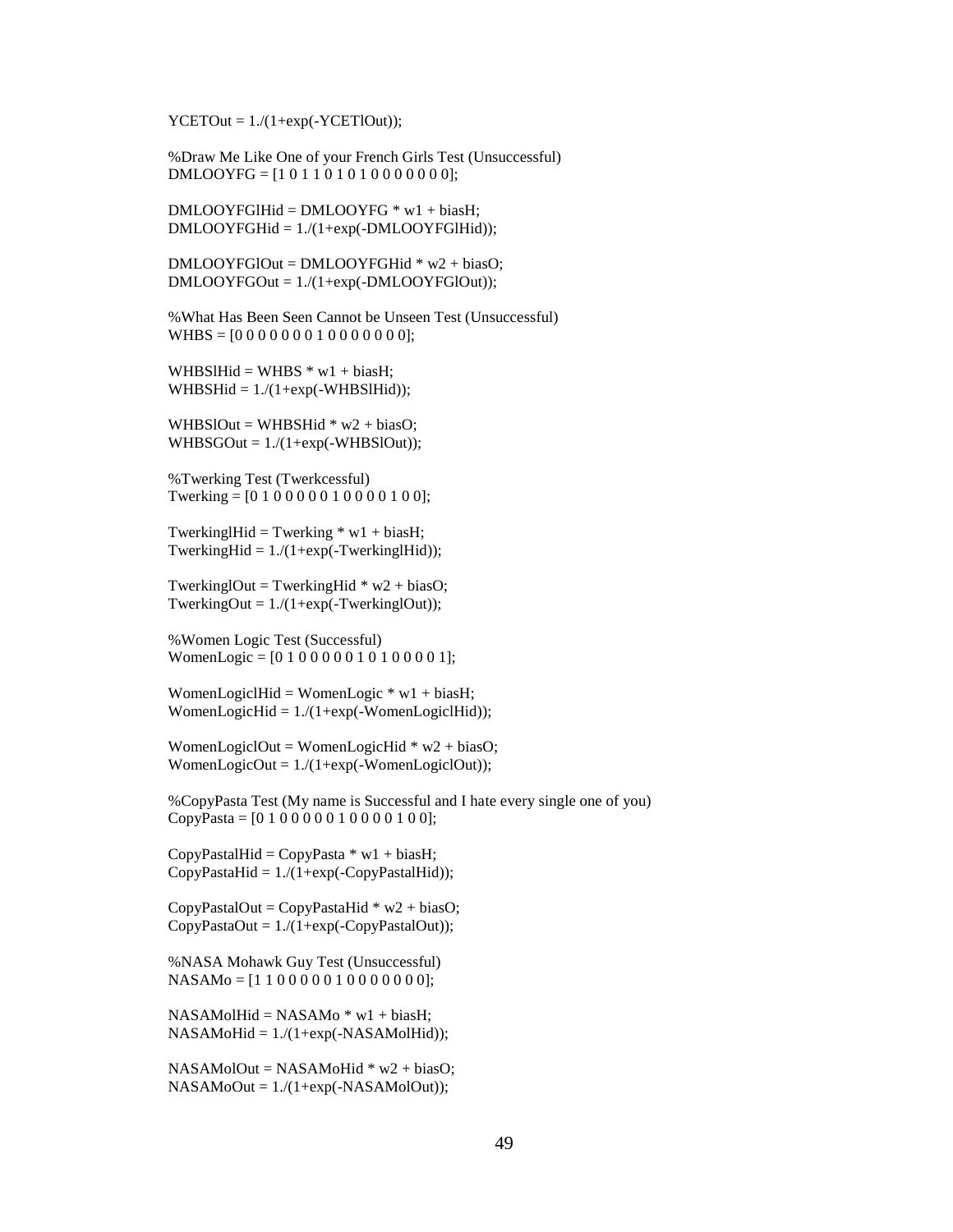%And it's gone Test (Successful) AndIG =  $[0 1 0 0 0 0 0 1 0 1 0 0 0 0 1]$ ;

AndIGlHid = AndIG  $*$  w1 + biasH; AndIGH $id = 1/(1 + exp(-AndIGIHid))$ ;

AndIGlOut = AndIGHid  $*$  w2 + biasO; AndIGOut  $= 1/(1+\exp(-AndIGIOut))$ ;

%Cringeworthy Test (Successful)

Cringeworthy =  $[0 1 0 0 0 0 0 1 0 0 0 0 1 0 0]$ ;

CringeworthylHid = Cringeworthy  $*$  w1 + biasH; CringeworthyHid =  $1/(1 + exp(-C)$ -CringeworthyIHid);

CringeworthylOut = CringeworthyHid  $*$  w2 + biasO; CringeworthyOut =  $1/(1+exp(-C)$ ringeworthyIOut));

%With blackjack and hookers Test (Unsuccessful)

WBJAH = [1 0 0 0 0 0 0 1 0 0 0 0 0 0 1];

WBJAHlHid = WBJAH  $*$  w1 + biasH; WBJAHHid  $= 1./(1 + exp(-WBJAHHid))$ ;

WBJAHlOut = WBJAHHid  $*$  w2 + biasO; WBJAHOut  $= 1./(1 + exp(-WBJAHIOut));$ 

%Facebomb Test (Unsuccessful)

Facebomb =  $[0 1 0 0 0 0 0 1 0 0 1 0 1 0 0]$ ;

FacebomblHid = Facebomb  $*$  w1 + biasH; FacebombHid =  $1/(1+exp(-Face bombHHid));$ 

FacebomblOut = FacebombHid  $*$  w2 + biasO; FacebombOut =  $1/(1+exp(-Face bombIOut));$ 

%it would be a shame if something happened to it Test (Unsuccessful)

IWBAS = [0 0 1 0 1 0 1 0 0 0 0 0 0 0 1];

IWBASlHid = IWBAS  $*$  w1 + biasH;  $IWBASHid = 1./(1+exp(-IWBAS1Hid));$ 

 $IWBASIOut = IWBASHid * w2 + biasO;$  $IWBASOut = 1./(1+exp(-IWBASIOut));$ 

%Actual Advice Mallard Test (Successful)

 $AAM = [1 1 0 0 0 0 0 1 0 1 0 0 0 1 0];$ 

 $AAMlHid = AAM * w1 + biasH;$  $AAMHid = 1./(1+exp(-AAM1Hid));$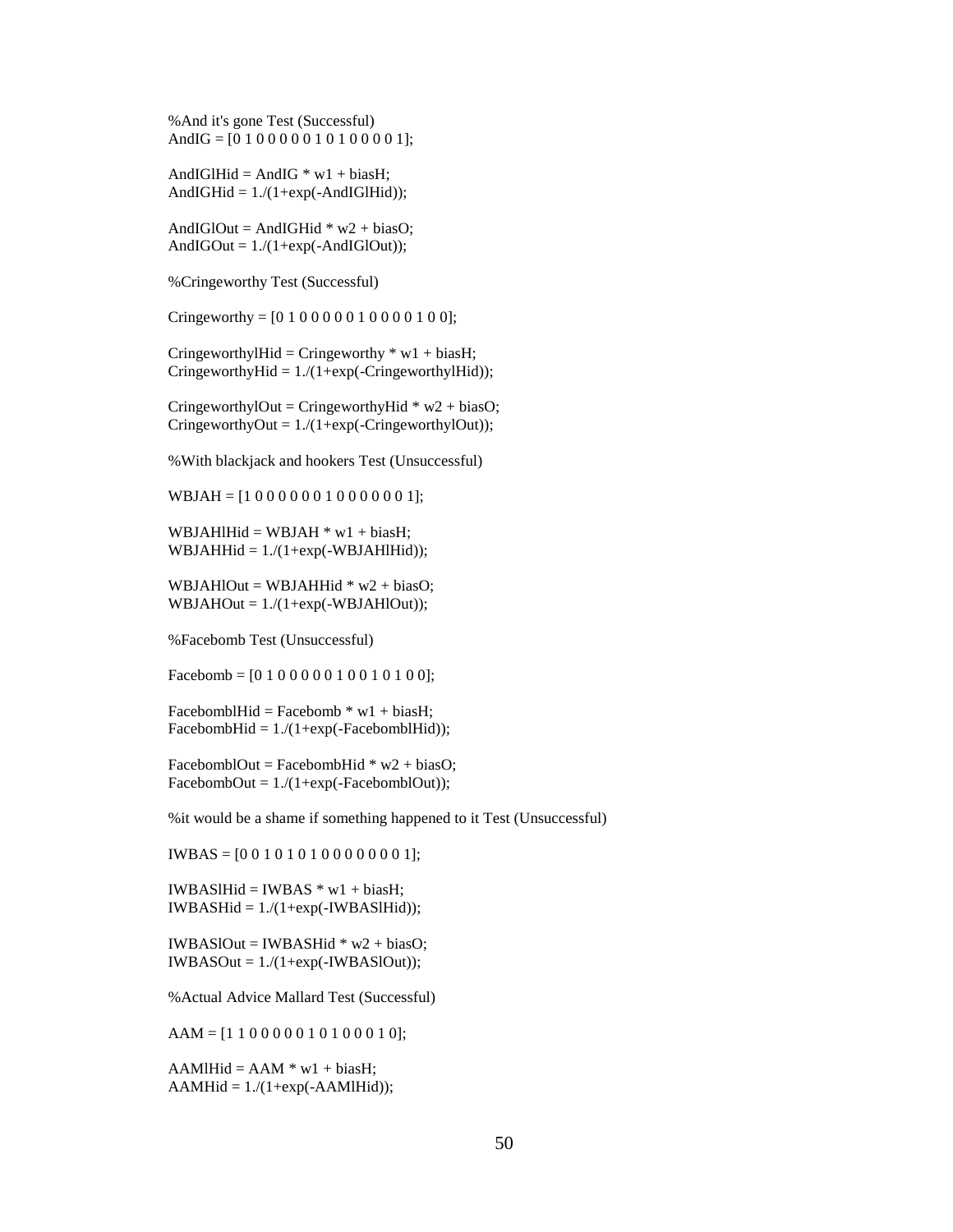$AAMIOut = AAMHid * w2 + biasO;$  $AAMOut = 1/(1+exp(-AAMIOut))$ ;

%is too damn high! Test (Successful)

 $ITDH = [0 0 1 0 1 0 1 1 1 1 0 0 0 0 0];$ 

ITDHIHid = ITDH  $*$  w1 + biasH;  $ITDHHid = 1./(1+exp(-ITDHIHid));$ 

ITDHIOut = ITDHHid  $*$  w2 + biasO;  $ITDHOut = 1./(1+exp(-ITDHIOut));$ 

%gotta go fast (Successful)

GGF = [0 1 0 0 0 0 0 1 0 0 0 0 1 1 0];

 $GGF1Hid = GGF * w1 + biasH;$  $GGFHid = 1./(1+exp(-GGFHid))$ ;

 $GGF1Out = GGFHid * w2 + biasO;$  $GGFOut = 1./(1+exp(-GGFIOut));$ 

%banana for scale (Successful)

 $BFS = [1 1 0 0 0 0 0 0 0 0 0 0 0 0]$ ;

 $BFSlHid = BFS * w1 + biasH$ :  $BFSHid = 1/(1+exp(-BFSIHid));$ 

 $BFSIOut = BFSHid * w2 + biasO;$  $BFSOut = 1/(1+exp(-BFSIOut));$ 

%faces of marijuana (Successful)

 $FOM = [1 1 0 0 0 0 0 0 0 0 0 0 0 1 0];$ 

FOMIH $id$  = FOM  $*$  w1 + biasH;  $FOMHid = 1/(1+exp(-FOM1Hid));$ 

FOMIOut = FOMHid  $*$  w2 + biasO;  $FOMOut = 1./(1+exp(-FOMIOut));$ 

%no this is patrick (Successful)

 $NTIP = [0 0 0 0 0 0 0 1 0 0 0 0 0 0]$ ;

NTIPlHid = NTIP  $*$  w1 + biasH;  $NTIPHid = 1./(1+exp(-NTIPHid));$ 

NTIPlOut = NTIPHid  $*$  w2 + biasO;  $NTIPOut = 1./(1+exp(-NTIPIOut));$ 

%does this look like the face of mercy (Unsuccessful)

DoesThis=  $[1 0 0 0 0 0 0 1 0 0 0 0 0 0]$ ;